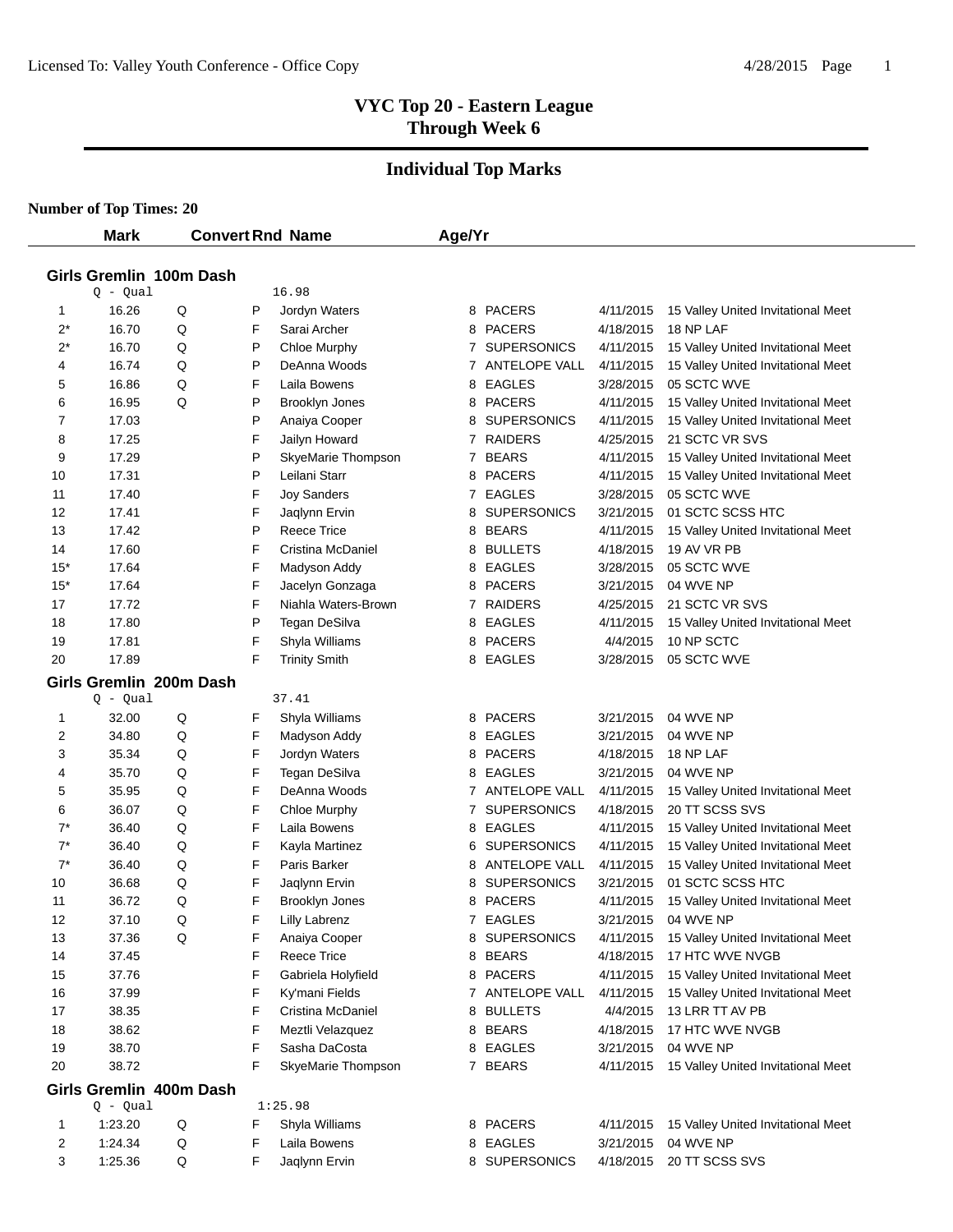# **Individual Top Marks**

|       | <b>Mark</b>             |   |   | <b>Convert Rnd Name</b>   | Age/Yr |                    |           |                                    |
|-------|-------------------------|---|---|---------------------------|--------|--------------------|-----------|------------------------------------|
|       |                         |   |   |                           |        |                    |           |                                    |
| 4     | 1:25.40                 | Q | F | Gabriela Holyfield        |        | 8 PACERS           | 4/25/2015 | 22 PB NP SCSS                      |
| 5     | 1:25.89                 | Q | F | Sarai Archer              |        | 8 PACERS           | 4/25/2015 | 22 PB NP SCSS                      |
| 6     | 1:25.98                 | Q | F | Carolina Leon             |        | 8 RAIDERS          | 4/25/2015 | 21 SCTC VR SVS                     |
| 7     | 1:26.05                 |   | F | Cristina McDaniel         |        | 8 BULLETS          | 4/18/2015 | 19 AV VR PB                        |
| 8     | 1:26.08                 |   | F | DeAnna Woods              |        | 7 ANTELOPE VALL    | 4/18/2015 | 19 AV VR PB                        |
| 9     | 1:27.03                 |   | F | Isabella Wieder           |        | 8 EAGLES           | 4/11/2015 | 15 Valley United Invitational Meet |
| 10    | 1:31.26                 |   | F | Brooklyn Jones            |        | 8 PACERS           | 4/4/2015  | 10 NP SCTC                         |
| 11    | 1:31.44                 |   | F | <b>Reece Trice</b>        |        | 8 BEARS            | 4/4/2015  | <b>14 VRTC NVGB HTC</b>            |
| 12    | 1:31.49                 |   | F | Jacelyn Gonzaga           | 8      | PACERS             | 4/18/2015 | 18 NP LAF                          |
| 13    | 1:31.71                 |   | F | Talya Sepand              | 8      | <b>EAGLES</b>      | 4/18/2015 | 17 HTC WVE NVGB                    |
| 14    | 1:31.84                 |   | F | Anaiya Cooper             |        | 8 SUPERSONICS      | 3/28/2015 | 07 NVGB SCSS                       |
| 15    | 1:31.85                 |   | F | Jay'lah May               |        | 7 SUPERSONICS      | 4/18/2015 | 20 TT SCSS SVS                     |
| 16    | 1:32.21                 |   | F | Madyson Addy              |        | 8 EAGLES           | 3/21/2015 | 04 WVE NP                          |
| 17    | 1:32.26                 |   | F | <b>Hadassah Williams</b>  | 8      | <b>SUPERSONICS</b> | 4/4/2015  | 11 LAF SCSS                        |
| 18    | 1:32.44                 |   | F | Jada Jones                |        | 7 SUPERSONICS      | 3/21/2015 | 01 SCTC SCSS HTC                   |
| 19    | 1:32.47                 |   | F | Kai Glover                |        | 8 EAGLES           | 4/11/2015 | 15 Valley United Invitational Meet |
| 20    | 1:32.50                 |   | F | <b>Isabelle Leon</b>      |        | 8 RAIDERS          | 4/4/2015  | 14 VRTC NVGB HTC                   |
|       | Girls Gremlin 800m Run  |   |   |                           |        |                    |           |                                    |
|       | Q - Qual                |   |   | 3:27.98                   |        |                    |           |                                    |
| 1     | 3:04.23                 | Q | F | Sarai Archer              |        | 8 PACERS           | 4/11/2015 | 15 Valley United Invitational Meet |
| $2^*$ | 3:11.32                 | Q | F | Jori Glover               | 8      | <b>EAGLES</b>      | 4/11/2015 | 15 Valley United Invitational Meet |
| $2^*$ | 3:11.32                 | Q | F | Gabriela Holyfield        |        | 8 PACERS           | 4/11/2015 | 15 Valley United Invitational Meet |
| 4     | 3:11.76                 | Q | F | Carolina Leon             | 8      | <b>RAIDERS</b>     | 4/25/2015 | 21 SCTC VR SVS                     |
| 5     | 3:12.00                 | Q | F | Meztli Velazquez          | 8      | <b>BEARS</b>       | 4/25/2015 | 25 TT NVGB LRR                     |
| 6     | 3:12.52                 | Q | F | Jacelyn Gonzaga           |        | 8 PACERS           | 3/21/2015 | 04 WVE NP                          |
| 7     | 3:15.99                 | Q | F | Cristina McDaniel         |        | 8 BULLETS          | 4/18/2015 | 19 AV VR PB                        |
| 8     | 3:16.64                 | Q | F | Isabelle Leon             |        | 8 RAIDERS          | 4/25/2015 | 21 SCTC VR SVS                     |
| 9     | 3:17.22                 | Q | F | Shyla Williams            |        | 8 PACERS           | 4/4/2015  | 10 NP SCTC                         |
| 10    | 3:21.20                 | Q | F | Laila Bowens              |        | 8 EAGLES           | 4/4/2015  | 12 SVS WVE SFVR                    |
| 11    | 3:29.86                 |   | F | Talya Sepand              |        | 8 EAGLES           | 4/18/2015 | 17 HTC WVE NVGB                    |
| 12    | 3:34.43                 |   | F | Brooklyn Jones            |        | 8 PACERS           | 3/28/2015 | 09 VR NP LRR                       |
| 13    | 3:40.83                 |   | F | Isabella Caldera          |        | 8 PACERS           | 4/11/2015 | 15 Valley United Invitational Meet |
| 14    | 3:41.41                 |   | F | <b>Reece Trice</b>        |        | 8 BEARS            | 4/11/2015 | 15 Valley United Invitational Meet |
| 15    | 3:43.00                 |   | F | Marley Rebolledo-Ynostros |        | 7 BEARS            | 4/25/2015 | 25 TT NVGB LRR                     |
| 16    | 3:51.08                 |   | F | Anaiya Cooper             |        | 8 SUPERSONICS      | 3/21/2015 | 01 SCTC SCSS HTC                   |
| 17    | 3:51.19                 |   | F | Kennedy Vinson            |        | 8 PACERS           | 3/21/2015 | 04 WVE NP                          |
| 18    | 3:53.09                 |   | F | Hope Isavi                |        | 8 PACERS           | 4/11/2015 | 15 Valley United Invitational Meet |
| 19    | 3:54.92                 |   | F | Tegan DeSilva             |        | 8 EAGLES           | 4/18/2015 | 17 HTC WVE NVGB                    |
| 20    | 3:55.99                 |   | F | <b>Baeliy Stalnecker</b>  |        | 7 PACERS           | 3/28/2015 | 09 VR NP LRR                       |
|       | Girls Gremlin 1500m Run |   |   |                           |        |                    |           |                                    |
|       | $Q - Qual$              |   |   | 6:59.28                   |        |                    |           |                                    |
| 1     | 6:08.69                 | Q | F | Carolina Leon             |        | 8 RAIDERS          | 3/28/2015 | 09 VR NP LRR                       |
| 2     | 6:22.48                 | Q | F | Meztli Velazquez          |        | 8 BEARS            | 4/11/2015 | 15 Valley United Invitational Meet |
| 3     | 6:22.75                 | Q | F | Sarai Archer              |        | 8 PACERS           | 4/18/2015 | 18 NP LAF                          |
| 4     | 6:29.33                 | Q | F | Jacelyn Gonzaga           |        | 8 PACERS           | 4/11/2015 | 15 Valley United Invitational Meet |
| 5     | 6:31.02                 | Q | F | Gabriela Holyfield        |        | 8 PACERS           | 4/4/2015  | 10 NP SCTC                         |
| 6     | 6:39.69                 | Q | F | Isabelle Leon             |        | 8 RAIDERS          | 4/25/2015 | 21 SCTC VR SVS                     |
| 7     | 6:44.21                 | Q | F | Laila Bowens              |        | 8 EAGLES           | 4/25/2015 | 23 WVE LAF                         |
| 8     | 6:45.84                 | Q | F | Jori Glover               |        | 8 EAGLES           | 4/11/2015 | 15 Valley United Invitational Meet |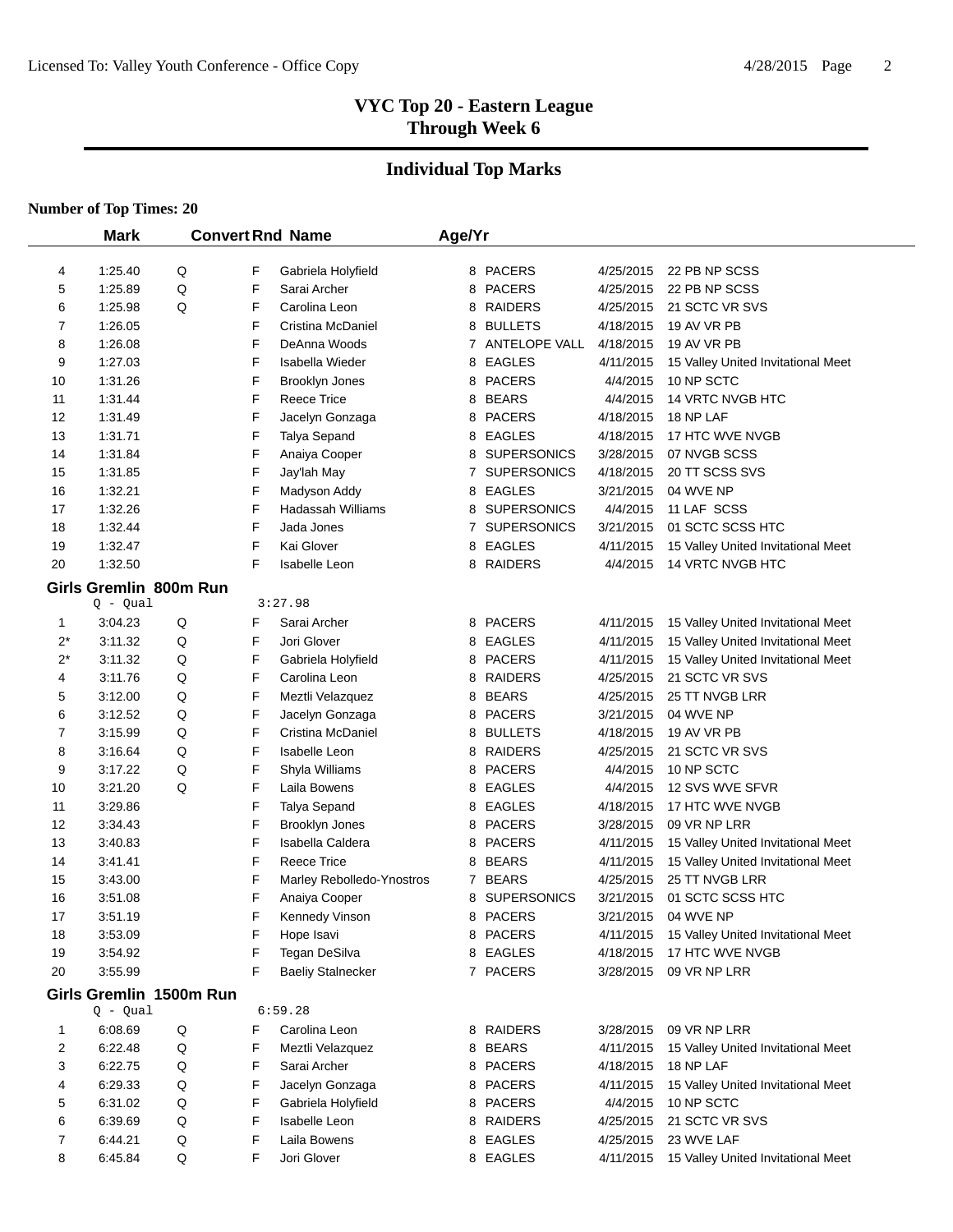# **Individual Top Marks**

|       | <b>Mark</b>                        |           | <b>Convert Rnd Name</b>   | Age/Yr       |                  |           |                                    |
|-------|------------------------------------|-----------|---------------------------|--------------|------------------|-----------|------------------------------------|
| 9     | 7:02.56                            | F         | Isabella Caldera          |              | 8 PACERS         | 3/28/2015 | 09 VR NP LRR                       |
| 10    | 7:06.33                            | F         | Angelina Smith            |              | 7 PACERS         | 3/28/2015 | 09 VR NP LRR                       |
| 11    | 7:14.74                            | F         | Jailyn Howard             | 7            | <b>RAIDERS</b>   | 4/25/2015 | 21 SCTC VR SVS                     |
| 12    | 7:39.49                            | F         | <b>Baeliy Stalnecker</b>  | $\mathbf{7}$ | <b>PACERS</b>    | 4/25/2015 | 22 PB NP SCSS                      |
| 13    | 7:40.30                            | F         | Marley Rebolledo-Ynostros | 6            | <b>BEARS</b>     | 3/21/2015 | 03 NVGB LRR PB SVS SFVR            |
| 14    | 7:49.09                            | F         | Hope Isavi                | 8            | <b>PACERS</b>    | 4/4/2015  | 10 NP SCTC                         |
| 15    | 7:55.32                            | F         | Sophia Cuteno             | 8            | <b>RAIDERS</b>   | 4/18/2015 | 19 AV VR PB                        |
| 16    | 8:10.99                            | F         | Kennedy Vinson            | 8            | <b>PACERS</b>    | 3/28/2015 | 09 VR NP LRR                       |
| 17    | 8:12.37                            | F         | Kendall Morgan            | 5            | <b>RAIDERS</b>   | 4/25/2015 | 21 SCTC VR SVS                     |
| 18    | 8:25.24                            | F         | Sanaiyah Perkins          | 6            | <b>PACERS</b>    | 4/25/2015 | 22 PB NP SCSS                      |
| 19    | 8:26.21                            | F         | Jocelyn Reyes             | 6            | <b>BEARS</b>     | 4/18/2015 | 17 HTC WVE NVGB                    |
| 20    | 8:26.35                            | F         | Faith Galvan              | 8            | <b>BEARS</b>     | 4/4/2015  | 14 VRTC NVGB HTC                   |
|       |                                    |           |                           |              |                  |           |                                    |
|       | <b>Girls Gremlin</b><br>$Q - Qual$ | Long Jump | $8 - 11.75$               |              |                  |           |                                    |
| 1     | 10-01.75                           | Q<br>F    | Jordyn Waters             |              | 8 PACERS         | 3/28/2015 | 09 VR NP LRR                       |
| 2     | 9-07.50                            | Q<br>F    | Leilani Starr             | 8            | <b>PACERS</b>    | 4/18/2015 | 18 NP LAF                          |
| 3     | 9-00.00                            | Q<br>F    | <b>Trinity Smith</b>      | 8            | <b>EAGLES</b>    | 4/25/2015 | 23 WVE LAF                         |
| 4     | 8-09.50                            | F         | <b>Alanah Clemente</b>    | 8            | <b>PACERS</b>    | 3/28/2015 | 09 VR NP LRR                       |
| 5     | 8-08.00                            | F         | SkyeMarie Thompson        |              | 7 BEARS          | 4/25/2015 | 25 TT NVGB LRR                     |
| 6     | 8-05.50                            | F         | Lilly Labrenz             | 7            | <b>EAGLES</b>    | 4/25/2015 | 23 WVE LAF                         |
| 7     | 8-01.50                            | F         | Jacelyn Gonzaga           | 8            | <b>PACERS</b>    | 4/18/2015 | 18 NP LAF                          |
| 8     | 8-01.25                            | F         | DeAnna Woods              |              | 7 ANTELOPE VALL  | 4/18/2015 | 19 AV VR PB                        |
| 9     | 7-11.50                            | F         | Isabella Wieder           | 8            | EAGLES           | 3/28/2015 | 05 SCTC WVE                        |
| 10    | 7-09.50                            | F         | Aja Johnson               | 8            | <b>PACERS</b>    | 4/18/2015 | 18 NP LAF                          |
| 11    | 7-07.00                            | F         | Madyson Addy              | 8            | EAGLES           | 4/18/2015 | 17 HTC WVE NVGB                    |
| 12    | 7-06.00                            | F         | Faith Galvan              | 8            | <b>BEARS</b>     | 4/4/2015  | 14 VRTC NVGB HTC                   |
| $13*$ | 7-05.00                            | F         | <b>Elizabeth Bartlett</b> | 6            | <b>BEARS</b>     | 4/4/2015  | 14 VRTC NVGB HTC                   |
| $13*$ | 7-05.00                            | F         | Tegan DeSilva             | 8            | EAGLES           | 4/11/2015 | 15 Valley United Invitational Meet |
| 15    | 7-04.75                            | F         | Elsa Benga                | 6            | <b>PACERS</b>    | 3/28/2015 | 09 VR NP LRR                       |
| 16    | 7-04.50                            | F         | <b>Skylar Greene</b>      | 8            | EAGLES           | 4/4/2015  | 12 SVS WVE SFVR                    |
| 17    | 7-03.00                            | F         | Christina Parquette       | 8            | <b>PACERS</b>    | 4/18/2015 | 18 NP LAF                          |
| 18    | 7-02.50                            | F         | Meztli Velazquez          | 8            | <b>BEARS</b>     | 4/25/2015 | 25 TT NVGB LRR                     |
| 19    | 7-01.00                            | F         | <b>Joy Sanders</b>        | $\mathbf{7}$ | EAGLES           | 3/28/2015 | 05 SCTC WVE                        |
| 20*   | 6-10.00                            | F         | <b>Baeliy Stalnecker</b>  | 7            | <b>PACERS</b>    | 4/11/2015 | 15 Valley United Invitational Meet |
| $20*$ | 6-10.00                            | F         | <b>Madison Griggs</b>     | 6            | <b>PACERS</b>    | 3/21/2015 | 04 WVE NP                          |
| $20*$ | 6-10.00                            | F         | Tari Starnes              |              | 8 BEARS          | 4/4/2015  | <b>14 VRTC NVGB HTC</b>            |
| $20*$ | 6-10.00                            | F         | Hannah Lanier             |              | 7 BEARS          |           | 4/18/2015 17 HTC WVE NVGB          |
|       | Girls Bantam 100m Dash             |           |                           |              |                  |           |                                    |
|       | $Q - Qual$                         |           | 15.75                     |              |                  |           |                                    |
| 1     | 14.20                              | Q<br>F    | Nevaeh Williams           |              | 10 SUPERSONICS   | 4/11/2015 | 15 Valley United Invitational Meet |
| 2     | 14.44                              | Q<br>P    | Salma Benga               |              | 10 PACERS        | 4/11/2015 | 15 Valley United Invitational Meet |
| 3     | 14.48                              | Q<br>F    | <b>Nedovia Matthews</b>   |              | 10 EAGLES        | 3/28/2015 | 05 SCTC WVE                        |
| 4     | 14.81                              | P<br>Q    | Timia Cea                 |              | 9 ANTELOPE VALL  | 4/11/2015 | 15 Valley United Invitational Meet |
| 5     | 14.89                              | F<br>Q    | Gisele Thompson           |              | 10 EAGLES        | 3/21/2015 | 04 WVE NP                          |
| 6     | 14.98                              | P<br>Q    | Anaya Tryon               |              | 9 ANTELOPE VALL  | 4/11/2015 | 15 Valley United Invitational Meet |
| $7^*$ | 15.06                              | F<br>Q    | Cherrysh Tryon            |              | 10 ANTELOPE VALL | 3/21/2015 | 02 LAF AV TT VR                    |
| $7^*$ | 15.06                              | F<br>Q    | Stevie Carmona            |              | 10 EAGLES        | 3/28/2015 | 05 SCTC WVE                        |
| 9     | 15.27                              | P<br>Q    | Amaya Hammons             |              | 10 PACERS        | 4/11/2015 | 15 Valley United Invitational Meet |
| 10    | 15.38                              | P<br>Q    | Gabriella Caldwell        |              | 9 PACERS         | 4/11/2015 | 15 Valley United Invitational Meet |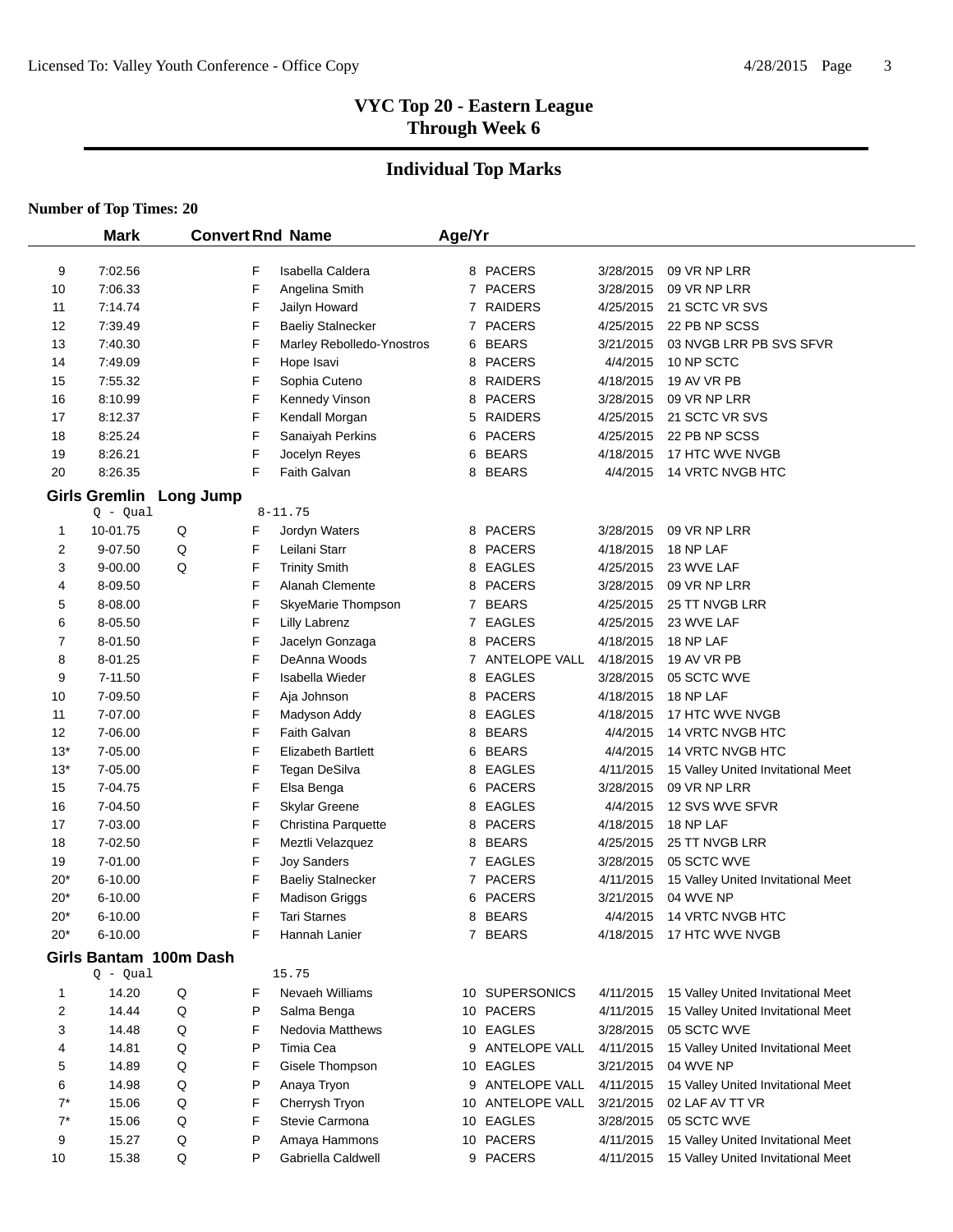# **Individual Top Marks**

| <b>Mark</b>    |                        | <b>Convert Rnd Name</b> |   | Age/Yr                  |    |                    |           |                                    |
|----------------|------------------------|-------------------------|---|-------------------------|----|--------------------|-----------|------------------------------------|
| 11             | 15.46                  | Q                       | P | Queenelizabeth Perkins  |    | 10 EAGLES          | 4/11/2015 | 15 Valley United Invitational Meet |
| 12             | 15.53                  | Q                       | P | Laila Jamison           | 9  | <b>SUPERSONICS</b> | 4/11/2015 | 15 Valley United Invitational Meet |
| 13             | 15.56                  | Q                       | F | Maliyah Cooper          | 9  | <b>SUPERSONICS</b> | 3/21/2015 | 01 SCTC SCSS HTC                   |
| $14*$          | 15.71                  | Q                       | F | Zariah Walker           | 9  | <b>SUPERSONICS</b> | 3/21/2015 | 01 SCTC SCSS HTC                   |
| $14*$          | 15.71                  | Q                       | F | Havyn Rolle             | 9  | <b>PACERS</b>      | 3/21/2015 | 04 WVE NP                          |
| 16             | 15.72                  | Q                       | P | Kayah Wilmore           | 9  | <b>PACERS</b>      | 4/11/2015 | 15 Valley United Invitational Meet |
| 17             | 15.79                  |                         | F | Destiny Ford            | 9  | <b>RAIDERS</b>     | 3/21/2015 | 02 LAF AV TT VR                    |
| 18             | 15.85                  |                         | F | Zoe Thomas              | 10 | <b>RAIDERS</b>     | 4/25/2015 | 21 SCTC VR SVS                     |
| 19             | 15.92                  |                         | F | Faith Bishop            | 10 | <b>EAGLES</b>      | 3/21/2015 | 04 WVE NP                          |
| 20             | 15.94                  |                         | P | Miye Kodama             | 9  | <b>EAGLES</b>      | 4/11/2015 | 15 Valley United Invitational Meet |
|                | Girls Bantam 200m Dash |                         |   |                         |    |                    |           |                                    |
|                | $Q - Qual$             |                         |   | 33.40                   |    |                    |           |                                    |
| 1              | 29.94                  | Q                       | F | <b>Nedovia Matthews</b> |    | 10 EAGLES          | 3/28/2015 | 05 SCTC WVE                        |
| 2              | 30.08                  | Q                       | F | Gisele Thompson         |    | 10 EAGLES          | 4/4/2015  | 12 SVS WVE SFVR                    |
| 3              | 30.43                  | Q                       | F | Nevaeh Williams         |    | 10 SUPERSONICS     | 4/4/2015  | 11 LAF SCSS                        |
| 4              | 30.73                  | Q                       | F | Haley Wilkinson         |    | 10 EAGLES          | 4/4/2015  | 12 SVS WVE SFVR                    |
| 5              | 31.77                  | Q                       | F | Stevie Carmona          |    | 10 EAGLES          | 3/28/2015 | 05 SCTC WVE                        |
| 6              | 31.78                  | Q                       | F | Queenelizabeth Perkins  |    | 10 EAGLES          | 3/28/2015 | 05 SCTC WVE                        |
| 7              | 32.03                  | Q                       | F | Zariah Walker           | 9  | <b>SUPERSONICS</b> | 4/18/2015 | 20 TT SCSS SVS                     |
| 8              | 32.07                  | Q                       | F | Cherrysh Tryon          | 10 | ANTELOPE VALL      | 4/4/2015  | 13 LRR TT AV PB                    |
| 9              | 32.68                  | Q                       | F | Havyn Rolle             | 9  | <b>PACERS</b>      | 3/21/2015 | 04 WVE NP                          |
| 10             | 32.77                  | Q                       | F | Laila Jamison           | 9  | <b>SUPERSONICS</b> | 4/11/2015 | 15 Valley United Invitational Meet |
| 11             | 32.80                  | Q                       | F | Maliyah Cooper          | 9  | <b>SUPERSONICS</b> | 4/11/2015 | 15 Valley United Invitational Meet |
| 12             | 33.09                  | Q                       | F | Kayah Wilmore           | 9  | <b>PACERS</b>      | 4/18/2015 | 18 NP LAF                          |
| 13             | 33.13                  | Q                       | F | Timia Cea               | 9  | ANTELOPE VALL      | 3/28/2015 | 08 TT AV PB SVS                    |
| 14             | 33.19                  | Q                       | F | <b>Kylie Cantey</b>     | 10 | <b>PACERS</b>      | 4/18/2015 | 18 NP LAF                          |
| 15             | 33.23                  | Q                       | F | Amaya Hammons           |    | 10 PACERS          | 4/4/2015  | 10 NP SCTC                         |
| 16             | 33.31                  | Q                       | F | Anaya Tryon             | 9  | ANTELOPE VALL      | 4/11/2015 | 15 Valley United Invitational Meet |
| 17             | 33.35                  | Q                       | F | Salma Benga             | 10 | <b>PACERS</b>      | 3/21/2015 | 04 WVE NP                          |
| 18             | 33.82                  |                         | F | Destiny Ford            | 9  | <b>RAIDERS</b>     | 4/25/2015 | 21 SCTC VR SVS                     |
| 19             | 33.98                  |                         | F | Thalia Holyfield        | 9  | <b>PACERS</b>      | 4/4/2015  | 10 NP SCTC                         |
| 20             | 34.04                  |                         | F | Zoe Thomas              | 10 | RAIDERS            | 4/25/2015 | 21 SCTC VR SVS                     |
|                | Girls Bantam 400m Dash |                         |   |                         |    |                    |           |                                    |
|                | $Q - Qual$             |                         |   | 1:17.55                 |    |                    |           |                                    |
| 1              | 1:09.17                | Q                       | F | Gisele Thompson         |    | 10 EAGLES          | 3/28/2015 | 05 SCTC WVE                        |
| $\overline{2}$ | 1:11.10                | Q                       | F | Haley Wilkinson         |    | 10 EAGLES          | 3/28/2015 | 05 SCTC WVE                        |
| 3              | 1:11.67                | Q                       | F | Amaya Hammons           |    | 10 PACERS          | 4/11/2015 | 15 Valley United Invitational Meet |
| 4              | 1:12.78                | Q                       | F | Cheyenne Tsuang         |    | 10 PACERS          | 4/18/2015 | 18 NP LAF                          |
| 5              | 1:13.06                | Q                       | F | Nedovia Matthews        |    | 10 EAGLES          | 3/21/2015 | 04 WVE NP                          |
| 6              | 1:13.21                | Q                       | F | Faith Bishop            |    | 10 EAGLES          | 4/4/2015  | 12 SVS WVE SFVR                    |
| 7              | 1:14.46                | Q                       | F | Nevaeh Williams         |    | 10 SUPERSONICS     | 3/28/2015 | 07 NVGB SCSS                       |
| 8              | 1:15.05                | Q                       | F | Zariah Walker           |    | 9 SUPERSONICS      | 4/11/2015 | 15 Valley United Invitational Meet |
| 9              | 1:15.15                | Q                       | F | Anaya Tryon             |    | 9 ANTELOPE VALL    | 4/18/2015 | 19 AV VR PB                        |
| 10             | 1:15.32                | Q                       | F | Kylie Cantey            | 10 | <b>PACERS</b>      | 4/11/2015 | 15 Valley United Invitational Meet |
| 11             | 1:15.36                | Q                       | F | Zaida Velazquez         | 10 | <b>BEARS</b>       | 3/28/2015 | 07 NVGB SCSS                       |
| 12             | 1:15.44                | Q                       | F | Maliyah Cooper          | 9  | <b>SUPERSONICS</b> | 3/28/2015 | 07 NVGB SCSS                       |
| 13             | 1:17.16                | Q                       | F | Hamilton Grashel        |    | 10 PACERS          | 4/18/2015 | 18 NP LAF                          |
| 14             | 1:17.91                |                         | F | Thalia Holyfield        |    | 9 PACERS           | 4/25/2015 | 22 PB NP SCSS                      |
| 15             | 1:18.43                |                         | F | Naima Salazar           |    | 10 PACERS          | 3/21/2015 | 04 WVE NP                          |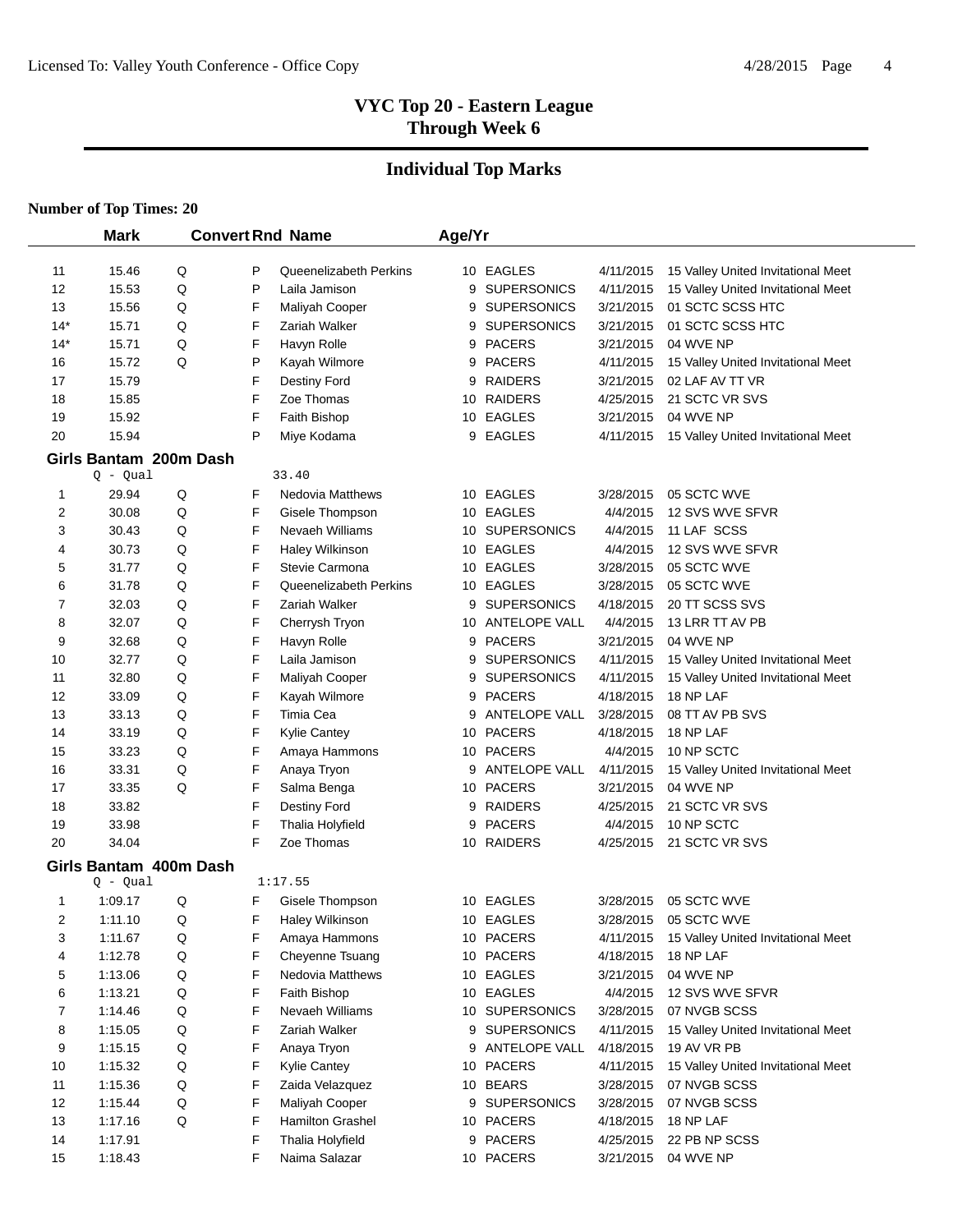# **Individual Top Marks**

|                | <b>Mark</b>            |   |   | <b>Convert Rnd Name</b> | Age/Yr |                    |           |                                    |
|----------------|------------------------|---|---|-------------------------|--------|--------------------|-----------|------------------------------------|
| 16             | 1:18.62                |   | F | Desta Bailey            |        | 9 EAGLES           | 4/18/2015 | 17 HTC WVE NVGB                    |
| 17             | 1:19.11                |   | F | Stevie Carmona          |        | 10 EAGLES          | 4/4/2015  | 12 SVS WVE SFVR                    |
| 18             | 1:19.54                |   | F | Kylah Hyatt             |        | 10 RAIDERS         | 3/21/2015 | 02 LAF AV TT VR                    |
| 19             | 1:19.61                |   | F | Zoe Thomas              |        | 10 RAIDERS         | 4/18/2015 | 19 AV VR PB                        |
| 20             | 1:20.31                |   | F | Queenelizabeth Perkins  |        | 10 EAGLES          | 3/21/2015 | 04 WVE NP                          |
|                | Girls Bantam 800m Run  |   |   |                         |        |                    |           |                                    |
|                | $Q - Qual$             |   |   | 3:05.00                 |        |                    |           |                                    |
| 1              | 2:38.40                | Q | F | Gisele Thompson         |        | 10 EAGLES          | 3/21/2015 | 04 WVE NP                          |
| 2              | 2:41.03                | Q | F | Haley Wilkinson         |        | 10 EAGLES          | 4/11/2015 | 15 Valley United Invitational Meet |
| 3              | 2:50.30                | Q | F | Cheyenne Tsuang         |        | 10 PACERS          | 3/21/2015 | 04 WVE NP                          |
| 4              | 2:53.05                | Q | F | Naima Salazar           |        | 10 PACERS          | 3/28/2015 | 09 VR NP LRR                       |
| 5              | 2:54.76                | Q | F | Thalia Holyfield        | 9      | <b>PACERS</b>      | 4/25/2015 | 22 PB NP SCSS                      |
| 6              | 2:55.41                | Q | F | Payton Godsey           | 9      | <b>EAGLES</b>      | 4/18/2015 | 17 HTC WVE NVGB                    |
| 7              | 2:58.10                | Q | F | Fiona Le                |        | 10 EAGLES          | 4/18/2015 | 17 HTC WVE NVGB                    |
| 8              | 3:00.26                | Q | F | Amaya Hammons           |        | 10 PACERS          | 4/18/2015 | 18 NP LAF                          |
| 9              | 3:04.02                | Q | F | <b>Kylie Cantey</b>     |        | 10 PACERS          | 4/25/2015 | 22 PB NP SCSS                      |
| 10             | 3:06.41                |   | F | Zaida Velazquez         |        | 10 BEARS           | 4/18/2015 | 17 HTC WVE NVGB                    |
| 11             | 3:07.99                |   | F | Nevaeh Williams         |        | 10 SUPERSONICS     | 3/21/2015 | 01 SCTC SCSS HTC                   |
| 12             | 3:08.26                |   | F | Zariah Walker           | 9      | <b>SUPERSONICS</b> | 3/21/2015 | 01 SCTC SCSS HTC                   |
| 13             | 3:10.03                |   | F | Anaya Tryon             | 9      | ANTELOPE VALL      | 4/18/2015 | 19 AV VR PB                        |
| 14             | 3:10.48                |   | F | Ayiana Brazile          | 9      | <b>PACERS</b>      | 4/11/2015 | 15 Valley United Invitational Meet |
| 15             | 3:12.33                |   | F | Angelina Lopez          | 9      | <b>EAGLES</b>      | 4/25/2015 | 23 WVE LAF                         |
| 16             | 3:13.30                |   | F | Kylah Hyatt             |        | 10 RAIDERS         | 4/4/2015  | 14 VRTC NVGB HTC                   |
| 17             | 3:16.15                |   | F | Ke'Auni Brokenbough     | 10     | <b>BULLETS</b>     | 4/18/2015 | 19 AV VR PB                        |
| 18             | 3:18.37                |   | F | Adriana Bautista        | 9      | EAGLES             | 4/11/2015 | 15 Valley United Invitational Meet |
| 19             | 3:21.10                |   | F | Gabriella Caldwell      | 9      | <b>PACERS</b>      | 3/21/2015 | 04 WVE NP                          |
| 20             | 3:21.65                |   | F | Miah Rivas              |        | 10 EAGLES          | 4/18/2015 | 17 HTC WVE NVGB                    |
|                | Girls Bantam 1500m Run |   |   |                         |        |                    |           |                                    |
|                | $Q - Qual$             |   |   | 6:10.30                 |        |                    |           |                                    |
| 1              | 5:26.76                | Q | F | Haley Wilkinson         |        | 10 EAGLES          | 3/21/2015 | 04 WVE NP                          |
| 2              | 5:30.76                | Q | F | Naima Salazar           |        | 10 PACERS          | 4/11/2015 | 15 Valley United Invitational Meet |
| 3              | 5:31.84                | Q | F | Gisele Thompson         |        | 10 EAGLES          | 4/4/2015  | 12 SVS WVE SFVR                    |
| 4              | 5:41.84                | Q | F | Cheyenne Tsuang         |        | 10 PACERS          | 4/18/2015 | 18 NP LAF                          |
| 5              | 5:45.45                | Q | F | Payton Godsey           | 9      | EAGLES             | 3/28/2015 | 05 SCTC WVE                        |
| 6              | 5:56.91                | Q | F | Fiona Le                |        | 10 EAGLES          | 4/25/2015 | 23 WVE LAF                         |
| $\overline{7}$ | 6:08.03                | Q | F | Kylie Cantey            |        | 10 PACERS          | 3/28/2015 | 09 VR NP LRR                       |
| 8              | 6:08.45                | Q | F | Thalia Holyfield        |        | 9 PACERS           | 3/21/2015 | 04 WVE NP                          |
| 9              | 6:09.00                | Q | F | Zaida Velazquez         |        | 10 BEARS           | 4/25/2015 | 25 TT NVGB LRR                     |
| 10             | 6:09.61                | Q | F | Amaya Hammons           |        | 10 PACERS          | 3/28/2015 | 09 VR NP LRR                       |
| 11             | 6:32.65                |   | F | Sophia Buccieri         |        | 10 EAGLES          | 4/18/2015 | 17 HTC WVE NVGB                    |
| 12             | 6:33.76                |   | F | Vanessa Martinez        |        | 9 PACERS           | 3/28/2015 | 09 VR NP LRR                       |
| 13             | 6:42.79                |   | F | Jayda Conley            |        | 10 PACERS          | 3/28/2015 | 09 VR NP LRR                       |
| 14             | 6:48.05                |   | F | Adriana Bautista        | 9      | EAGLES             | 4/11/2015 | 15 Valley United Invitational Meet |
| 15             | 6:49.55                |   | F | Jaiden Espinoza         | 9      | <b>PACERS</b>      | 4/18/2015 | 18 NP LAF                          |
| 16             | 6:49.89                |   | F | Kayla Lopez             | 9      | <b>PACERS</b>      | 3/28/2015 | 09 VR NP LRR                       |
| 17             | 6:51.81                |   | F | Imaya Salazar-Nahle     | 9      | <b>PACERS</b>      | 4/18/2015 | 18 NP LAF                          |
| 18             | 6:54.12                |   | F | Gabriella Caldwell      | 9      | <b>PACERS</b>      | 3/21/2015 | 04 WVE NP                          |
| 19             | 7:02.67                |   | F | Ayiana Brazile          | 9      | <b>PACERS</b>      | 3/28/2015 | 09 VR NP LRR                       |
| 20             | 7:12.55                |   | F | Mikayla Campbell        |        | 9 PACERS           | 4/4/2015  | 10 NP SCTC                         |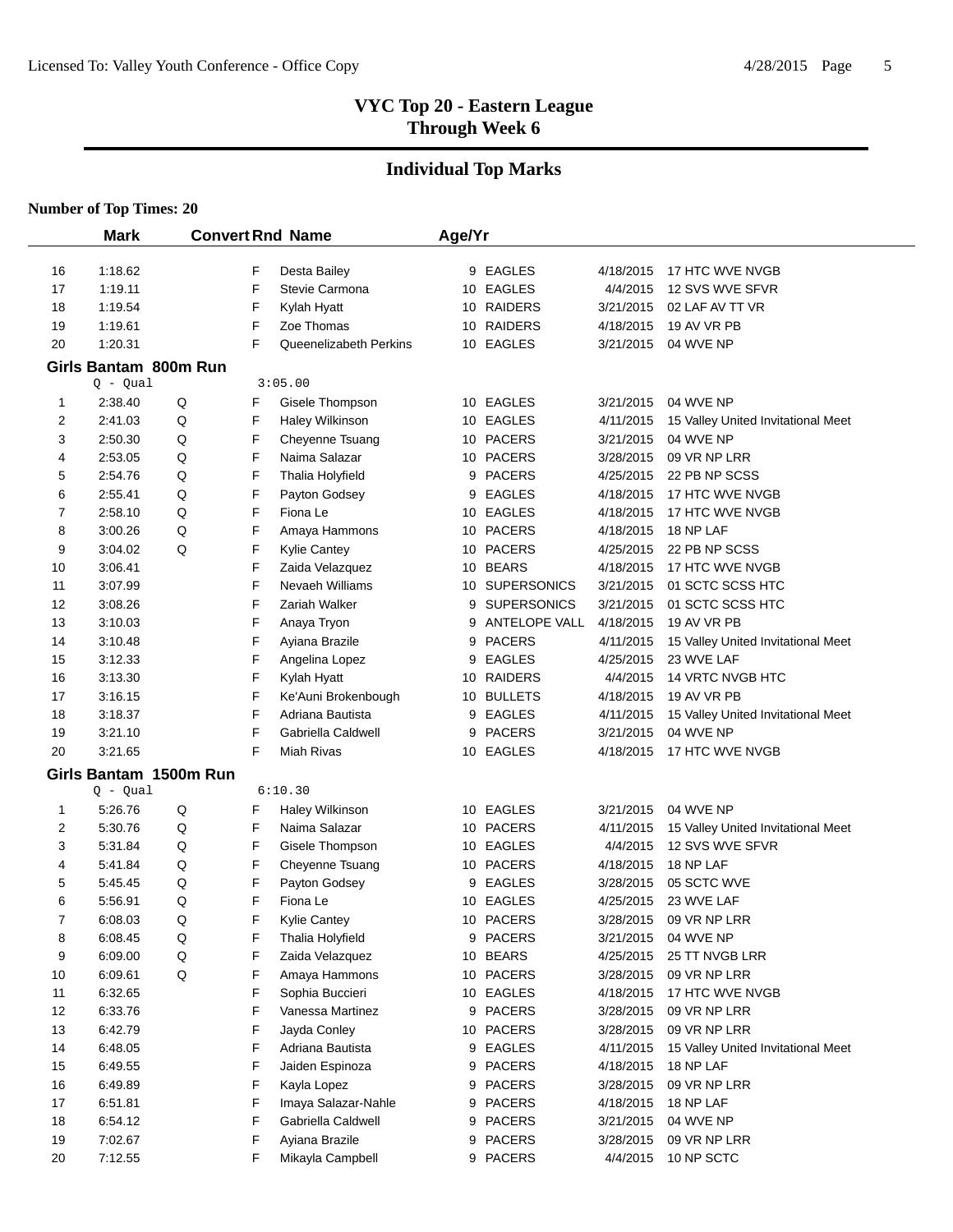# **Individual Top Marks**

|       | <b>Mark</b>                 |           | <b>Convert Rnd Name</b> |                           | Age/Yr |                      |           |                                    |
|-------|-----------------------------|-----------|-------------------------|---------------------------|--------|----------------------|-----------|------------------------------------|
|       |                             |           |                         |                           |        |                      |           |                                    |
|       | Girls Bantam High Jump      |           |                         |                           |        |                      |           |                                    |
|       | $Q - Qual$                  |           |                         | $3 - 04.00$               |        |                      |           |                                    |
| 1     | 3-05.00                     | Q         | F                       | Timia Cea                 | 9      | ANTELOPE VALL        | 3/21/2015 | 02 LAF AV TT VR                    |
| $2^*$ | $3 - 04.00$                 | Q         | F                       | Queenelizabeth Perkins    |        | 10 EAGLES            | 4/25/2015 | 23 WVE LAF                         |
| $2^*$ | 3-04.00                     | Q         | F                       | Zaida Velazquez           |        | 10 BEARS             | 4/25/2015 | 25 TT NVGB LRR                     |
| $2^*$ | 3-04.00                     | Q         | F                       | Salma Benga               |        | 10 PACERS            | 4/11/2015 | 15 Valley United Invitational Meet |
| 5     | 3-02.00                     |           | F                       | Amia Tate                 |        | 10 ANTELOPE VALL     | 4/11/2015 | 15 Valley United Invitational Meet |
| 6     | $3 - 00.00$                 |           | F                       | Lindsey Maldonado         |        | 9 BEARS              | 4/4/2015  | <b>14 VRTC NVGB HTC</b>            |
|       | Girls Bantam                | Long Jump |                         |                           |        |                      |           |                                    |
|       | Q - Qual                    |           |                         | $10 - 09.50$              |        |                      |           |                                    |
| 1     | 11-08.00                    | Q         | F                       | Timia Cea                 | 9      | ANTELOPE VALL        | 4/11/2015 | 15 Valley United Invitational Meet |
| 2     | 11-07.00                    | Q         | F                       | Gisele Thompson           |        | 10 EAGLES            | 4/18/2015 | 17 HTC WVE NVGB                    |
| 3     | 11-03.00                    | Q         | F                       | Payton Godsey             | 9      | <b>EAGLES</b>        | 4/18/2015 | 17 HTC WVE NVGB                    |
| 4     | 11-00.00                    | Q         | F                       | Madison Stalnecker        | 9      | <b>PACERS</b>        | 3/21/2015 | 04 WVE NP                          |
| 5     | 10-11.00                    | Q         | F                       | Destiny Ford              | 9      | <b>RAIDERS</b>       | 4/4/2015  | 14 VRTC NVGB HTC                   |
| 6     | 10-08.00                    |           | F                       | Gabriella Caldwell        | 9      | <b>PACERS</b>        | 4/4/2015  | 10 NP SCTC                         |
| 7     | 10-03.00                    |           | F                       | Erin Black                | 9      | <b>EAGLES</b>        | 3/21/2015 | 04 WVE NP                          |
| 8     | 10-02.00                    |           | F                       | <b>Madison Brooks</b>     |        | 10 EAGLES            | 4/25/2015 | 23 WVE LAF                         |
| 9     | $9 - 10.00$                 |           | F                       | Zoe Ray                   | 9      | <b>ANTELOPE VALL</b> | 4/25/2015 | 24 AVTC HTC SFVR                   |
| $10*$ | 9-09.50                     |           | F                       | Zaida Velazquez           |        | 10 BEARS             | 4/18/2015 | 17 HTC WVE NVGB                    |
| $10*$ | 9-09.50                     |           | F                       | Zoe Thomas                |        | 10 RAIDERS           | 4/25/2015 | 21 SCTC VR SVS                     |
| 12    | 9-09.00                     |           | F                       | Nevaeh Grisby             | 9      | <b>ANTELOPE VALL</b> | 4/25/2015 | 24 AVTC HTC SFVR                   |
| 13    | 9-04.00                     |           | F                       | Shyla Richardson          | 9      | <b>BEARS</b>         | 4/4/2015  | 14 VRTC NVGB HTC                   |
| 14    | $9 - 02.50$                 |           | F                       | Jada Stewart              | 9      | <b>PACERS</b>        | 4/18/2015 | 18 NP LAF                          |
| 15    | $9 - 02.00$                 |           | F                       | Kayah Wilmore             | 9      | <b>PACERS</b>        | 3/21/2015 | 04 WVE NP                          |
| 16    | 8-11.00                     |           | F                       | Rebecca Serna             |        | 10 PACERS            | 3/21/2015 | 04 WVE NP                          |
| 17    | 8-10.50                     |           | F                       | Natasha Lorenzo           |        | 10 PACERS            | 4/4/2015  | 10 NP SCTC                         |
| $18*$ | 8-09.50                     |           | F                       | Vaidehi Bhardwaj          |        | 10 ANTELOPE VALL     | 4/4/2015  | 13 LRR TT AV PB                    |
| $18*$ | 8-09.50                     |           | F                       | Alia Tate                 | 10     | ANTELOPE VALL        | 4/4/2015  | 13 LRR TT AV PB                    |
| 20    | 8-07.00                     |           | F                       | <b>Chloe Ramirez</b>      | 9      | <b>EAGLES</b>        | 3/21/2015 | 04 WVE NP                          |
|       | Girls Bantam Shot Put 6 lb. |           |                         |                           |        |                      |           |                                    |
|       | Q - Qual                    |           |                         | $16 - 06.0015$            |        |                      |           |                                    |
| 1     | 25-07.00                    | Q         | F                       | Niallana Greer            |        | 10 SUPERSONICS       | 4/18/2015 | 20 TT SCSS SVS                     |
| 2     | 24-01.00                    | Q         | F                       | <b>April Fontenette</b>   |        | 10 PACERS            | 3/21/2015 | 04 WVE NP                          |
| 3     | 21-05.00                    | Q         | F                       | Havyn Rolle               | 9      | <b>PACERS</b>        | 4/18/2015 | 18 NP LAF                          |
| 4     | 20-05.00                    | Q         | F                       | Kaylanee Crunk            |        | 10 ANTELOPE VALL     | 3/28/2015 | 08 TT AV PB SVS                    |
| 5     | 18-06.00                    | Q         | F                       | A'Mia Early-Hiner         |        | 10 ANTELOPE VALL     | 4/18/2015 | 19 AV VR PB                        |
| 6     | 17-01.00                    | Q         | F                       | Rebecca Serna             |        | 10 PACERS            | 4/18/2015 | 18 NP LAF                          |
| 7     | 16-02.00                    |           | F                       | Salma Benga               |        | 10 PACERS            | 4/25/2015 | 22 PB NP SCSS                      |
| 8     | 13-10.00                    |           | F                       | Mia Alfaro                |        | 10 EAGLES            | 4/11/2015 | 15 Valley United Invitational Meet |
| 9     | 13-09.50                    |           | F                       | Isabel Herrera            |        | 10 PACERS            | 3/21/2015 | 04 WVE NP                          |
| 10    | 13-09.00                    |           | F                       | Nila Mia-Mildred Dixon    |        | 10 BEARS             | 4/18/2015 | 17 HTC WVE NVGB                    |
| 11    | 13-04.75                    |           | F                       | Zaida Velazquez           |        | 10 BEARS             | 3/28/2015 | 07 NVGB SCSS                       |
| 12    | 13-04.00                    |           | F                       | Jessica Clemmons          | 9      | <b>SUPERSONICS</b>   | 3/28/2015 | 07 NVGB SCSS                       |
| 13    | 12-10.50                    |           | F                       | <b>Madison Stalnecker</b> | 9      | <b>PACERS</b>        | 4/18/2015 | 18 NP LAF                          |
| 14    | 12-07.00                    |           | F                       | Jayah May                 | 9      | <b>SUPERSONICS</b>   | 4/18/2015 | 20 TT SCSS SVS                     |
| 15    | 12-05.00                    |           | F                       | Alixandra Beltran         | 9      | <b>EAGLES</b>        | 4/18/2015 | 17 HTC WVE NVGB                    |
| 16    | 12-03.00                    |           | F                       | Guadalupe Carrillo        | 9      | <b>BEARS</b>         | 3/21/2015 | 03 NVGB LRR PB SVS SFVR            |
| 17    | 12-02.75                    |           | F                       | Luna Sanchez              |        | 9 BULLETS            | 4/18/2015 | 19 AV VR PB                        |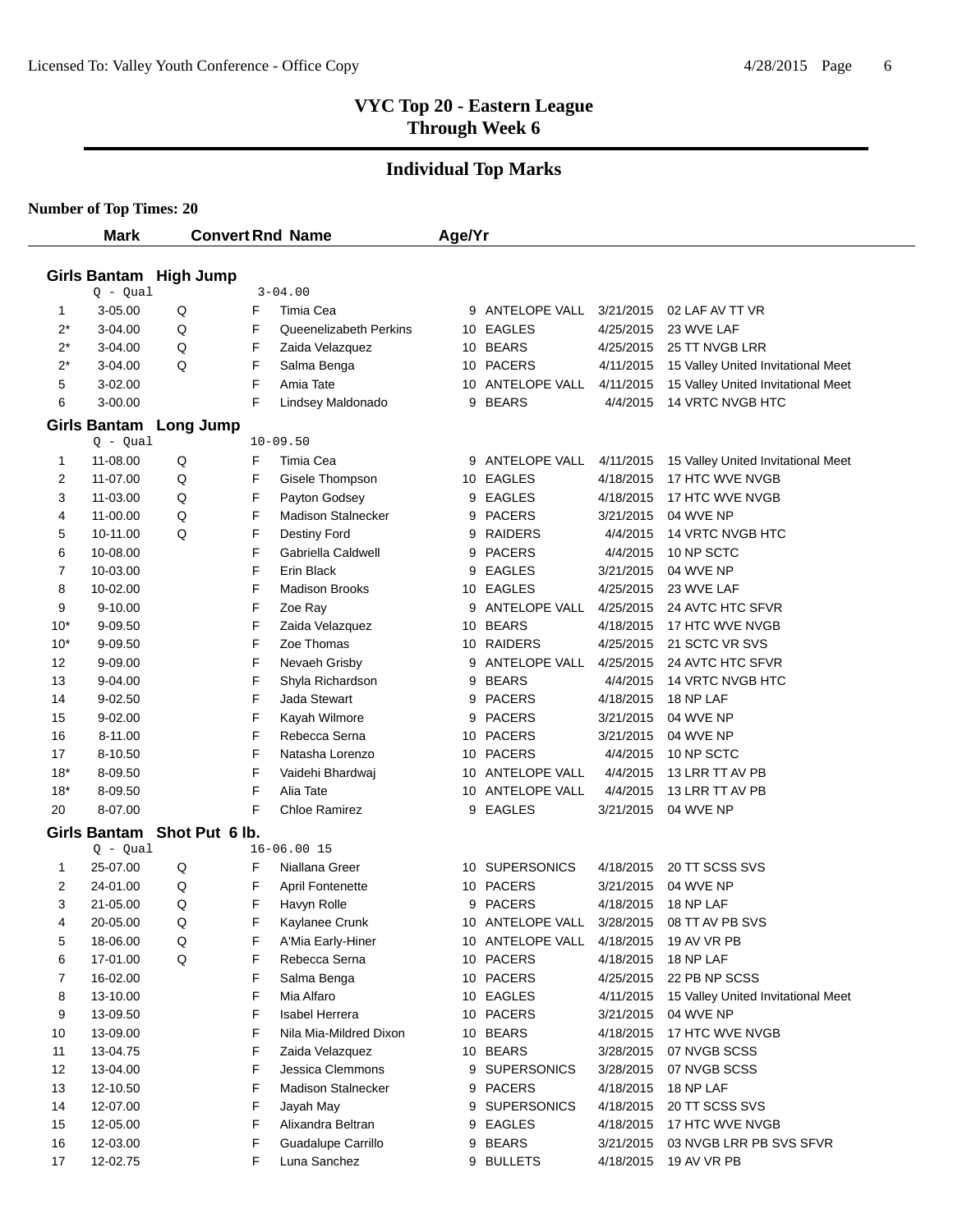#### **Individual Top Marks**

#### **Number of Top Times: 20**

 $\overline{a}$ 

|                | <b>Mark</b>            |   |        | <b>Convert Rnd Name</b>          | Age/Yr |                             |                        |                                    |
|----------------|------------------------|---|--------|----------------------------------|--------|-----------------------------|------------------------|------------------------------------|
| 18             | 11-09.00               |   | F      | Erin Black                       |        | 9 EAGLES                    | 4/18/2015              | 17 HTC WVE NVGB                    |
| 19             | 11-06.75               |   | F      | <b>Beautiful Roberts</b>         |        | 10 BEARS                    | 4/18/2015              | 17 HTC WVE NVGB                    |
| $20*$          | 10-08.50               |   | F      | Teagan Finegan                   | 9      | <b>PACERS</b>               | 4/18/2015              | 18 NP LAF                          |
| $20*$          | 10-08.50               |   | F      | Kayla Lopez                      | 9      | <b>PACERS</b>               | 3/21/2015              | 04 WVE NP                          |
|                | Girls Midget 100m Dash |   |        |                                  |        |                             |                        |                                    |
|                | $Q - Qual$             |   |        | 14.20                            |        |                             |                        |                                    |
| 1              | 13.40                  | Q | F      | Stephana Powell                  |        | 12 RAIDERS                  | 3/21/2015              | 02 LAF AV TT VR                    |
| 2              | 13.48                  | Q | Ρ      | Shamari Blanchard                |        | 12 EAGLES                   | 4/11/2015              | 15 Valley United Invitational Meet |
| 3              | 13.52                  | Q | F      | Kiara Washington                 |        | 12 EAGLES                   | 4/25/2015              | 23 WVE LAF                         |
| 4              | 13.58                  | Q | F      | Jasmyn Lewis                     |        | 12 ANTELOPE VALL            | 4/18/2015              | 19 AV VR PB                        |
| 5              | 13.72                  | Q | F      | Charisma Collins                 | 11     | <b>EAGLES</b>               | 3/28/2015              | 05 SCTC WVE                        |
| 6              | 13.83                  | Q | F      | Kobi Wynne                       |        | 12 SUPERSONICS              | 4/4/2015               | 11 LAF SCSS                        |
| 7              | 13.92                  | Q | F      | Josephine White                  |        | 12 EAGLES                   | 4/25/2015              | 23 WVE LAF                         |
| 8              | 13.98                  | Q | F      | Jaden Brownlee                   |        | 12 BULLETS                  | 4/18/2015              | 19 AV VR PB                        |
| 9              | 14.12                  | Q | F      | Toni Mack                        |        | 12 PACERS                   | 4/18/2015              | 18 NP LAF                          |
| 10             | 14.18                  | Q | F      | Kaylen Fletcher                  | 11     | <b>EAGLES</b>               | 4/25/2015              | 23 WVE LAF                         |
| $11*$          | 14.21                  |   | F      | Amaya Dawson                     | 11     | <b>EAGLES</b>               | 3/28/2015              | 05 SCTC WVE                        |
| $11*$          | 14.21                  |   | F      | Giovanna Lorenzo                 |        | 12 PACERS                   | 4/4/2015               | 10 NP SCTC                         |
| 13             | 14.32                  |   | F      | Jaylee Hall                      |        | 12 EAGLES                   | 4/25/2015              | 23 WVE LAF                         |
| 14             | 14.35                  |   | F      | Jazzy Davis                      |        | 12 RAIDERS                  | 3/21/2015              | 02 LAF AV TT VR                    |
| 15             | 14.36                  |   | F      | Anabell Lopez                    |        | 12 RAIDERS                  | 3/21/2015              | 02 LAF AV TT VR                    |
| 16             | 14.38                  |   | Ρ      | Ajha Harris                      |        | 12 ANTELOPE VALL            | 4/11/2015              | 15 Valley United Invitational Meet |
| 17             | 14.39                  |   | F      | Alyssa Thompson                  | 11     | <b>EAGLES</b>               | 4/4/2015               | 12 SVS WVE SFVR                    |
| 18             | 14.44                  |   | F      | Sasha Burchett                   |        | 12 EAGLES                   | 4/25/2015              | 23 WVE LAF                         |
| 19             | 14.50                  |   | F      | Niusha Ameri Seyahouei           | 11     | <b>EAGLES</b>               | 4/25/2015              | 23 WVE LAF                         |
| 20             | 14.51                  |   | F      | Brianna Butts                    |        | 12 PACERS                   | 4/18/2015              | 18 NP LAF                          |
|                | Girls Midget 200m Dash |   |        |                                  |        |                             |                        |                                    |
|                | $Q - Qual$             |   |        | 29.85                            |        |                             |                        |                                    |
| 1              | 28.26                  | Q | F      | Stephana Powell                  |        | 12 RAIDERS                  | 3/21/2015              | 02 LAF AV TT VR                    |
| 2              | 28.42                  | Q | F      | Shamari Blanchard                |        | 12 EAGLES                   | 4/11/2015              | 15 Valley United Invitational Meet |
| 3              | 28.64                  | Q | F      | Charisma Collins                 | 11     | <b>EAGLES</b>               | 4/11/2015              | 15 Valley United Invitational Meet |
| 4              | 28.88                  | Q | F      | Jasmyn Lewis                     |        | 12 ANTELOPE VALL            | 3/28/2015              | 08 TT AV PB SVS                    |
| 5              | 29.01                  | Q | F      | Kobi Wynne                       |        | 12 SUPERSONICS              | 4/4/2015               | 11 LAF SCSS                        |
| 6              | 29.18                  | Q | F      | Kaylen Fletcher                  | 11     | <b>EAGLES</b>               | 4/18/2015              | 17 HTC WVE NVGB                    |
| 7              | 29.21                  | Q | F      | Giovanna Lorenzo                 |        | 12 PACERS                   | 4/18/2015              | 18 NP LAF                          |
| 8              | 29.26                  | Q | F      | Kiara Washington                 |        | 12 EAGLES                   | 3/28/2015              | 05 SCTC WVE                        |
| 9              | 29.45                  | Q | F      | Josephine White                  |        | 12 EAGLES                   | 4/11/2015              | 15 Valley United Invitational Meet |
| 10             | 29.56                  | Q | F      | <b>Brianna Butts</b>             |        | 12 PACERS                   | 4/18/2015              | 18 NP LAF                          |
| 11             | 29.64                  | Q | F      | Toni Mack                        |        | 12 PACERS                   | 3/21/2015              | 04 WVE NP                          |
| 12             | 29.75                  | Q | F      | Jaylee Hall                      |        | 12 EAGLES                   | 3/28/2015              | 05 SCTC WVE                        |
| 13             | 29.87                  |   | F      | Jaden Brownlee                   |        | 12 BULLETS                  | 3/28/2015              | 08 TT AV PB SVS                    |
| $14*$<br>$14*$ | 29.94<br>29.94         |   | F<br>F | Anabell Lopez<br>Alyssa Thompson | 11     | 12 RAIDERS<br><b>EAGLES</b> | 4/25/2015<br>3/21/2015 | 21 SCTC VR SVS<br>04 WVE NP        |
| 16             | 30.00                  |   | F      | Denise Torres                    |        | 12 BEARS                    | 4/4/2015               | 14 VRTC NVGB HTC                   |
| 17             | 30.14                  |   | F      | Jazzy Davis                      |        | 12 RAIDERS                  | 4/25/2015              | 21 SCTC VR SVS                     |
| 18             | 30.16                  |   | F      | Lydia Benga                      |        | 12 PACERS                   | 4/18/2015              | 18 NP LAF                          |
| 19             | 30.23                  |   | F      | Ajha Harris                      |        | 12 ANTELOPE VALL            | 3/28/2015              | 08 TT AV PB SVS                    |
| 20             | 30.38                  |   | F      | Amaya Dawson                     |        | 11 EAGLES                   | 4/25/2015              | 23 WVE LAF                         |
|                |                        |   |        |                                  |        |                             |                        |                                    |
|                | Girls Midget 400m Dash |   |        |                                  |        |                             |                        |                                    |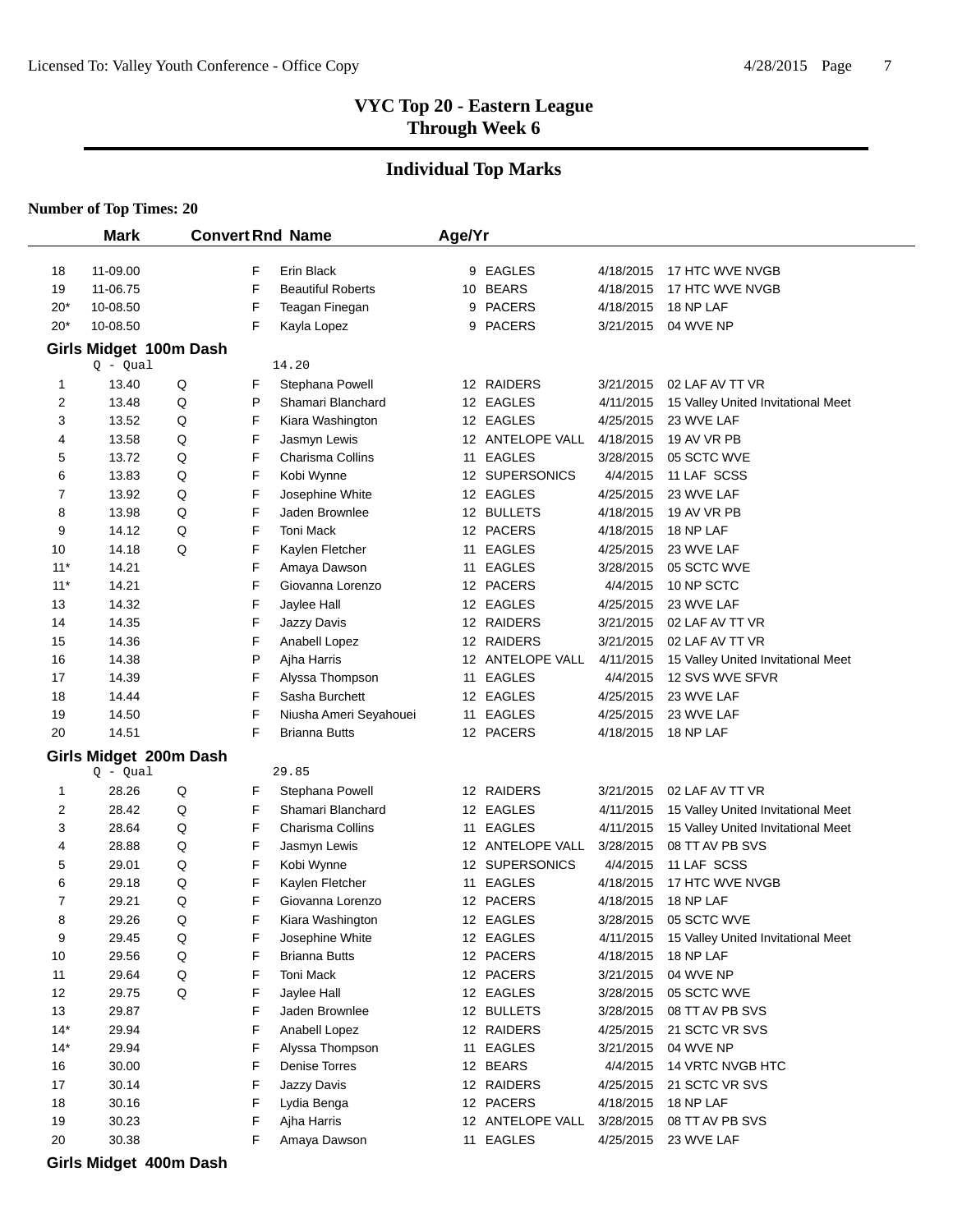### **Individual Top Marks**

|             | <b>Mark</b>            |   |   | <b>Convert Rnd Name</b> | Age/Yr |                  |           |                                    |
|-------------|------------------------|---|---|-------------------------|--------|------------------|-----------|------------------------------------|
|             | $Q - Qual$             |   |   | 1:09.25                 |        |                  |           |                                    |
| $\mathbf 1$ | 1:03.70                | Q | F | Charisma Collins        |        | 11 EAGLES        | 3/21/2015 | 04 WVE NP                          |
| 2           | 1:03.83                | Q | F | Natalia Quintero        |        | 12 EAGLES        | 4/18/2015 | 17 HTC WVE NVGB                    |
| 3           | 1:04.65                | Q | F | Daniela Quintero        |        | 11 EAGLES        | 4/18/2015 | 17 HTC WVE NVGB                    |
| 4           | 1:06.19                | Q | F | Alyssa Thompson         |        | 11 EAGLES        | 4/11/2015 | 15 Valley United Invitational Meet |
| 5           | 1:06.71                | Q | F | Toni Mack               |        | 12 PACERS        | 4/4/2015  | 10 NP SCTC                         |
| 6           | 1:07.18                | Q | F | Anabell Lopez           |        | 12 RAIDERS       | 4/11/2015 | 15 Valley United Invitational Meet |
| 7           | 1:07.21                | Q | F | Kaylee Cottrell         |        | 12 PACERS        | 4/25/2015 | 22 PB NP SCSS                      |
| 8           | 1:07.40                | Q | F | Stephana Powell         |        | 12 RAIDERS       | 4/4/2015  | 14 VRTC NVGB HTC                   |
| 9           | 1:07.54                | Q | F | Shamari Blanchard       |        | 12 EAGLES        | 4/18/2015 | 17 HTC WVE NVGB                    |
| 10          | 1:08.04                | Q | F | Kaylen Fletcher         |        | 11 EAGLES        | 4/18/2015 | 17 HTC WVE NVGB                    |
| 11          | 1:08.76                | Q | F | Amanda Anguiano         |        | 11 PACERS        | 4/18/2015 | 18 NP LAF                          |
| 12          | 1:08.85                | Q | F | Kiara Washington        |        | 12 EAGLES        | 4/4/2015  | 12 SVS WVE SFVR                    |
| 13          | 1:08.91                | Q | F | <b>Denise Torres</b>    |        | 12 BEARS         | 4/18/2015 | 17 HTC WVE NVGB                    |
| 14          | 1:08.93                | Q | F | Ajha Harris             |        | 12 ANTELOPE VALL | 4/11/2015 | 15 Valley United Invitational Meet |
| 15          | 1:09.00                | Q | F | <b>Isis Diaz</b>        |        | 11 PACERS        | 4/18/2015 | 18 NP LAF                          |
| 16          | 1:09.10                | Q | F | Josephine White         |        | 12 EAGLES        | 4/4/2015  | 12 SVS WVE SFVR                    |
| 17          | 1:09.23                | Q | F | Jasmyn Lewis            |        | 12 ANTELOPE VALL | 4/18/2015 | 19 AV VR PB                        |
| 18          | 1:09.63                |   | F | <b>Brianna Butts</b>    |        | 12 PACERS        | 3/21/2015 | 04 WVE NP                          |
| $19*$       | 1:09.83                |   | F | Sofia Brito             |        | 11 EAGLES        | 4/25/2015 | 23 WVE LAF                         |
| $19*$       | 1:09.83                |   | F | <b>Caroline Bates</b>   |        | 12 EAGLES        | 4/18/2015 | 17 HTC WVE NVGB                    |
|             | Girls Midget 800m Run  |   |   |                         |        |                  |           |                                    |
|             | $Q - Qual$             |   |   | 2:52.80                 |        |                  |           |                                    |
| 1           | 2:27.09                | Q | F | Natalia Quintero        |        | 12 EAGLES        | 4/18/2015 | 17 HTC WVE NVGB                    |
| 2           | 2:28.38                | Q | F | Daniela Quintero        |        | 11 EAGLES        | 4/18/2015 | 17 HTC WVE NVGB                    |
| 3           | 2:37.14                | Q | F | <b>Isis Diaz</b>        | 11     | <b>PACERS</b>    | 4/18/2015 | 18 NP LAF                          |
| 4           | 2:38.82                | Q | F | Amanda Anguiano         | 11     | <b>PACERS</b>    | 4/18/2015 | 18 NP LAF                          |
| 5           | 2:38.93                | Q | F | Alyssa Thompson         | 11     | <b>EAGLES</b>    | 4/11/2015 | 15 Valley United Invitational Meet |
| 6           | 2:39.09                | Q | F | Anabell Lopez           |        | 12 RAIDERS       | 4/11/2015 | 15 Valley United Invitational Meet |
| 7           | 2:40.09                | Q | F | <b>Caroline Bates</b>   |        | 12 EAGLES        | 4/11/2015 | 15 Valley United Invitational Meet |
| 8           | 2:44.23                | Q | F | Charisma Collins        |        | 11 EAGLES        | 3/28/2015 | 05 SCTC WVE                        |
| 9           | 2:46.18                | Q | F | Natalia Puccio          |        | 12 EAGLES        | 3/21/2015 | 04 WVE NP                          |
| 10          | 2:46.68                | Q | F | Izel Plascencia         |        | 11 PACERS        | 3/28/2015 | 09 VR NP LRR                       |
| 11          | 2:47.00                | Q | F | Denise Torres           |        | 12 BEARS         | 4/25/2015 | 25 TT NVGB LRR                     |
| 12          | 2:47.42                | Q | F | Sydney Olofe            |        | 12 PACERS        | 4/18/2015 | 18 NP LAF                          |
| 13          | 2:48.79                | Q | F | Maya Bowens             |        | 11 EAGLES        | 4/11/2015 | 15 Valley United Invitational Meet |
| 14          | 2:49.72                | Q | F | <b>Crystal Earl</b>     |        | 12 PACERS        | 4/18/2015 | 18 NP LAF                          |
| 15          | 2:50.12                | Q | F | Sandra Luna             |        | 12 EAGLES        | 4/11/2015 | 15 Valley United Invitational Meet |
| 16          | 2:50.26                | Q | F | Jaedyn Stalnecker       |        | 11 PACERS        | 4/18/2015 | 18 NP LAF                          |
| 17          | 2:54.97                |   | F | Celia Vaughn            |        | 12 PACERS        | 4/4/2015  | 10 NP SCTC                         |
| 18          | 2:55.82                |   | F | Maritza Acosta          |        | 12 SUPERSONICS   | 4/18/2015 | 20 TT SCSS SVS                     |
| 19          | 2:56.51                |   | F | Lydia Benga             |        | 12 PACERS        | 3/21/2015 | 04 WVE NP                          |
| 20          | 3:01.40                |   | F | Jocelyn Rodriguez       |        | 11 BEARS         | 4/18/2015 | 17 HTC WVE NVGB                    |
|             | Girls Midget 1500m Run |   |   |                         |        |                  |           |                                    |
|             | $Q - Qual$             |   |   | 5:44.40                 |        |                  |           |                                    |
| 1           | 5:04.81                | Q | F | Natalia Quintero        |        | 12 EAGLES        | 4/4/2015  | 12 SVS WVE SFVR                    |
| 2           | 5:06.95                | Q | F | Daniela Quintero        |        | 11 EAGLES        | 3/28/2015 | 05 SCTC WVE                        |
| 3           | 5:19.83                | Q | F | <b>Isis Diaz</b>        |        | 11 PACERS        | 4/11/2015 | 15 Valley United Invitational Meet |
| 4           | 5:25.20                | Q | F | <b>Caroline Bates</b>   |        | 12 EAGLES        | 4/11/2015 | 15 Valley United Invitational Meet |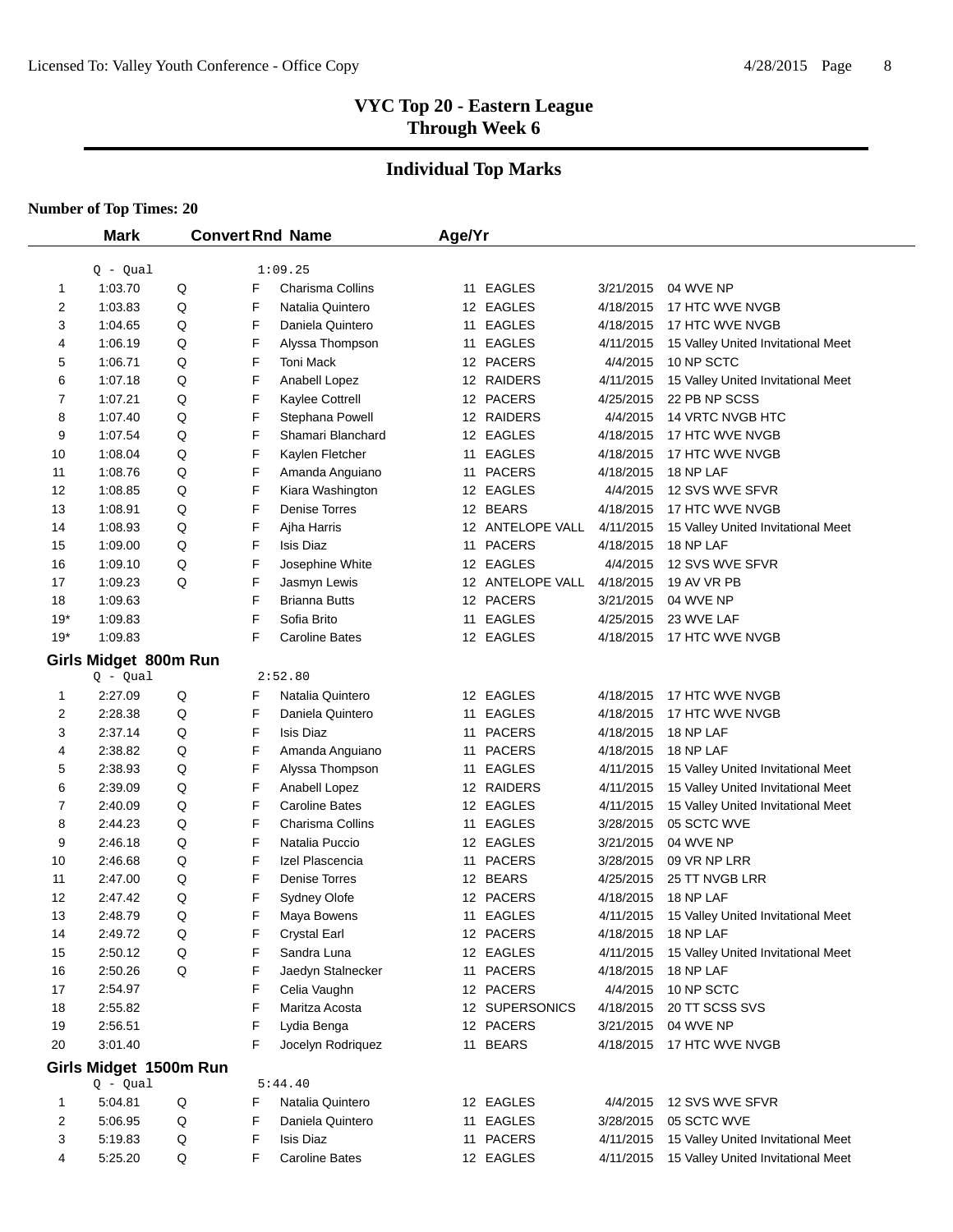### **Individual Top Marks**

|                | <b>Mark</b>                  |         |        | <b>Convert Rnd Name</b>             | Age/Yr |                        |                        |                                    |
|----------------|------------------------------|---------|--------|-------------------------------------|--------|------------------------|------------------------|------------------------------------|
| 5              | 5:30.30                      | Q       | F      | Sydney Olofe                        |        | 12 PACERS              | 4/11/2015              | 15 Valley United Invitational Meet |
| 6              | 5:31.15                      | Q       | F      | Jaedyn Stalnecker                   |        | 11 PACERS              | 4/18/2015              | 18 NP LAF                          |
| 7              | 5:32.16                      | Q       | F      | Amanda Anguiano                     |        | 11 PACERS              | 3/28/2015              | 09 VR NP LRR                       |
| 8              | 5:32.87                      | Q       | F      | <b>Crystal Earl</b>                 |        | 12 PACERS              | 4/25/2015              | 22 PB NP SCSS                      |
| 9              | 5:40.32                      | Q       | F      | Jenna Rashkovsky                    |        | 12 PACERS              | 4/4/2015               | 10 NP SCTC                         |
| 10             | 5:40.62                      | Q       | F      | Izel Plascencia                     |        | 11 PACERS              | 3/28/2015              | 09 VR NP LRR                       |
| 11             | 5:41.80                      | Q       | F      | Kaylee Cottrell                     |        | 12 PACERS              | 4/4/2015               | 10 NP SCTC                         |
| 12             | 5:41.98                      | Q       | F      | Sandra Luna                         |        | 12 EAGLES              | 4/25/2015              | 23 WVE LAF                         |
| 13             | 5:43.41                      | Q       | F      | Maritza Acosta                      |        | 12 SUPERSONICS         | 4/18/2015              | 20 TT SCSS SVS                     |
| 14             | 5:48.16                      |         | F      | Celia Vaughn                        |        | 12 PACERS              | 4/4/2015               | 10 NP SCTC                         |
| 15             | 5:59.55                      |         | F      | Jiselle Minor                       |        | 11 BEARS               | 4/18/2015              | 17 HTC WVE NVGB                    |
| 16             | 6:05.69                      |         | F      | Lydia Benga                         |        | 12 PACERS              | 4/4/2015               | 10 NP SCTC                         |
| 17             | 6:14.76                      |         | F      | Naomi Buccieri                      |        | 12 EAGLES              | 4/18/2015              | 17 HTC WVE NVGB                    |
| 18             | 6:16.24                      |         | F      | Helena Hawkins                      |        | 11 PACERS              | 4/11/2015              | 15 Valley United Invitational Meet |
| 19             | 6:29.90                      |         | F      | Toni Mack                           |        | 12 PACERS              | 3/28/2015              | 09 VR NP LRR                       |
| 20             | 6:39.03                      |         | F      | Julietta Huerta                     |        | 12 PACERS              | 3/28/2015              | 09 VR NP LRR                       |
|                | Girls Midget 3000m Run       |         |        |                                     |        |                        |                        |                                    |
|                | $Q - Qual$                   |         |        | 13:23.75                            |        |                        |                        |                                    |
| 1              | 10:33.00                     | Q       | F      | Natalia Quintero                    |        | 12 EAGLES              | 4/4/2015               | 12 SVS WVE SFVR                    |
| 2              | 10:36.44                     | Q       | F      | Daniela Quintero                    |        | 11 EAGLES              | 4/25/2015              | 23 WVE LAF                         |
| 3              | 11:07.49                     | Q       | F      | Isis Diaz                           |        | 11 PACERS              | 4/25/2015              | 22 PB NP SCSS                      |
| 4              | 11:40.30                     | Q       | F      | Jaedyn Stalnecker                   |        | 11 PACERS              | 4/4/2015               | 10 NP SCTC                         |
| 5              | 11:52.78                     | Q       | F      | <b>Crystal Earl</b>                 |        | 12 PACERS              | 4/18/2015              | 18 NP LAF                          |
| 6              | 12:02.30                     | Q       | F      | Kaylee Cottrell                     |        | 12 PACERS              | 3/21/2015              | 04 WVE NP                          |
| 7              | 12:12.28                     | Q       | F      | Jenna Rashkovsky                    |        | 12 PACERS              | 4/11/2015              | 15 Valley United Invitational Meet |
| 8              | 12:16.13                     | Q       | F      | Celia Vaughn                        |        | 12 PACERS              | 4/18/2015              | 18 NP LAF                          |
| 9              | 12:34.28                     | Q       | F      | Maritza Acosta                      |        | 12 SUPERSONICS         | 3/21/2015              | 01 SCTC SCSS HTC                   |
| 10             | 12:51.80                     | Q       | F      | Sandra Luna                         |        | 12 EAGLES              | 3/21/2015              | 04 WVE NP                          |
| 11             | 13:05.92                     | Q       | F      | Izel Plascencia                     |        | 11 PACERS              | 4/11/2015              | 15 Valley United Invitational Meet |
| 12             | 13:12.28                     | Q       | F      | Julietta Huerta                     |        | 12 PACERS              | 4/18/2015              | 18 NP LAF                          |
| 13             | 14:12.35                     |         | F      | Ariel Garcia                        |        | 11 PACERS              | 3/28/2015              | 09 VR NP LRR                       |
| 14             | 14:17.32                     |         | F      | Lydia Benga                         |        | 12 PACERS              | 4/18/2015              | 18 NP LAF                          |
| 15             | 14:57.64                     |         | F      | Avi Guzman                          |        | 11 SUPERSONICS         | 4/25/2015              | 22 PB NP SCSS                      |
|                | Girls Midget 80m Hurdles 30" |         |        |                                     |        |                        |                        |                                    |
|                | $Q - Qual$                   |         |        | 16.70 15                            |        |                        |                        |                                    |
| $\mathbf{1}$   | 13.99                        | Q       | F      | <b>Toni Mack</b>                    |        | 12 PACERS              | 4/18/2015              | 18 NP LAF                          |
| 2              | 15.95                        | $\sf Q$ | F      | <b>Blessing Coulter</b>             |        | 11 EAGLES              | 4/25/2015              | 23 WVE LAF                         |
| 3              | 16.48                        | Q       | F      | Emelie Baber                        |        | 12 PACERS              | 4/11/2015              | 15 Valley United Invitational Meet |
| 4              | 16.80                        |         | F      | Jasmin Dudley                       |        | 11 PACERS              | 4/18/2015              | 18 NP LAF                          |
| 5              | 16.84                        |         | F      | Giovanna Lorenzo                    |        | 12 PACERS              | 4/25/2015              | 22 PB NP SCSS                      |
| 6              | 17.06                        |         | F      | Jazzy Davis                         |        | 12 RAIDERS             | 4/25/2015              | 21 SCTC VR SVS                     |
| $\overline{7}$ | 17.15                        |         | F      | Jada Williams                       |        | 12 BEARS               | 4/18/2015              | 17 HTC WVE NVGB                    |
| 8              | 17.78                        |         | F      | Mia Anguiano                        |        | 12 PACERS              | 3/28/2015              | 09 VR NP LRR                       |
| 9              | 17.79                        |         | F      | Lydia Benga                         |        | 12 PACERS              | 3/28/2015              | 09 VR NP LRR                       |
| 10             | 18.31                        |         | F      | <b>Hailey Warner</b>                |        | 12 ANTELOPE VALL       | 4/18/2015              | 19 AV VR PB                        |
|                | Girls Midget High Jump       |         |        | $4 - 01.00$                         |        |                        |                        |                                    |
| 1              | $Q - Qual$<br>4-08.00        |         |        |                                     |        |                        |                        | 04 WVE NP                          |
| $2^*$          | 4-04.00                      | Q<br>Q  | F<br>F | <b>Krystina Fields</b><br>Toni Mack |        | 11 EAGLES<br>12 PACERS | 3/21/2015<br>4/18/2015 | 18 NP LAF                          |
|                |                              |         |        |                                     |        |                        |                        |                                    |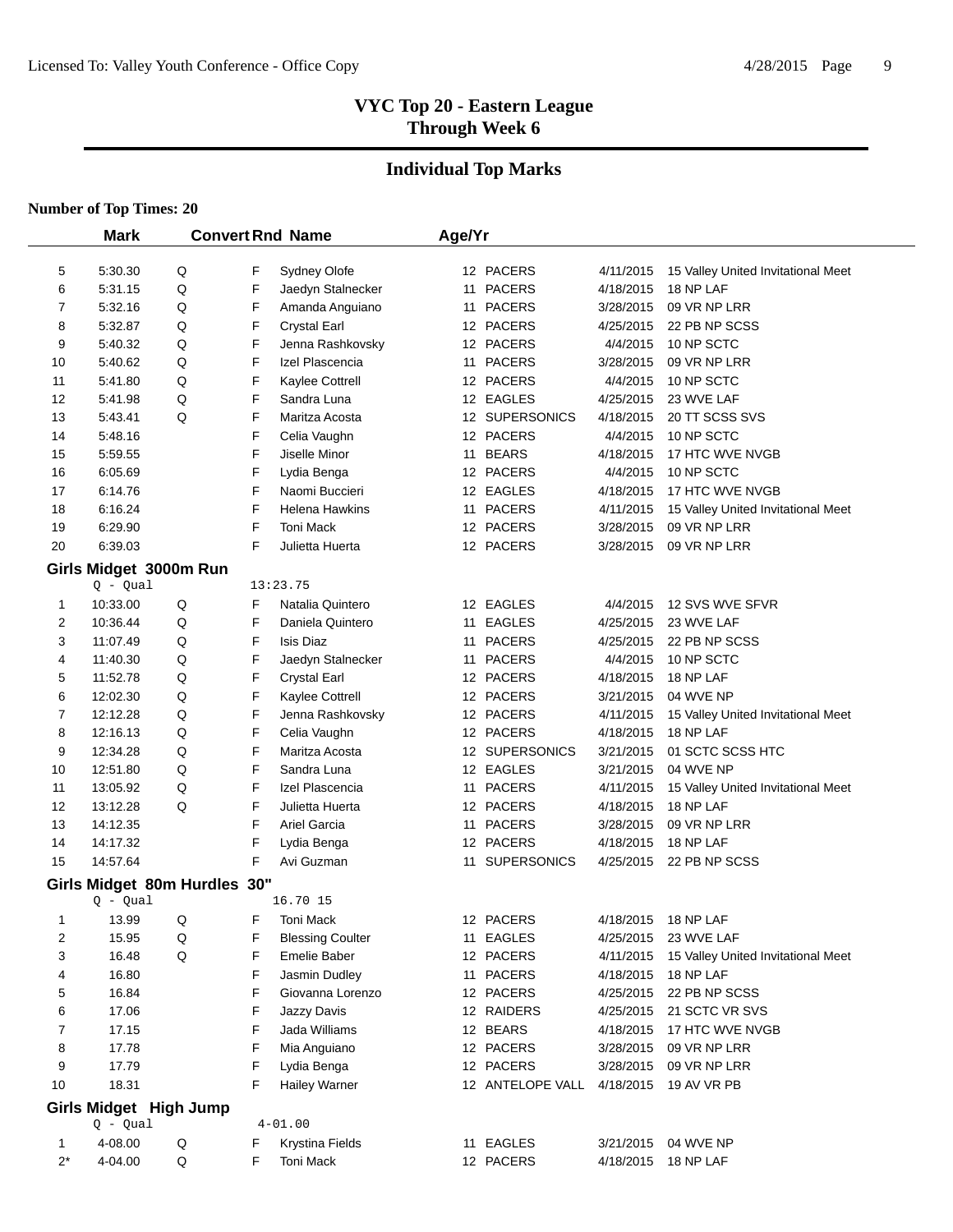# **Individual Top Marks**

|             | <b>Mark</b>        |                             |        | <b>Convert Rnd Name</b>         | Age/Yr |                       |                        |                                    |
|-------------|--------------------|-----------------------------|--------|---------------------------------|--------|-----------------------|------------------------|------------------------------------|
|             |                    |                             |        |                                 |        |                       |                        |                                    |
| $2^*$<br>4  | 4-04.00<br>4-03.00 | Q<br>Q                      | F<br>F | Lydia Benga<br>Takai Mary Dixon |        | 12 PACERS<br>12 BEARS | 3/28/2015<br>3/28/2015 | 09 VR NP LRR<br>07 NVGB SCSS       |
| 5           | 4-01.00            | Q                           | F      | Keira Ward                      |        | 11 EAGLES             | 4/11/2015              | 15 Valley United Invitational Meet |
| 6           | 3-10.00            |                             | F      | Devyn Black                     |        | 11 EAGLES             | 4/18/2015              | 17 HTC WVE NVGB                    |
| $7^*$       | 3-08.00            |                             | F      | Maya Bowens                     |        | 11 EAGLES             | 4/18/2015              | 17 HTC WVE NVGB                    |
| $7^*$       | 3-08.00            |                             | F      | Celia Vaughn                    |        | 12 PACERS             | 4/18/2015              | 18 NP LAF                          |
| $9^\star$   | 3-06.00            |                             | F      | Emelie Baber                    |        | 12 PACERS             | 3/21/2015              | 04 WVE NP                          |
| $9^\star$   | 3-06.00            |                             | F      | <b>Hailey Warner</b>            |        | 12 ANTELOPE VALL      | 3/21/2015              | 02 LAF AV TT VR                    |
| $11*$       | 3-02.00            |                             | F      | <b>Brianna Barnes</b>           |        | 11 EAGLES             | 3/21/2015              | 04 WVE NP                          |
| $11*$       | 3-02.00            |                             | F      | Jada Williams                   | 11     | <b>BEARS</b>          | 3/21/2015              | 03 NVGB LRR PB SVS SFVR            |
| $11*$       | 3-02.00            |                             | F      | Ahminah Bailey                  | 11     | <b>EAGLES</b>         | 4/11/2015              | 15 Valley United Invitational Meet |
|             |                    |                             |        |                                 |        |                       |                        |                                    |
|             | $Q - Qual$         | Girls Midget Long Jump      |        | $12 - 03.00$                    |        |                       |                        |                                    |
| 1           | 15-04.50           | Q                           | F      | Jasmyn Lewis                    |        | 12 ANTELOPE VALL      | 4/11/2015              | 15 Valley United Invitational Meet |
| 2           | 13-06.00           | Q                           | F      | Josephine White                 |        | 12 EAGLES             | 3/21/2015              | 04 WVE NP                          |
| 3           | 13-03.00           | Q                           | F      | <b>Krystina Fields</b>          |        | 11 EAGLES             | 3/21/2015              | 04 WVE NP                          |
| 4           | 13-02.00           | Q                           | F      | Kaylen Fletcher                 |        | 11 EAGLES             | 4/18/2015              | 17 HTC WVE NVGB                    |
| 5           | 13-01.00           | Q                           | F      | Kobi Wynne                      |        | 12 SUPERSONICS        | 4/18/2015              | 20 TT SCSS SVS                     |
| 6           | 12-09.00           | Q                           | F      | Lydia Benga                     |        | 12 PACERS             | 4/25/2015              | 22 PB NP SCSS                      |
| 7           | 12-07.00           | Q                           | F      | Maya Bowens                     | 11     | <b>EAGLES</b>         | 4/11/2015              | 15 Valley United Invitational Meet |
| 8           | 12-06.00           | Q                           | F      | <b>Toni Mack</b>                |        | 12 PACERS             | 4/4/2015               | 10 NP SCTC                         |
| 9           | 12-03.00           | Q                           | F      | Alyssa Thompson                 | 11     | <b>EAGLES</b>         | 3/21/2015              | 04 WVE NP                          |
| 10          | 12-02.00           |                             | F      | Giovanna Lorenzo                |        | 12 PACERS             | 3/21/2015              | 04 WVE NP                          |
| 11          | 11-06.00           |                             | F      | Sophie Azim                     |        | 12 EAGLES             | 4/18/2015              | 17 HTC WVE NVGB                    |
| 12          | 11-02.25           |                             | F      | Shelby Greene                   |        | 11 EAGLES             | 4/11/2015              | 15 Valley United Invitational Meet |
| 13          | 11-02.00           |                             | F      | Keira Ward                      |        | 11 EAGLES             | 4/25/2015              | 23 WVE LAF                         |
| 14          | 11-00.00           |                             | F      | Janessa Morse                   |        | 11 PACERS             | 3/21/2015              | 04 WVE NP                          |
| 15          | 10-09.00           |                             | F      | Ajha Harris                     |        | 12 ANTELOPE VALL      | 4/4/2015               | 13 LRR TT AV PB                    |
| 16          | 10-08.00           |                             | F      | Miranda Jenne                   |        | 11 PACERS             | 4/11/2015              | 15 Valley United Invitational Meet |
| 17          | 10-07.50           |                             | F      | Julietta Huerta                 |        | 12 PACERS             | 3/28/2015              | 09 VR NP LRR                       |
| 18          | 10-06.00           |                             | F      | Ashtyn Wright                   |        | 11 EAGLES             | 3/21/2015              | 04 WVE NP                          |
| 19*         | 10-05.00           |                             | F      | Eva Syssoeva                    |        | 12 EAGLES             | 3/21/2015              | 04 WVE NP                          |
| $19*$       | 10-05.00           |                             | F      | Niusha Ameri Seyahouei          |        | 11 EAGLES             | 4/25/2015              | 23 WVE LAF                         |
|             |                    | Girls Midget Shot Put 6 lb. |        |                                 |        |                       |                        |                                    |
|             | $Q - Qual$         |                             |        | $21 - 06.0015$                  |        |                       |                        |                                    |
| $\mathbf 1$ | 31-00.00           | Q                           | F      | Nailah Bombata                  |        | 12 PACERS             | 3/28/2015              | 09 VR NP LRR                       |
| 2           | 25-05.00           | Q                           | F      | Maya Eleri                      |        | 11 EAGLES             | 4/25/2015              | 23 WVE LAF                         |
| 3           | 23-08.00           | Q                           | F      | Toni Mack                       |        | 12 PACERS             | 4/25/2015              | 22 PB NP SCSS                      |
| 4           | 23-00.00           | Q                           | F      | Lydia Benga                     |        | 12 PACERS             | 4/25/2015              | 22 PB NP SCSS                      |
| 5           | 21-11.50           | Q                           | F      | Jada Williams                   |        | 12 BEARS              | 4/25/2015              | 25 TT NVGB LRR                     |
| 6           | 21-08.00           | Q                           | F      | Miranda Jenne                   |        | 11 PACERS             | 4/4/2015               | 10 NP SCTC                         |
| 7           | 21-01.00           |                             | F      | Keira Ward                      |        | 11 EAGLES             | 4/25/2015              | 23 WVE LAF                         |
| 8           | 20-01.00           |                             | F      | DeVanny Guzman                  |        | 12 ANTELOPE VALL      | 3/28/2015              | 08 TT AV PB SVS                    |
| 9           | 19-09.50           |                             | F      | Gabrielle Vinzon                |        | 11 BEARS              | 4/25/2015              | 25 TT NVGB LRR                     |
| 10          | 19-07.00           |                             | F      | Kianna Rosby                    |        | 11 ANTELOPE VALL      | 4/4/2015               | 13 LRR TT AV PB                    |
| 11          | 19-04.00           |                             | F      | Milagro Gatlin                  |        | 12 SUPERSONICS        | 4/4/2015               | 11 LAF SCSS                        |
| 12          | 19-00.00           |                             | F      | <b>Trisstan Harris</b>          |        | 11 PACERS             | 3/28/2015              | 09 VR NP LRR                       |
| 13          | 16-08.50           |                             | F      | Diana Rosales                   |        | 12 EAGLES             | 3/21/2015              | 04 WVE NP                          |
| 14          | 16-05.00           |                             | F      | Jaelynn Taylor                  |        | 11 SUPERSONICS        | 3/21/2015              | 01 SCTC SCSS HTC                   |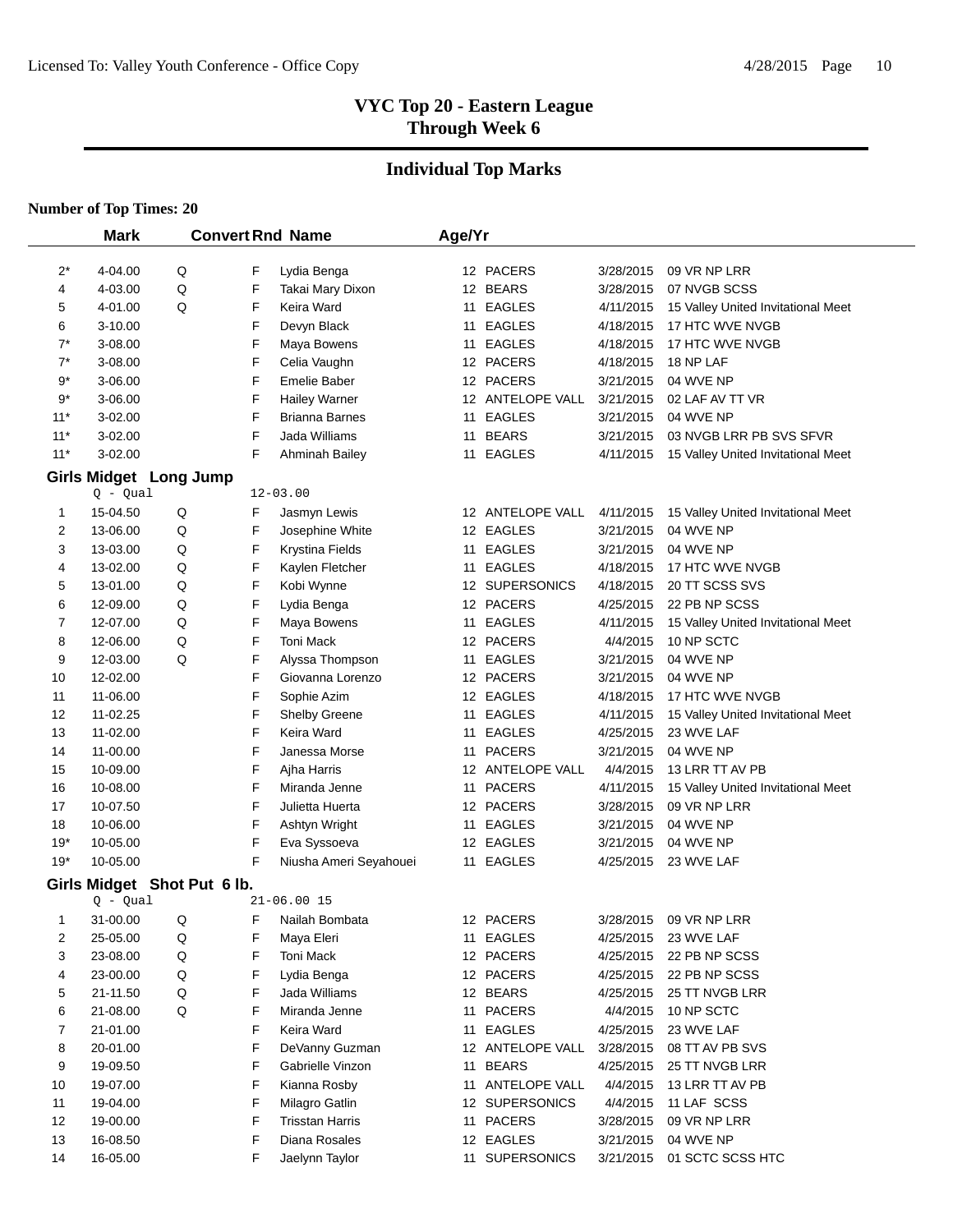# **Individual Top Marks**

|                              | <b>Mark</b>           |             |        | <b>Convert Rnd Name</b>                 | Age/Yr |                                |                        |                                                      |
|------------------------------|-----------------------|-------------|--------|-----------------------------------------|--------|--------------------------------|------------------------|------------------------------------------------------|
|                              |                       |             |        |                                         |        |                                |                        |                                                      |
| 15                           | 15-08.50<br>15-06.50  |             | F<br>F | Dacia Crawford-Love                     |        | 12 PACERS<br>11 PACERS         | 3/21/2015<br>3/21/2015 | 04 WVE NP<br>04 WVE NP                               |
| 16                           |                       |             | F      | Kyla Scott<br>Cielo Sevilla             |        |                                |                        |                                                      |
| 17                           | 15-06.00              |             | F      |                                         |        | 11 BEARS<br>11 BEARS           | 4/25/2015              | 25 TT NVGB LRR<br>25 TT NVGB LRR                     |
| 18                           | 15-05.50              |             | F      | <b>Bailey Ryan Cox</b>                  |        | 11 BEARS                       | 4/25/2015              | <b>14 VRTC NVGB HTC</b>                              |
| 19<br>20                     | 15-05.00              |             | F      | Jezabelle Salcedo                       |        | 11 PACERS                      | 4/4/2015<br>4/4/2015   | 10 NP SCTC                                           |
|                              | 15-03.50              |             |        | Ximena Delgadillo                       |        |                                |                        |                                                      |
|                              | Girls Youth 100m Dash |             |        |                                         |        |                                |                        |                                                      |
|                              | $Q - Qual$            |             |        | 13.60                                   |        |                                |                        |                                                      |
| 1<br>$\overline{\mathbf{c}}$ | 12.84<br>12.94        | Q<br>Q      | P<br>F | Morgan Hawkins<br>Sophia Grant          |        | 14 ANTELOPE VALL<br>13 RAIDERS | 4/11/2015<br>4/25/2015 | 15 Valley United Invitational Meet<br>21 SCTC VR SVS |
| 3                            | 12.99                 | Q           | F      | Jazmin Jackson                          |        | 13 EAGLES                      | 4/25/2015              | 23 WVE LAF                                           |
|                              |                       | Q           | F      |                                         |        | 14 RAIDERS                     |                        | 21 SCTC VR SVS                                       |
| 4                            | 13.04<br>13.12        | Q           | F      | Janiah Brown<br>Shani Reed              |        | 14 EAGLES                      | 4/25/2015<br>4/18/2015 | 17 HTC WVE NVGB                                      |
| 5<br>6                       | 13.19                 | Q           | P      |                                         |        | 13 PACERS                      |                        |                                                      |
| 7                            | 13.21                 | Q           | F      | Jolie Thymes<br>Samantha Patierno       |        | 13 EAGLES                      | 4/11/2015<br>4/25/2015 | 15 Valley United Invitational Meet<br>23 WVE LAF     |
| 8                            | 13.32                 | Q           | P      | DaJahnae Jackson                        |        | 14 SUPERSONICS                 | 4/11/2015              |                                                      |
| 9                            | 13.40                 | Q           | F      |                                         |        | 14 EAGLES                      |                        | 15 Valley United Invitational Meet<br>05 SCTC WVE    |
| 10                           | 13.52                 | Q           | P      | <b>Destiny Collins</b><br>Noelani Casey | 13     | <b>SUPERSONICS</b>             | 3/28/2015<br>4/11/2015 | 15 Valley United Invitational Meet                   |
|                              | 13.55                 | Q           | F      |                                         |        | 14 EAGLES                      |                        | 23 WVE LAF                                           |
| 11<br>12                     | 13.56                 | Q           | F      | <b>Bailey Umans</b><br>Jaszaya Pardue   | 14     | <b>BULLETS</b>                 | 4/25/2015<br>4/25/2015 | 22 PB NP SCSS                                        |
| 13                           | 13.60                 | Q           | F      | Gianna Ros                              |        | 14 RAIDERS                     | 4/25/2015              | 21 SCTC VR SVS                                       |
| 14                           | 13.73                 |             | P      | Cheyenne Tryon                          | 14     | ANTELOPE VALL                  | 4/11/2015              | 15 Valley United Invitational Meet                   |
| 15                           | 13.85                 |             | P      | Simone Miles                            |        | 13 PACERS                      | 4/11/2015              | 15 Valley United Invitational Meet                   |
| 16                           | 13.95                 |             | P      | <b>Ashley Simmons</b>                   |        | 13 PACERS                      | 4/11/2015              | 15 Valley United Invitational Meet                   |
| 17                           | 13.97                 |             | F      | Anayah Roberts                          |        | 13 BULLETS                     | 4/25/2015              | 22 PB NP SCSS                                        |
| 18                           | 14.00                 |             | F      | Havana Thomas                           |        | 13 EAGLES                      | 4/4/2015               | 12 SVS WVE SFVR                                      |
| 19                           | 14.08                 |             | F      | Kira Brown                              |        | 14 EAGLES                      | 4/25/2015              | 23 WVE LAF                                           |
| 20                           | 14.12                 |             | F      | Daniela Flores                          |        | 13 BULLETS                     | 4/25/2015              | 22 PB NP SCSS                                        |
|                              | Girls Youth 200m Dash |             |        |                                         |        |                                |                        |                                                      |
|                              | $Q - Qual$            |             |        | 28.30                                   |        |                                |                        |                                                      |
| 1                            | 26.36                 | Q           | F      | Sophia Grant                            | 13     | <b>RAIDERS</b>                 | 4/25/2015              | 21 SCTC VR SVS                                       |
| 2                            | 26.48                 | Q           | F      | Morgan Hawkins                          | 14     | ANTELOPE VALL                  | 3/28/2015              | 08 TT AV PB SVS                                      |
| 3                            | 26.87                 | Q           | F      | Janiah Brown                            | 14     | RAIDERS                        | 4/25/2015              | 21 SCTC VR SVS                                       |
| 4                            | 27.09                 | Q           | F      | Jazmin Jackson                          |        | 13 EAGLES                      | 4/11/2015              | 15 Valley United Invitational Meet                   |
| 5                            | 27.16                 | Q           | F      | DaJahnae Jackson                        | 14     | <b>SUPERSONICS</b>             | 4/18/2015              | 20 TT SCSS SVS                                       |
| 6                            | 27.27                 | Q           | F      | Jaszaya Pardue                          |        | 14 BULLETS                     | 3/28/2015              | 08 TT AV PB SVS                                      |
| $\overline{7}$               | 27.67                 | $\mathsf Q$ | F      | <b>Destiny Collins</b>                  |        | 14 EAGLES                      | 4/11/2015              | 15 Valley United Invitational Meet                   |
| 8                            | 27.69                 | Q           | F      | Shani Reed                              |        | 14 EAGLES                      | 4/4/2015               | 12 SVS WVE SFVR                                      |
| 9                            | 27.80                 | Q           | F      | Noelani Casey                           |        | 13 SUPERSONICS                 | 4/18/2015              | 20 TT SCSS SVS                                       |
| 10                           | 27.86                 | Q           | F      | Samantha Patierno                       |        | 13 EAGLES                      | 4/4/2015               | 12 SVS WVE SFVR                                      |
| 11                           | 27.92                 | Q           | F      | Antjuanyce Farmer                       |        | 13 PACERS                      | 4/11/2015              | 15 Valley United Invitational Meet                   |
| 12                           | 28.41                 |             | F      | Jolie Thymes                            |        | 13 PACERS                      | 4/4/2015               | 10 NP SCTC                                           |
| 13                           | 28.49                 |             | F      | Gianna Ros                              |        | 14 RAIDERS                     | 3/21/2015              | 02 LAF AV TT VR                                      |
| 14                           | 28.88                 |             | F      | Nichele Greer                           |        | 13 SUPERSONICS                 | 4/18/2015              | 20 TT SCSS SVS                                       |
| 15                           | 28.98                 |             | F      | Amaya Smith                             |        | 14 SUPERSONICS                 | 4/18/2015              | 20 TT SCSS SVS                                       |
| 16                           | 29.09                 |             | F      | Cheyenne Tryon                          |        | 14 ANTELOPE VALL               | 4/4/2015               | 13 LRR TT AV PB                                      |
| 17                           | 29.35                 |             | F      | Havana Thomas                           |        | 13 EAGLES                      | 4/18/2015              | 17 HTC WVE NVGB                                      |
| 18                           | 29.41                 |             | F      | Kira Brown                              |        | 14 EAGLES                      | 4/25/2015              | 23 WVE LAF                                           |
| 19                           | 29.58                 |             | F      | <b>Ashley Simmons</b>                   |        | 13 PACERS                      | 4/4/2015               | 10 NP SCTC                                           |
|                              |                       |             |        |                                         |        |                                |                        |                                                      |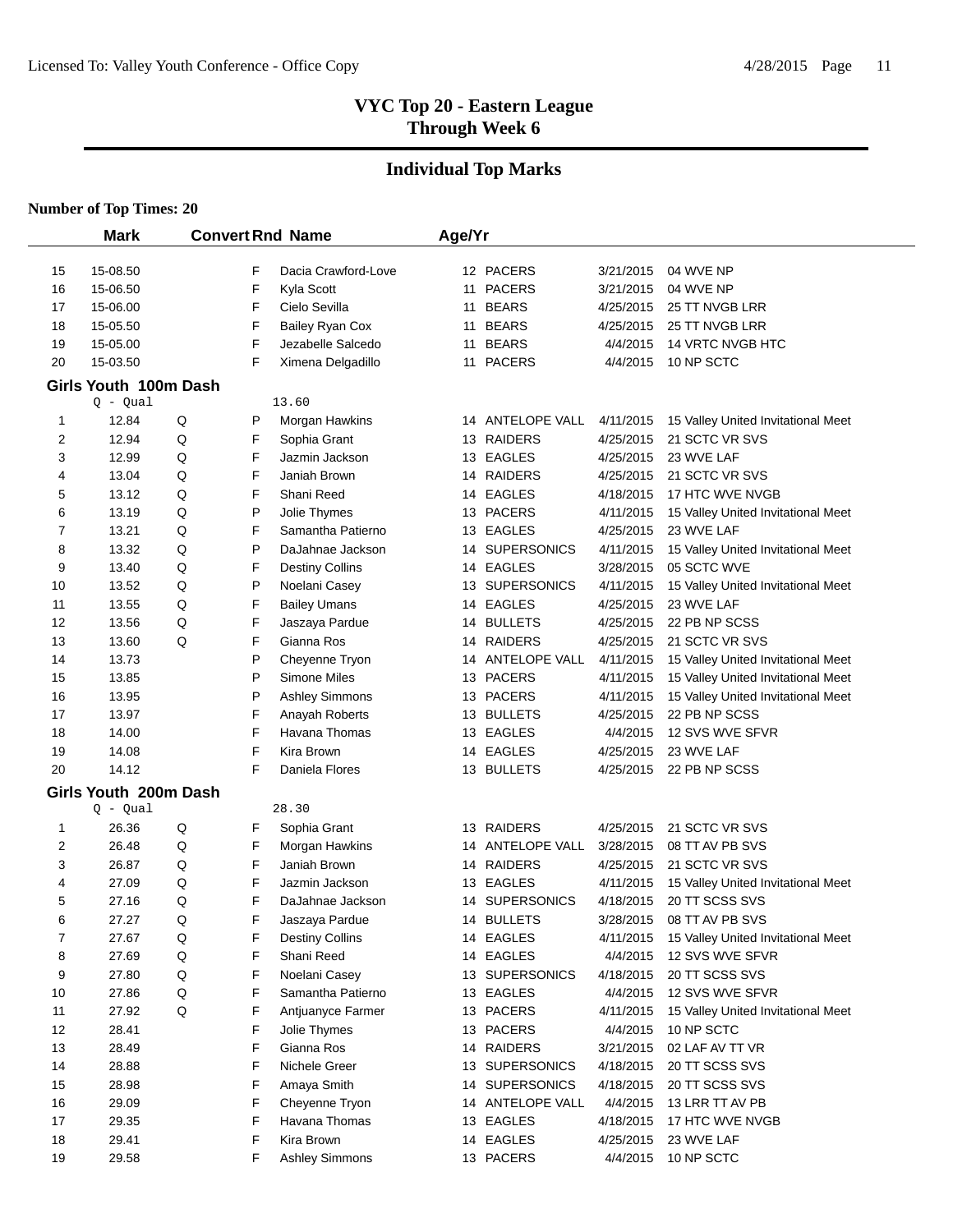# **Individual Top Marks**

|                | <b>Mark</b>                         |   |   | <b>Convert Rnd Name</b> | Age/Yr |                  |           |                                    |
|----------------|-------------------------------------|---|---|-------------------------|--------|------------------|-----------|------------------------------------|
| 20             | 29.75                               |   | F | Tanya Serna             |        | 14 PACERS        |           | 4/18/2015 18 NP LAF                |
|                | Girls Youth 400m Dash               |   |   |                         |        |                  |           |                                    |
|                | $Q - Qual$                          |   |   | 1:06.20                 |        |                  |           |                                    |
| 1              | 59.74                               | Q | F | Sophia Grant            |        | 13 RAIDERS       | 4/11/2015 | 15 Valley United Invitational Meet |
| 2              | 59.88                               | Q | F | Janiah Brown            |        | 14 RAIDERS       | 4/4/2015  | 14 VRTC NVGB HTC                   |
| 3              | 1:00.98                             | Q | F | Jaszaya Pardue          |        | 14 BULLETS       | 4/4/2015  | 13 LRR TT AV PB                    |
| 4              | 1:03.25                             | Q | F | <b>Destiny Collins</b>  |        | 14 EAGLES        | 4/11/2015 | 15 Valley United Invitational Meet |
| 5              | 1:04.86                             | Q | F | Anayah Roberts          |        | 13 BULLETS       | 4/4/2015  | 13 LRR TT AV PB                    |
| 6              | 1:05.87                             | Q | F | Antjuanyce Farmer       |        | 13 PACERS        | 4/4/2015  | 10 NP SCTC                         |
| 7              | 1:05.92                             | Q | F | Havana Thomas           |        | 13 EAGLES        | 4/11/2015 | 15 Valley United Invitational Meet |
| 8              | 1:06.32                             |   | F | Saporah Johnson         |        | 14 PACERS        | 4/25/2015 | 22 PB NP SCSS                      |
| 9*             | 1:06.44                             |   | F | Tanya Serna             |        | 14 PACERS        | 4/18/2015 | 18 NP LAF                          |
| 9*             | 1:06.44                             |   | F | <b>Ashley Simmons</b>   |        | 13 PACERS        | 4/18/2015 | 18 NP LAF                          |
| 11             | 1:06.54                             |   | F | Akugbe Obazee           |        | 14 BULLETS       | 4/18/2015 | 19 AV VR PB                        |
| 12             | 1:06.59                             |   | F | Simone Miles            |        | 13 PACERS        | 4/25/2015 | 22 PB NP SCSS                      |
| 13             | 1:06.60                             |   | F | Shani Reed              |        | 14 EAGLES        | 3/28/2015 | 05 SCTC WVE                        |
| 14             | 1:06.94                             |   | F | DaJahnae Jackson        |        | 14 SUPERSONICS   | 4/4/2015  | 11 LAF SCSS                        |
| 15             | 1:07.04                             |   | F | Lamaya Robinson         |        | 13 PACERS        | 4/11/2015 | 15 Valley United Invitational Meet |
| 16             | 1:07.71                             |   | F | Amaya Smith             |        | 14 SUPERSONICS   | 3/21/2015 | 01 SCTC SCSS HTC                   |
| 17             | 1:07.86                             |   | F | Daniela Flores          |        | 13 BULLETS       | 4/18/2015 | 19 AV VR PB                        |
| 18             | 1:07.94                             |   | F | Olivia Hernandez        |        | 13 PACERS        | 4/25/2015 | 22 PB NP SCSS                      |
| 19             | 1:08.10                             |   | F | Alexis Whitfield        |        | 13 EAGLES        | 4/4/2015  | 12 SVS WVE SFVR                    |
| 20             | 1:08.40                             |   | F | Kholanee Harris         |        | 13 ANTELOPE VALL | 4/18/2015 | 19 AV VR PB                        |
|                | Girls Youth 800m Run                |   |   |                         |        |                  |           |                                    |
|                | $Q - Qual$                          |   |   | 2:39.35                 |        |                  |           |                                    |
| 1              | 2:22.97                             | Q | F | Janiah Brown            |        | 14 RAIDERS       | 4/18/2015 | 19 AV VR PB                        |
| 2              | 2:31.63                             | Q | F | Jaszaya Pardue          |        | 14 BULLETS       | 4/18/2015 | 19 AV VR PB                        |
| 3              | 2:37.76                             | Q | F | Olivia Hernandez        |        | 13 PACERS        | 4/11/2015 | 15 Valley United Invitational Meet |
| 4              | 2:39.62                             |   | F | Serena Broome           |        | 13 EAGLES        | 4/18/2015 | 17 HTC WVE NVGB                    |
| 5              | 2:40.39                             |   | F | Maya Martinez           |        | 13 PACERS        | 4/25/2015 | 22 PB NP SCSS                      |
| 6              | 2:43.04                             |   | F | Saporah Johnson         |        | 14 PACERS        | 4/18/2015 | 18 NP LAF                          |
| 7              | 2:43.74                             |   | F | <b>Destiny Collins</b>  |        | 14 EAGLES        | 4/18/2015 | 17 HTC WVE NVGB                    |
| 8              | 2:44.31                             |   | F | Sabrina Salcedo         |        | 14 BEARS         | 4/11/2015 | 15 Valley United Invitational Meet |
| 9              | 2:44.71                             |   | F | Stephanie Cobieya       |        | 14 PACERS        | 4/4/2015  | 10 NP SCTC                         |
| 10             | 2:45.99                             |   | F | Heaven Ramos            |        | 14 RAIDERS       | 3/21/2015 | 02 LAF AV TT VR                    |
| 11             | 2:49.66                             |   | F | Kareena Tashiian        |        | 13 RAIDERS       | 4/4/2015  | 14 VRTC NVGB HTC                   |
| 12             | 2:50.83                             |   | F | Eliza Mancillas         |        | 14 BEARS         | 4/18/2015 | 17 HTC WVE NVGB                    |
| 13             | 2:52.77                             |   | F | Tanya Serna             |        | 14 PACERS        | 4/4/2015  | 10 NP SCTC                         |
| 14             | 2:57.81                             |   | F | Melody Villar           |        | 13 PACERS        | 3/21/2015 | 04 WVE NP                          |
| 15             | 2:58.55                             |   | F | Lamaya Robinson         |        | 13 PACERS        | 4/25/2015 | 22 PB NP SCSS                      |
| 16             | 2:59.53                             |   | F | Amanda Lietz            |        | 13 PACERS        | 4/4/2015  | 10 NP SCTC                         |
| 17             | 2:59.65                             |   | F | Rosa Linda Silva        |        | 14 BEARS         | 4/18/2015 | 17 HTC WVE NVGB                    |
| 18             | 3:00.04                             |   | F | Cheyenne Tryon          |        | 14 ANTELOPE VALL | 4/25/2015 | 24 AVTC HTC SFVR                   |
| 19             | 3:01.33                             |   | F | DaJahnae Jackson        |        | 14 SUPERSONICS   | 3/28/2015 | 07 NVGB SCSS                       |
| 20             | 3:02.47                             |   | F | Noelani Casey           |        | 13 SUPERSONICS   | 3/21/2015 | 01 SCTC SCSS HTC                   |
|                | Girls Youth 1500m Run<br>$Q - Qual$ |   |   | 5:33.50                 |        |                  |           |                                    |
| 1              | 5:02.88                             | Q | F | Janiah Brown            |        | 14 RAIDERS       | 3/28/2015 | 09 VR NP LRR                       |
|                | 5:12.44                             | Q | F | Maya Martinez           |        | 13 PACERS        |           | 09 VR NP LRR                       |
| $\overline{c}$ |                                     |   |   |                         |        |                  | 3/28/2015 |                                    |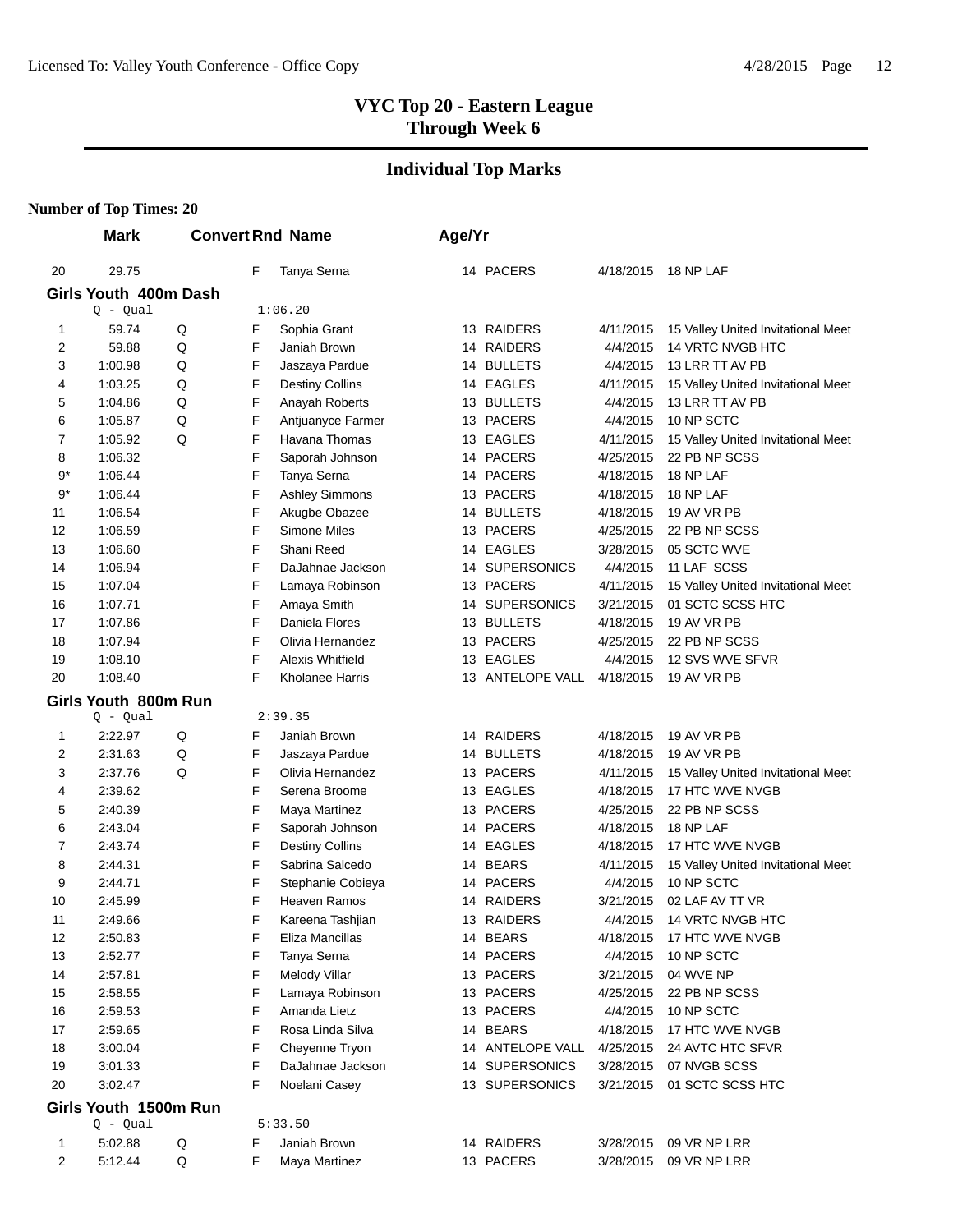# **Individual Top Marks**

|       | <b>Mark</b>                  |   |   | <b>Convert Rnd Name</b> | Age/Yr |                  |           |                                    |
|-------|------------------------------|---|---|-------------------------|--------|------------------|-----------|------------------------------------|
|       |                              |   |   |                         |        |                  |           |                                    |
| 3     | 5:31.35                      | Q | F | Olivia Hernandez        |        | 13 PACERS        | 4/18/2015 | 18 NP LAF                          |
| 4     | 5:32.64                      | Q | F | Stephanie Cobieya       |        | 14 PACERS        | 4/18/2015 | 18 NP LAF                          |
| 5     | 5:33.26                      | Q | F | Sabrina Salcedo         |        | 14 BEARS         | 4/11/2015 | 15 Valley United Invitational Meet |
| 6     | 5:45.13                      |   | F | Kareena Tashjian        |        | 13 RAIDERS       | 4/25/2015 | 21 SCTC VR SVS                     |
| 7     | 5:53.41                      |   | F | Eliza Mancillas         |        | 14 BEARS         | 4/18/2015 | 17 HTC WVE NVGB                    |
| 8     | 6:17.63                      |   | F | Kaya Gretsch            |        | 13 EAGLES        | 3/28/2015 | 05 SCTC WVE                        |
| 9     | 6:35.73                      |   | F | Jamie Garity            |        | 13 PACERS        | 3/28/2015 | 09 VR NP LRR                       |
|       | Girls Youth 3000m Run        |   |   |                         |        |                  |           |                                    |
|       | $Q - Qual$                   |   |   | 12:59.00                |        |                  |           |                                    |
| 1     | 10:58.55                     | Q | F | Janiah Brown            |        | 14 RAIDERS       | 4/4/2015  | 14 VRTC NVGB HTC                   |
| 2     | 11:24.80                     | Q | F | Maya Martinez           |        | 13 PACERS        | 3/21/2015 | 04 WVE NP                          |
| 3     | 11:50.02                     | Q | F | Stephanie Cobieya       |        | 14 PACERS        | 4/11/2015 | 15 Valley United Invitational Meet |
| 4     | 12:18.19                     | Q | F | Sabrina Salcedo         |        | 14 BEARS         | 4/25/2015 | 25 TT NVGB LRR                     |
| 5     | 12:58.45                     | Q | F | Eliza Mancillas         |        | 14 BEARS         | 4/4/2015  | 14 VRTC NVGB HTC                   |
| 6     | 13:00.76                     |   | F | Kareena Tashjian        |        | 13 RAIDERS       | 4/11/2015 | 15 Valley United Invitational Meet |
|       | Girls Youth 100m Hurdles 30" |   |   |                         |        |                  |           |                                    |
|       | $Q - Qual$                   |   |   | 19.60 15                |        |                  |           |                                    |
| 1     | 16.83                        | Q | F | Jazmin Jackson          |        | 13 EAGLES        | 4/18/2015 | 17 HTC WVE NVGB                    |
| 2     | 19.25                        | Q | F | Gianna Ros              |        | 14 RAIDERS       | 4/25/2015 | 21 SCTC VR SVS                     |
| 3     | 19.50                        | Q | F | Nichele Greer           |        | 13 SUPERSONICS   | 4/18/2015 | 20 TT SCSS SVS                     |
| 4     | 20.03                        |   | F | Samantha Larios         |        | 13 PACERS        | 4/18/2015 | 18 NP LAF                          |
| 5     | 20.06                        |   | F | Amanda Lietz            |        | 13 PACERS        | 4/25/2015 | 22 PB NP SCSS                      |
| 6     | 20.15                        |   | F | Tanya Serna             |        | 14 PACERS        | 4/25/2015 | 22 PB NP SCSS                      |
| 7     | 20.24                        |   | F | Chelsea Bran            |        | 14 PACERS        | 4/18/2015 | 18 NP LAF                          |
| 8     | 20.44                        |   | F | <b>Alexis Whitfield</b> |        | 13 EAGLES        | 4/18/2015 | 17 HTC WVE NVGB                    |
| 9     | 20.51                        |   | F | Shani Reed              |        | 14 EAGLES        | 3/28/2015 | 05 SCTC WVE                        |
| 10    | 20.99                        |   | F | <b>Isabel Sevilla</b>   |        | 13 BEARS         | 4/18/2015 | 17 HTC WVE NVGB                    |
| 11    | 21.18                        |   | F | Lia Maldonado           |        | 13 BEARS         | 4/11/2015 | 15 Valley United Invitational Meet |
| 12    | 21.40                        |   | F | Madison Nguyen          |        | 13 PACERS        | 4/4/2015  | 10 NP SCTC                         |
| 13    | 23.46                        |   | F | Silvia Lopez            |        | 14 BEARS         | 3/28/2015 | 07 NVGB SCSS                       |
|       | Girls Youth High Jump        |   |   |                         |        |                  |           |                                    |
|       | $Q - Qual$                   |   |   | $4 - 04.00$             |        |                  |           |                                    |
| $1^*$ | 4-10.00                      | Q | F | Jazmin Jackson          |        | 13 EAGLES        | 4/11/2015 | 15 Valley United Invitational Meet |
| $1^*$ | 4-10.00                      | Q | F | <b>Celeste Clink</b>    |        | 14 EAGLES        | 4/18/2015 | 17 HTC WVE NVGB                    |
| 3*    | 4-08.00                      | Q | F | Amanda Lietz            |        | 13 PACERS        | 4/11/2015 | 15 Valley United Invitational Meet |
| $3^*$ | 4-08.00                      | Q | F | Alexis Whitfield        |        | 13 EAGLES        | 3/28/2015 | 05 SCTC WVE                        |
| 5     | 4-06.00                      | Q | F | <b>Alexis Owens</b>     |        | 13 ANTELOPE VALL | 4/25/2015 | 24 AVTC HTC SFVR                   |
| $6*$  | 4-02.00                      |   | F | Sophia Munoz            |        | 14 BEARS         | 4/18/2015 | 17 HTC WVE NVGB                    |
| 6*    | 4-02.00                      |   | F | Noelani Casey           |        | 13 SUPERSONICS   | 4/25/2015 | 22 PB NP SCSS                      |
| 8     | 3-08.00                      |   | F | Shyann Franklin         |        | 13 BEARS         | 3/21/2015 | 03 NVGB LRR PB SVS SFVR            |
| 9     | 3-04.00                      |   | F | Kiera Holland           |        | 14 SUPERSONICS   | 4/25/2015 | 22 PB NP SCSS                      |
|       | Girls Youth Long Jump        |   |   |                         |        |                  |           |                                    |
|       | $Q - Qual$                   |   |   | $14 - 01.00$            |        |                  |           |                                    |
| 1     | 16-01.00                     | Q | F | Sophia Grant            |        | 13 RAIDERS       | 4/11/2015 | 15 Valley United Invitational Meet |
| 2     | 15-01.00                     | Q | F | Havana Thomas           |        | 13 EAGLES        | 4/18/2015 | 17 HTC WVE NVGB                    |
| 3     | 14-04.00                     | Q | F | Alyssa Ochoa            |        | 14 EAGLES        | 4/25/2015 | 23 WVE LAF                         |
| 4     | 13-10.50                     |   | F | Samantha Patierno       |        | 13 EAGLES        | 4/4/2015  | 12 SVS WVE SFVR                    |
| 5     | 13-07.50                     |   | F | Kholanee Harris         |        | 13 ANTELOPE VALL | 4/4/2015  | 13 LRR TT AV PB                    |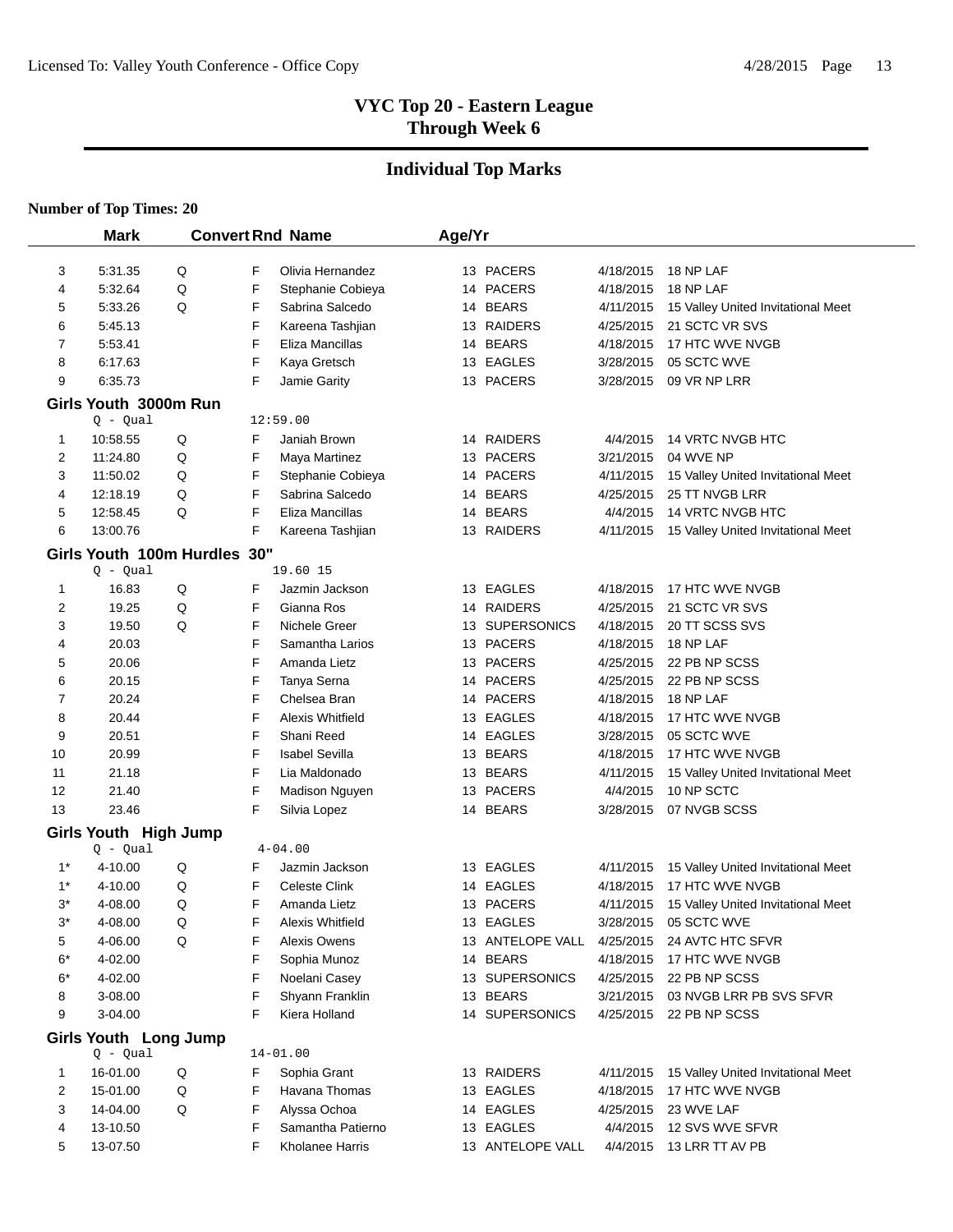# **Individual Top Marks**

|    | <b>Mark</b>                | <b>Convert Rnd Name</b>      |                            | Age/Yr |                  |           |                                    |
|----|----------------------------|------------------------------|----------------------------|--------|------------------|-----------|------------------------------------|
| 6  | 13-03.00                   | F                            | Lamar'Ra Johnson           |        | 14 ANTELOPE VALL | 4/25/2015 | 24 AVTC HTC SFVR                   |
| 7  | 13-00.50                   | F                            | <b>Melonie Tate</b>        |        | 13 ANTELOPE VALL | 4/25/2015 | 24 AVTC HTC SFVR                   |
| 8  | 12-10.50                   | F                            | Journey Copeland           |        | 14 SUPERSONICS   | 4/25/2015 | 22 PB NP SCSS                      |
| 9  | 12-08.50                   | F                            | Morgan Hawkins             |        | 14 ANTELOPE VALL | 4/4/2015  | 13 LRR TT AV PB                    |
| 10 | 12-04.50                   | F                            | Kiki Howe                  |        | 14 RAIDERS       | 4/25/2015 | 21 SCTC VR SVS                     |
| 11 | 12-04.00                   | F                            | <b>Ryann Patterson</b>     |        | 13 ANTELOPE VALL | 4/4/2015  | 13 LRR TT AV PB                    |
| 12 | 12-00.50                   | F                            | Amy Ramirez                |        | 13 RAIDERS       | 4/25/2015 | 21 SCTC VR SVS                     |
| 13 | 11-10.00                   | F                            | Alexis Armenta             |        | 13 ANTELOPE VALL | 4/4/2015  | 13 LRR TT AV PB                    |
| 14 | 11-08.00                   | F                            | Mia Steinhaus-Shinkman     |        | 14 RAIDERS       | 3/21/2015 | 02 LAF AV TT VR                    |
| 15 | 11-00.00                   | F                            | Searra Jackson             |        | 13 EAGLES        | 4/18/2015 | 17 HTC WVE NVGB                    |
| 16 | 10-08.00                   | F                            | Sophia Munoz               |        | 14 BEARS         | 4/18/2015 | 17 HTC WVE NVGB                    |
| 17 | 10-02.00                   | F                            | Karina Elizabeth Grijalva  |        | 13 BEARS         | 4/4/2015  | 14 VRTC NVGB HTC                   |
| 18 | 10-00.00                   | F                            | Katherine Jessica Grijalva |        | 14 BEARS         | 4/18/2015 | 17 HTC WVE NVGB                    |
| 19 | $9 - 10.00$                | F                            | Silvia Lopez               |        | 14 BEARS         | 4/25/2015 | 25 TT NVGB LRR                     |
|    | Girls Youth Shot Put 6 lb. |                              |                            |        |                  |           |                                    |
|    | $Q - Qual$                 |                              | 25-02.00 15                |        |                  |           |                                    |
| 1  | 38-10.25                   | Q<br>F                       | Shyann Franklin            |        | 14 BEARS         | 4/4/2015  | 14 VRTC NVGB HTC                   |
| 2  | 31-07.50                   | Q<br>F                       | Asanti Johnson             |        | 13 PACERS        | 3/21/2015 | 04 WVE NP                          |
| 3  | 31-05.50                   | Q<br>F                       | Jazmin Jackson             |        | 13 EAGLES        | 4/18/2015 | 17 HTC WVE NVGB                    |
| 4  | 30-08.25                   | Q<br>F                       | Kiera Holland              |        | 14 SUPERSONICS   | 3/21/2015 | 01 SCTC SCSS HTC                   |
| 5  | 27-03.00                   | Q<br>F                       | Mia White                  |        | 13 RAIDERS       | 4/25/2015 | 21 SCTC VR SVS                     |
| 6  | 27-01.00                   | F<br>Q                       | Olivia Sanchez             |        | 14 EAGLES        | 4/25/2015 | 23 WVE LAF                         |
| 7  | 25-04.00                   | Q<br>F                       | Amiya Harris               |        | 13 EAGLES        | 3/21/2015 | 04 WVE NP                          |
| 8  | 22-10.50                   | F                            | <b>Tiphani Clark</b>       |        | 14 RAIDERS       | 3/28/2015 | 09 VR NP LRR                       |
| 9  | 17-07.25                   | F                            | Erika Alexis Mangalonso    |        | 14 RAIDERS       | 3/21/2015 | 02 LAF AV TT VR                    |
| 10 | 15-06.50                   | F                            | <b>Bailey Umans</b>        |        | 14 EAGLES        | 4/4/2015  | 12 SVS WVE SFVR                    |
|    |                            | Girls Intermediate 100m Dash |                            |        |                  |           |                                    |
| 1  | 12.89                      | F                            | Malia Green                |        | 15 RAIDERS       | 4/18/2015 | 19 AV VR PB                        |
| 2  | 13.43                      | F                            | Jennifer Uyanga            |        | 15 EAGLES        | 3/28/2015 | 05 SCTC WVE                        |
| 3  | 13.76                      | P                            | Keiara Coleman             |        | 16 SUPERSONICS   | 4/11/2015 | 15 Valley United Invitational Meet |
| 4  | 14.44                      | F                            | Wyndi Valencia             |        | 15 BEARS         | 4/4/2015  | 14 VRTC NVGB HTC                   |
| 5  | 14.74                      | F                            | Nia Williams               |        | 15 EAGLES        | 4/18/2015 | 17 HTC WVE NVGB                    |
| 6  | 14.84                      | F                            | Apriyana Shackelford       |        | 16 EAGLES        | 4/4/2015  | 12 SVS WVE SFVR                    |
| 7  | 14.87                      | F                            | Cyan Bey                   |        | 15 RAIDERS       | 4/4/2015  | 14 VRTC NVGB HTC                   |
| 8  | 14.92                      | F                            | Alexandrea Turner          |        | 15 RAIDERS       | 3/21/2015 | 02 LAF AV TT VR                    |
| 9  | 14.98                      | F                            | Diarra Young               |        | 16 PACERS        | 3/21/2015 | 04 WVE NP                          |
| 10 | 15.25                      | F                            | Sasha Morgan               |        | 15 BEARS         |           | 4/4/2015 14 VRTC NVGB HTC          |
| 11 | 15.29                      | F                            | Jamiece Davis              |        | 16 SUPERSONICS   | 3/21/2015 | 01 SCTC SCSS HTC                   |
| 12 | 15.31                      | F                            | Aminah Evans               |        | 15 EAGLES        | 4/18/2015 | 17 HTC WVE NVGB                    |
| 13 | 15.54                      | F                            | Samantha Gever             |        | 15 EAGLES        | 4/18/2015 | 17 HTC WVE NVGB                    |
| 14 | 15.58                      | F                            | Daj'onae Crawford          |        | 16 PACERS        | 3/21/2015 | 04 WVE NP                          |
| 15 | 15.65                      | P                            | Sally Vogel                |        | 15 PACERS        | 4/11/2015 | 15 Valley United Invitational Meet |
| 16 | 15.66                      | P                            | Jasmin Torres              |        | 15 BEARS         | 4/11/2015 | 15 Valley United Invitational Meet |
| 17 | 16.15                      | F<br>F                       | Yaritza Franco             |        | 9 EAGLES         | 3/21/2015 | 04 WVE NP                          |
| 18 | 19.20                      |                              | Makaila Clemmons           |        | 15 SUPERSONICS   | 4/4/2015  | 11 LAF SCSS                        |
|    |                            | Girls Intermediate 200m Dash |                            |        |                  |           |                                    |
| 1  | 26.95                      | F                            | Malia Green                |        | 15 RAIDERS       | 4/18/2015 | 19 AV VR PB                        |
| 2  | 27.56                      | F                            | Jennifer Uyanga            |        | 15 EAGLES        | 3/28/2015 | 05 SCTC WVE                        |
| 3  | 29.96                      | F                            | Keiara Coleman             |        | 16 SUPERSONICS   | 3/21/2015 | 01 SCTC SCSS HTC                   |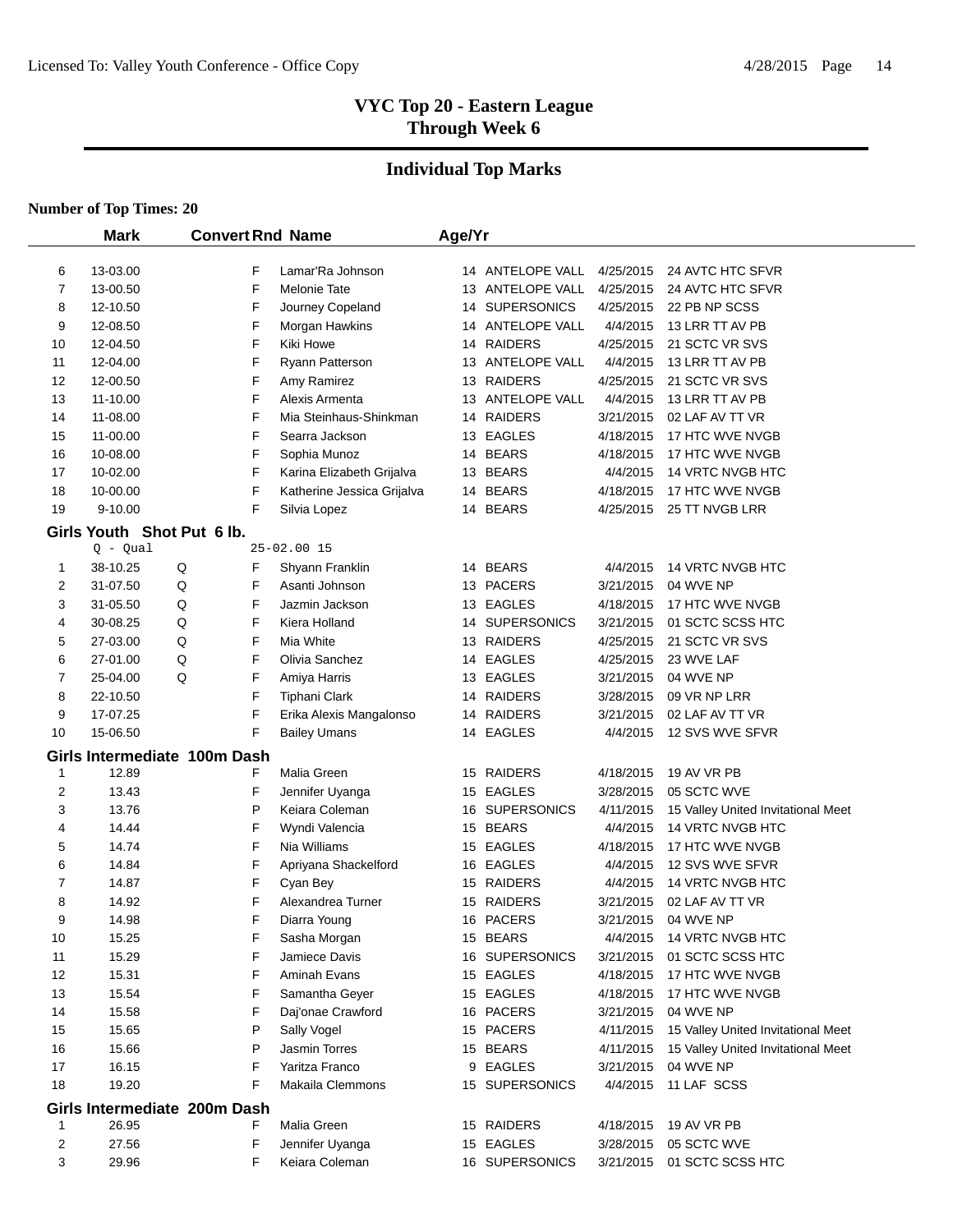# **Individual Top Marks**

|                | <b>Mark</b>                         | <b>Convert Rnd Name</b> |                      | Age/Yr |                    |                        |                                    |
|----------------|-------------------------------------|-------------------------|----------------------|--------|--------------------|------------------------|------------------------------------|
|                |                                     |                         |                      |        |                    |                        |                                    |
| 4              | 30.99                               | F                       | Apriyana Shackelford |        | 16 EAGLES          | 4/4/2015               | 12 SVS WVE SFVR                    |
| 5              | 31.46                               | F                       | Nia Williams         |        | 15 EAGLES          | 3/28/2015              | 05 SCTC WVE                        |
| 6              | 32.00                               | F                       | Genelie Baltazar     |        | 15 BEARS           | 4/11/2015              | 15 Valley United Invitational Meet |
| 7              | 32.67                               | F                       | Jamiece Davis        | 16     | <b>SUPERSONICS</b> | 4/18/2015              | 20 TT SCSS SVS                     |
| 8              | 32.68                               | F                       | Aminah Evans         |        | 15 EAGLES          | 4/18/2015              | 17 HTC WVE NVGB                    |
| 9              | 33.32                               | F                       | Sasha Morgan         |        | 15 BEARS           | 3/28/2015              | 07 NVGB SCSS                       |
| 10             | 34.42                               | F                       | Sally Vogel          |        | 15 PACERS          | 4/11/2015              | 15 Valley United Invitational Meet |
| 11             | 35.25                               | F                       | Jasmin Torres        |        | 15 BEARS           | 3/28/2015              | 07 NVGB SCSS                       |
| 12             | 42.72                               | F                       | Makaila Clemmons     |        | 15 SUPERSONICS     | 4/4/2015               | 11 LAF SCSS                        |
|                | Girls Intermediate 400m Dash        |                         |                      |        |                    |                        |                                    |
| $\mathbf 1$    | 1:04.07                             | F                       | Malia Green          |        | 15 RAIDERS         | 4/25/2015              | 21 SCTC VR SVS                     |
| 2              | 1:05.14                             | F                       | Jennifer Uyanga      |        | 15 EAGLES          | 3/21/2015              | 04 WVE NP                          |
| 3              | 1:09.64                             | F                       | Nia Williams         |        | 15 EAGLES          | 4/18/2015              | 17 HTC WVE NVGB                    |
| 4              | 1:12.15                             | F                       | Genelie Baltazar     |        | 15 BEARS           | 4/4/2015               | 14 VRTC NVGB HTC                   |
| 5              | 1:13.67                             | F                       | Natalie Huggard      |        | 15 EAGLES          | 3/21/2015              | 04 WVE NP                          |
| 6              | 1:15.48                             | F                       | Sasha Morgan         |        | 15 BEARS           | 3/28/2015              | 07 NVGB SCSS                       |
| 7              | 1:17.23                             | F                       | Samantha Geyer       |        | 15 EAGLES          | 4/4/2015               | 12 SVS WVE SFVR                    |
| 8              | 1:21.12                             | F                       | Alexandrea Turner    |        | 15 RAIDERS         | 3/21/2015              | 02 LAF AV TT VR                    |
| 9              | 1:22.00                             | F                       | Jamiece Davis        | 16     | <b>SUPERSONICS</b> | 4/4/2015               | 11 LAF SCSS                        |
|                | Girls Intermediate 800m Run         |                         |                      |        |                    |                        |                                    |
| 1              | 2:46.33                             | F                       | Samantha Geyer       |        | 15 EAGLES          | 4/25/2015              | 23 WVE LAF                         |
| 2              | 2:48.94                             | F                       | Genelie Baltazar     |        | 15 BEARS           | 4/11/2015              | 15 Valley United Invitational Meet |
|                | Girls Intermediate 1500m Run        |                         |                      |        |                    |                        |                                    |
| 1              | 5:55.62                             | F                       | Samantha Geyer       |        | 15 EAGLES          | 4/4/2015               | 12 SVS WVE SFVR                    |
| $\overline{2}$ | 6:33.30                             | F                       | Natalie Huggard      |        | 15 EAGLES          | 3/21/2015              | 04 WVE NP                          |
|                | Girls Intermediate 3000m Run        |                         |                      |        |                    |                        |                                    |
| 1              | 12:57.22                            | F                       | Samantha Geyer       |        | 15 EAGLES          | 4/11/2015              | 15 Valley United Invitational Meet |
|                | Girls Intermediate 100m Hurdles 33" |                         |                      |        |                    |                        |                                    |
| 1              | 21.02                               | F                       | Wyndi Valencia       |        | 15 BEARS           | 4/11/2015              | 15 Valley United Invitational Meet |
|                |                                     |                         |                      |        |                    |                        |                                    |
|                | Girls Intermediate High Jump        |                         |                      |        |                    |                        |                                    |
| 1              | 4-07.00                             | F                       | Jennifer Uyanga      |        | 15 EAGLES          | 4/11/2015              | 15 Valley United Invitational Meet |
| 2              | 4-05.00                             | F                       | Keiara Coleman       |        | 16 SUPERSONICS     | 4/11/2015<br>3/21/2015 | 15 Valley United Invitational Meet |
| 3              | 3-10.00                             | F                       | Sasha Morgan         |        | 14 BEARS           |                        | 03 NVGB LRR PB SVS SFVR            |
|                | Girls Intermediate Long Jump        |                         |                      |        |                    |                        |                                    |
| 1              | 18-01.00                            | F                       | Keiara Coleman       |        | 16 SUPERSONICS     | 4/4/2015               | 11 LAF SCSS                        |
| 2              | 16-07.00                            | F                       | Jennifer Uyanga      |        | 15 EAGLES          | 4/11/2015              | 15 Valley United Invitational Meet |
| 3              | 13-00.00                            | F                       | Apriyana Shackelford |        | 16 EAGLES          | 3/21/2015              | 04 WVE NP                          |
| 4              | 12-00.25                            | F                       | Jamiece Davis        |        | 16 SUPERSONICS     |                        | 4/25/2015 22 PB NP SCSS            |
|                | Girls Intermediate Shot Put 4 kg.   |                         |                      |        |                    |                        |                                    |
| 1              | 34-09.00                            | F                       | Natalie Ramirez      |        | 15 PACERS          | 3/21/2015              | 04 WVE NP                          |
| 2              | 26-03.00                            | F                       | Diarra Young         |        | 16 PACERS          | 3/21/2015              | 04 WVE NP                          |
| 3              | 24-05.00                            | F                       | Apriyana Shackelford |        | 16 EAGLES          | 4/4/2015               | 12 SVS WVE SFVR                    |
| 4              | 19-03.50                            | F                       | Alexandrea Turner    |        | 15 RAIDERS         | 3/21/2015              | 02 LAF AV TT VR                    |
| 5              | 19-01.50                            | F                       | Makaila Clemmons     |        | 15 SUPERSONICS     | 4/11/2015              | 15 Valley United Invitational Meet |
|                | Boys Gremlin 100m Dash              |                         |                      |        |                    |                        |                                    |
|                | $Q - Qual$                          |                         | 15.92                |        |                    |                        |                                    |
| $\mathbf{1}$   | 14.97                               | Q<br>F                  | Daniel Fishman       |        | 8 RAIDERS          |                        | 4/25/2015 21 SCTC VR SVS           |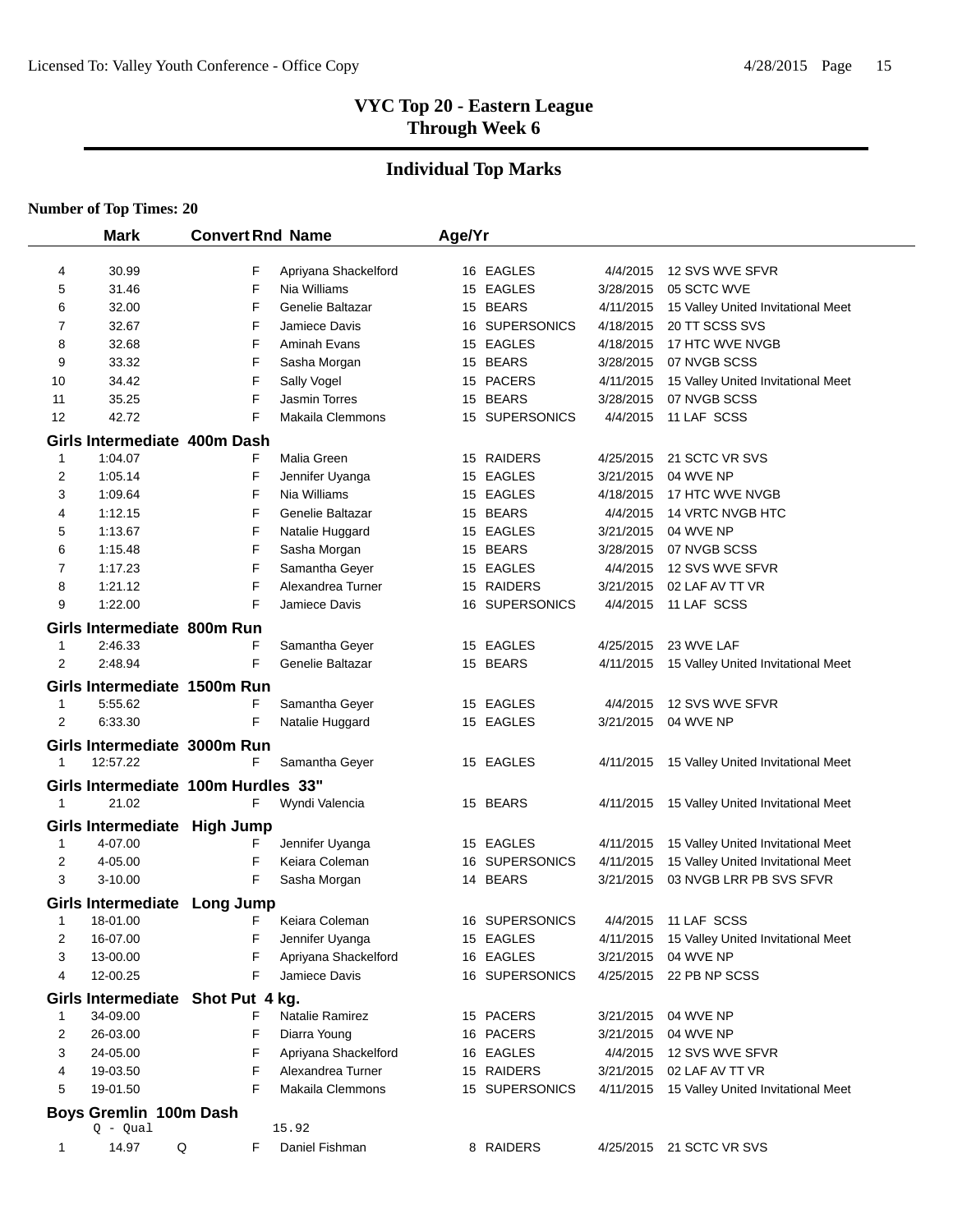# **Individual Top Marks**

|          | <b>Mark</b>    |                        |        | <b>Convert Rnd Name</b>               | Age/Yr<br>8 SUPERSONICS<br>3/21/2015<br>8 PACERS<br>4/11/2015 |                                     |                        |                                                      |
|----------|----------------|------------------------|--------|---------------------------------------|---------------------------------------------------------------|-------------------------------------|------------------------|------------------------------------------------------|
| 2        | 15.86          | Q                      | F      |                                       |                                                               |                                     |                        | 01 SCTC SCSS HTC                                     |
| 3        | 16.02          |                        | P      | Savaughn Gentle<br><b>Niles Davis</b> |                                                               |                                     |                        | 15 Valley United Invitational Meet                   |
| 4        | 16.20          |                        | P      | <b>Myles McCrory</b>                  |                                                               | 7 SUPERSONICS                       | 4/11/2015              | 15 Valley United Invitational Meet                   |
| 5        | 16.39          |                        | F      | <b>Mason Collier</b>                  |                                                               | 8 EAGLES                            | 3/28/2015              | 05 SCTC WVE                                          |
| 6        | 16.44          |                        | F      | <b>Oliver Minor</b>                   |                                                               | 8 RAIDERS                           | 4/18/2015              | 19 AV VR PB                                          |
| 7        | 16.47          |                        | F      | <b>Charles Davis</b>                  |                                                               | 7 PACERS                            | 4/18/2015              | 18 NP LAF                                            |
| 8        | 16.50          |                        | P      | Angel Duen                            | 8                                                             | <b>BULLETS</b>                      | 4/11/2015              | 15 Valley United Invitational Meet                   |
| $9*$     | 16.56          |                        | F      | Michael Knox                          | 8                                                             | <b>EAGLES</b>                       | 3/21/2015              | 04 WVE NP                                            |
| $9*$     | 16.56          |                        | P      | Luke Anthony Maldonado                | 8                                                             | <b>BEARS</b>                        | 4/11/2015              | 15 Valley United Invitational Meet                   |
| 11       | 16.59          |                        | F      | <b>Austin Evans</b>                   |                                                               | 7 SUPERSONICS                       | 4/4/2015               | 11 LAF SCSS                                          |
| 12       | 16.63          |                        | F      | Germaine Coleman                      | 8                                                             | <b>SUPERSONICS</b>                  | 4/4/2015               | 11 LAF SCSS                                          |
| 13       | 16.73          |                        | P      | Kayden Dillard                        | 8                                                             | <b>BULLETS</b>                      | 4/11/2015              | 15 Valley United Invitational Meet                   |
| 14       | 16.75          |                        | P      | Sa'Meer Simmons                       |                                                               | 8 ANTELOPE VALL                     | 4/11/2015              | 15 Valley United Invitational Meet                   |
| $15*$    | 16.83          |                        | F      | <b>Bryan Granger</b>                  |                                                               | 7 EAGLES                            | 3/28/2015              | 05 SCTC WVE                                          |
| $15*$    | 16.83          |                        | F      | <b>Frank Conley</b>                   |                                                               | 8 PACERS                            | 4/18/2015              | 18 NP LAF                                            |
| 17       | 17.00          |                        | F      | Imaan Edwards                         |                                                               | 7 PACERS                            | 4/18/2015              | 18 NP LAF                                            |
| 18       | 17.03          |                        | F      | Dominic Simon                         |                                                               | 8 PACERS                            | 4/4/2015               | 10 NP SCTC                                           |
| 19       | 17.09          |                        | F      | Jordehn Gammage                       |                                                               | 8 SUPERSONICS                       | 3/21/2015              | 01 SCTC SCSS HTC                                     |
| 20       | 17.17          |                        | F      | Mekai Cassimire                       |                                                               | 8 EAGLES                            | 3/21/2015              | 04 WVE NP                                            |
|          |                | Boys Gremlin 200m Dash |        |                                       |                                                               |                                     |                        |                                                      |
|          | $Q - Qual$     |                        |        | 34.05                                 |                                                               |                                     |                        |                                                      |
| 1        | 32.42          | Q                      | F      | Daniel Fishman                        |                                                               | 8 RAIDERS                           | 4/11/2015              | 15 Valley United Invitational Meet                   |
| 2        | 34.08          |                        | F      | Savaughn Gentle                       | 8                                                             | <b>SUPERSONICS</b>                  | 4/4/2015               | 11 LAF SCSS                                          |
| 3        | 34.21          |                        | F      | <b>Myles McCrory</b>                  |                                                               | 7 SUPERSONICS                       | 4/11/2015              | 15 Valley United Invitational Meet                   |
| 4        | 34.47          |                        | F      | Germaine Coleman                      |                                                               | 8 SUPERSONICS                       | 4/18/2015              | 20 TT SCSS SVS                                       |
| 5        | 34.69          |                        | F      | <b>Niles Davis</b>                    |                                                               | 8 PACERS                            | 3/21/2015              | 04 WVE NP                                            |
| 6        | 34.74          |                        | F      | <b>Mason Collier</b>                  |                                                               | 8 EAGLES                            | 4/18/2015              | 17 HTC WVE NVGB                                      |
| 7        | 35.27          |                        | F      | Frank Conley                          |                                                               | 8 PACERS                            | 4/18/2015              | 18 NP LAF                                            |
| 8        | 35.49          |                        | F      | Mekai Cassimire                       |                                                               | 8 EAGLES                            | 4/11/2015              | 15 Valley United Invitational Meet                   |
| 9        | 35.61          |                        | F      | <b>Bryan Granger</b>                  |                                                               | 7 EAGLES                            | 4/4/2015               | 12 SVS WVE SFVR                                      |
| 10       | 35.80          |                        | F      | Jaylen Dias                           |                                                               | 7 BEARS                             | 4/11/2015              | 15 Valley United Invitational Meet                   |
| 11       | 35.86          |                        | F      | Imaan Edwards                         |                                                               | 7 PACERS                            | 4/18/2015              | 18 NP LAF                                            |
| 12       | 35.93          |                        | F      | Jordehn Gammage                       | 8                                                             | <b>SUPERSONICS</b><br><b>EAGLES</b> | 4/4/2015               | 11 LAF SCSS                                          |
| 13<br>14 | 36.05<br>36.57 |                        | F<br>F | Michael Knox<br><b>Austin Evans</b>   | 8                                                             | 7 SUPERSONICS                       | 4/11/2015<br>4/18/2015 | 15 Valley United Invitational Meet<br>20 TT SCSS SVS |
| 15       | 36.58          |                        | F      | <b>Oliver Minor</b>                   |                                                               | 8 RAIDERS                           | 4/18/2015              | 19 AV VR PB                                          |
| 16       | 36.59          |                        | F      | Angel Duen                            |                                                               | 8 BULLETS                           | 3/28/2015              | 08 TT AV PB SVS                                      |
| 17       | 36.68          |                        | F      | Chase Evans                           |                                                               | 6 EAGLES                            | 4/25/2015              | 23 WVE LAF                                           |
| 18       | 36.82          |                        | F      | Jason Bailey                          |                                                               | 7 ANTELOPE VALL                     | 4/4/2015               | 13 LRR TT AV PB                                      |
| 19       | 36.86          |                        | F      | <b>Charles Davis</b>                  |                                                               | 7 PACERS                            | 3/21/2015              | 04 WVE NP                                            |
| 20       | 36.91          |                        | F      | <b>Benjamin Rice</b>                  |                                                               | 8 PACERS                            | 3/21/2015              | 04 WVE NP                                            |
|          |                | Boys Gremlin 400m Dash |        |                                       |                                                               |                                     |                        |                                                      |
|          | $Q - Qual$     |                        |        | 1:19.13                               |                                                               |                                     |                        |                                                      |
| 1        | 1:15.72        | Q                      | F      | Daniel Fishman                        |                                                               | 8 RAIDERS                           | 4/25/2015              | 21 SCTC VR SVS                                       |
| 2        | 1:17.08        | Q                      | F      | <b>Pierce Neirick</b>                 |                                                               | 8 EAGLES                            | 4/11/2015              | 15 Valley United Invitational Meet                   |
| 3        | 1:17.18        | Q                      | F      | Jordehn Gammage                       | 8                                                             | <b>SUPERSONICS</b>                  | 4/18/2015              | 20 TT SCSS SVS                                       |
| 4        | 1:19.65        |                        | F      | <b>Niles Davis</b>                    |                                                               | 8 PACERS                            | 4/11/2015              | 15 Valley United Invitational Meet                   |
| 5        | 1:20.52        |                        | F      | <b>Oliver Minor</b>                   |                                                               | 8 RAIDERS                           | 4/25/2015              | 21 SCTC VR SVS                                       |
| 6        | 1:21.30        |                        | F      | Kayden Dillard                        |                                                               | 8 BULLETS                           | 4/11/2015              | 15 Valley United Invitational Meet                   |
|          |                |                        |        |                                       |                                                               |                                     |                        |                                                      |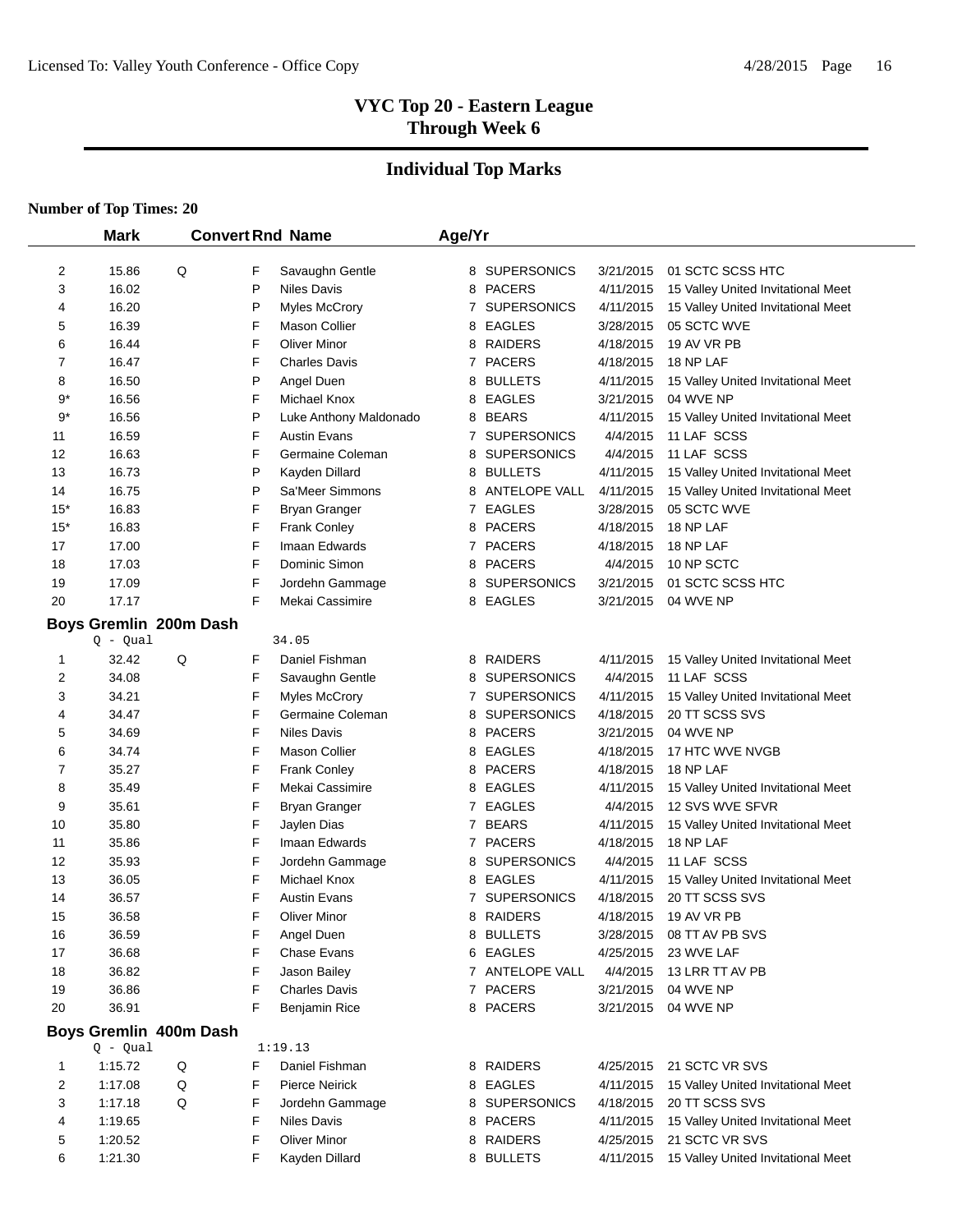# **Individual Top Marks**

|                | <b>Mark</b>                         |                        |   | <b>Convert Rnd Name</b> | Age/Yr         |                    |           |                                    |
|----------------|-------------------------------------|------------------------|---|-------------------------|----------------|--------------------|-----------|------------------------------------|
| $\overline{7}$ | 1:22.68                             |                        | F | <b>Bryan Granger</b>    |                | 7 EAGLES           | 4/18/2015 | 17 HTC WVE NVGB                    |
| 8              | 1:22.93                             |                        | F | <b>Frank Conley</b>     | 8              | <b>PACERS</b>      | 4/25/2015 | 22 PB NP SCSS                      |
| 9              | 1:23.01                             |                        | F | Joseph Jihad            | 8              | <b>SUPERSONICS</b> | 4/25/2015 | 22 PB NP SCSS                      |
| 10             | 1:24.26                             |                        | F | Savaughn Gentle         | 8              | <b>SUPERSONICS</b> | 3/28/2015 | 07 NVGB SCSS                       |
| 11             | 1:24.53                             |                        | F | Tai Yson                |                | 7 RAIDERS          | 4/18/2015 | 19 AV VR PB                        |
| 12             | 1:24.63                             |                        | F | <b>Benjamin Rice</b>    | 8              | <b>PACERS</b>      | 3/21/2015 | 04 WVE NP                          |
| 13             | 1:25.00                             |                        | F | <b>Charles Davis</b>    | 7              | <b>PACERS</b>      | 4/11/2015 | 15 Valley United Invitational Meet |
| 14             | 1:25.34                             |                        | F | Angel Duen              | 8              | <b>BULLETS</b>     | 4/18/2015 | 19 AV VR PB                        |
| 15             | 1:25.49                             |                        | F | Derek Chapman           | 8              | <b>BULLETS</b>     | 4/11/2015 | 15 Valley United Invitational Meet |
| 16             | 1:25.71                             |                        | F | Mekai Cassimire         | 8              | <b>EAGLES</b>      | 4/4/2015  | 12 SVS WVE SFVR                    |
| 17             | 1:26.40                             |                        | F | Dru Wilson              | 6              | <b>RAIDERS</b>     | 4/18/2015 | 19 AV VR PB                        |
| 18             | 1:27.24                             |                        | F | <b>Chase Evans</b>      | 6              | EAGLES             | 4/18/2015 | 17 HTC WVE NVGB                    |
| 19             | 1:27.37                             |                        | F | Michael Knox            | 8              | <b>EAGLES</b>      | 4/4/2015  | 12 SVS WVE SFVR                    |
| 20             | 1:28.06                             |                        | F | Imaan Edwards           |                | 7 PACERS           | 4/4/2015  | 10 NP SCTC                         |
|                |                                     |                        |   |                         |                |                    |           |                                    |
|                | Boys Gremlin 800m Run<br>$Q - Qual$ |                        |   | 3:15.70                 |                |                    |           |                                    |
| 1              | 2:39.25                             | Q                      | F | Jordehn Gammage         |                | 8 SUPERSONICS      | 4/18/2015 | 20 TT SCSS SVS                     |
| 2              | 3:02.93                             | Q                      | F | Daniel Fishman          |                | 8 RAIDERS          | 4/18/2015 | 19 AV VR PB                        |
| 3              | 3:02.95                             | Q                      | F | <b>Pierce Neirick</b>   |                | 8 EAGLES           | 4/25/2015 | 23 WVE LAF                         |
| 4              | 3:04.15                             | Q                      | F | <b>Niles Davis</b>      | 8              | <b>PACERS</b>      | 4/25/2015 | 22 PB NP SCSS                      |
| 5              | 3:05.44                             | Q                      | F | Joseph Jihad            | 8              | <b>SUPERSONICS</b> | 4/11/2015 | 15 Valley United Invitational Meet |
| 6              | 3:08.78                             | Q                      | F | Andrew Newchurch        |                | 7 PACERS           | 4/25/2015 | 22 PB NP SCSS                      |
| 7              | 3:10.25                             | Q                      | F | Kayden Dillard          | 8              | <b>BULLETS</b>     | 4/18/2015 | 19 AV VR PB                        |
| 8              | 3:10.55                             | Q                      | F | Luke Anthony Maldonado  | 8              | <b>BEARS</b>       | 4/18/2015 | 17 HTC WVE NVGB                    |
| 9              | 3:11.25                             | Q                      | F | Savaughn Gentle         | 8              | <b>SUPERSONICS</b> | 3/21/2015 | 01 SCTC SCSS HTC                   |
| 10             | 3:11.65                             | Q                      | F | Benjamin Rice           | 8              | <b>PACERS</b>      | 4/25/2015 | 22 PB NP SCSS                      |
| 11             | 3:12.00                             | Q                      | F | Omar Aguayo             | 8              | <b>BEARS</b>       | 4/25/2015 | 25 TT NVGB LRR                     |
| 12             | 3:13.23                             | Q                      | F | Adrian Cantu            | 7              | <b>EAGLES</b>      | 3/28/2015 | 05 SCTC WVE                        |
| 13             | 3:16.60                             |                        | F | <b>Martin Macias</b>    |                | 7 PACERS           | 4/25/2015 | 22 PB NP SCSS                      |
| 14             | 3:17.40                             |                        | F | Mekai Cassimire         | 8              | <b>EAGLES</b>      | 4/18/2015 | 17 HTC WVE NVGB                    |
| 15             | 3:18.10                             |                        | F | Jaylen Dias             | 7              | <b>BEARS</b>       | 4/11/2015 | 15 Valley United Invitational Meet |
| 16             | 3:18.22                             |                        | F | Germaine Coleman        | 8              | <b>SUPERSONICS</b> | 3/21/2015 | 01 SCTC SCSS HTC                   |
| 17             | 3:20.46                             |                        | F | <b>Charles Davis</b>    | $\overline{7}$ | <b>PACERS</b>      | 4/18/2015 | 18 NP LAF                          |
| 18             | 3:22.39                             |                        | F | Adam Alvarez            | 8              | <b>PACERS</b>      | 3/21/2015 | 04 WVE NP                          |
| 19             | 3:23.48                             |                        | F | Faruq Al Amin Stewart   | 7              | <b>EAGLES</b>      | 4/18/2015 | 17 HTC WVE NVGB                    |
| 20             | 3:26.56                             |                        | F | Sa'Meer Simmons         |                | 8 ANTELOPE VALL    | 4/25/2015 | 24 AVTC HTC SFVR                   |
|                |                                     |                        |   |                         |                |                    |           |                                    |
|                | $Q - Qual$                          | Boys Gremlin 1500m Run |   | 6:30.56                 |                |                    |           |                                    |
| 1              | 6:03.84                             | $\sf Q$                | F | <b>Andrew Newchurch</b> |                | 7 PACERS           | 3/28/2015 | 09 VR NP LRR                       |
| 2              | 6:07.60                             | Q                      | F | <b>Niles Davis</b>      |                | 8 PACERS           | 3/28/2015 | 09 VR NP LRR                       |
| 3              | 6:15.62                             | Q                      | F | Daniel Fishman          |                | 8 RAIDERS          | 4/4/2015  | 14 VRTC NVGB HTC                   |
| 4              | 6:20.76                             | Q                      | F | Adrian Cantu            |                | 7 EAGLES           | 4/4/2015  | 12 SVS WVE SFVR                    |
| 5              | 6:23.30                             | Q                      | F | Cole Morgan             |                | 7 RAIDERS          | 4/25/2015 | 21 SCTC VR SVS                     |
| 6              | 6:23.80                             | Q                      | F | <b>Martin Macias</b>    |                | 7 PACERS           | 4/11/2015 | 15 Valley United Invitational Meet |
| 7              | 6:30.48                             | Q                      | F | Mekai Cassimire         |                | 8 EAGLES           | 4/25/2015 | 23 WVE LAF                         |
| 8              | 6:31.23                             |                        | F | Adam Alvarez            |                | 8 PACERS           | 3/21/2015 | 04 WVE NP                          |
| 9              | 6:35.20                             |                        | F | Zachary Graves          |                | 8 PACERS           | 4/11/2015 | 15 Valley United Invitational Meet |
| 10             | 6:36.58                             |                        | F | Jaylen Dias             |                | 7 BEARS            | 4/4/2015  | 14 VRTC NVGB HTC                   |
| 11             | 6:42.57                             |                        | F | <b>Charles Davis</b>    |                | 7 PACERS           | 3/28/2015 | 09 VR NP LRR                       |
|                |                                     |                        |   |                         |                |                    |           |                                    |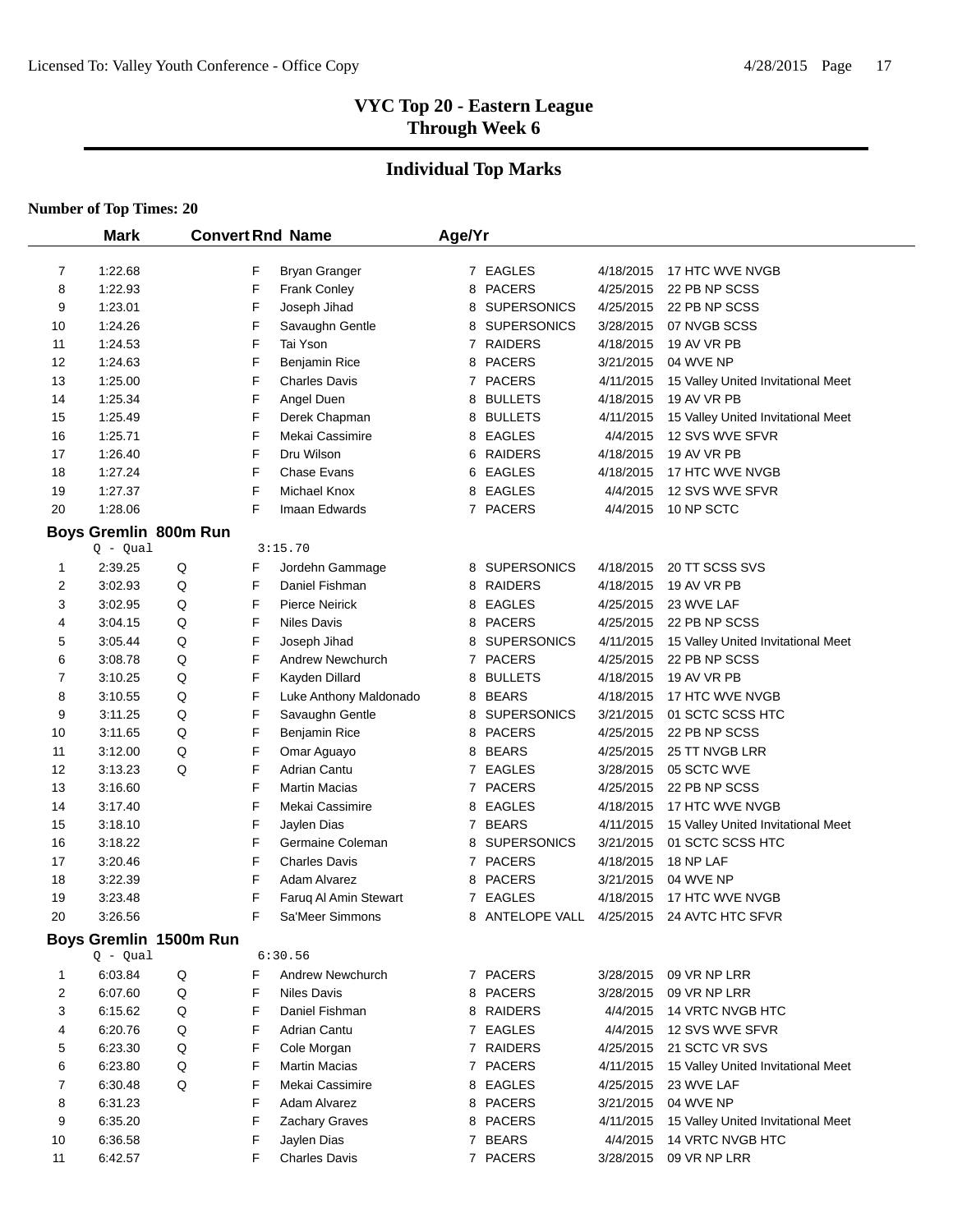# **Individual Top Marks**

|       | <b>Mark</b>                       |                       |   | <b>Convert Rnd Name</b> | Age/Yr |                    |           |                                    |
|-------|-----------------------------------|-----------------------|---|-------------------------|--------|--------------------|-----------|------------------------------------|
| 12    | 6:47.42                           |                       | F | Jaden Rogers            |        | 7 PACERS           | 4/18/2015 | 18 NP LAF                          |
| 13    | 6:50.40                           |                       | F | Omar Aguayo             |        | 7 BEARS            | 3/21/2015 | 03 NVGB LRR PB SVS SFVR            |
| 14    | 6:53.62                           |                       | F | <b>Aiden Harris</b>     |        | 7 PACERS           | 3/21/2015 | 04 WVE NP                          |
| 15    | 6:54.39                           |                       | F | <b>Josiah Gonzales</b>  |        | 7 PACERS           | 4/18/2015 | 18 NP LAF                          |
| 16    | 6:55.79                           |                       | F | Alexander Soffin        |        | 7 EAGLES           | 3/28/2015 | 05 SCTC WVE                        |
| 17    | 7:05.18                           |                       | F | Sebastian Peraza        |        | 8 PACERS           | 3/28/2015 | 09 VR NP LRR                       |
| 18    | 7:06.79                           |                       | F | Joshua Reyes            |        | 8 BEARS            | 4/18/2015 | 17 HTC WVE NVGB                    |
| 19    | 7:08.37                           |                       | F | Adan Williams           |        | 8 PACERS           | 4/25/2015 | 22 PB NP SCSS                      |
| 20    | 7:11.33                           |                       | F | <b>Vincent Hawkins</b>  |        | 7 PACERS           | 4/4/2015  | 10 NP SCTC                         |
|       |                                   |                       |   |                         |        |                    |           |                                    |
|       | <b>Boys Gremlin</b><br>$Q - Qual$ | <b>Long Jump</b>      |   | $9 - 09.00$             |        |                    |           |                                    |
| 1     | 10-05.50                          | Q                     | F | <b>Oliver Minor</b>     |        | 8 RAIDERS          | 4/18/2015 | 19 AV VR PB                        |
| 2     | $9 - 10.00$                       | Q                     | F | Savaughn Gentle         |        | 8 SUPERSONICS      | 4/25/2015 | 22 PB NP SCSS                      |
| 3     | 9-09.50                           | Q                     | F | <b>Myles McCrory</b>    |        | 7 SUPERSONICS      | 4/25/2015 | 22 PB NP SCSS                      |
| 4     | 9-08.00                           |                       | F | Michael Knox            |        | 8 EAGLES           | 4/18/2015 | 17 HTC WVE NVGB                    |
| 5     | 9-02.50                           |                       | F | Jayden Miller           | 6      | ANTELOPE VALL      | 4/4/2015  | 13 LRR TT AV PB                    |
| $6*$  | 8-11.50                           |                       | F | Sa'Meer Simmons         | 8      | ANTELOPE VALL      | 4/4/2015  | 13 LRR TT AV PB                    |
| $6*$  | 8-11.50                           |                       | F | Ibraheim Ouedrago       |        | 8 EAGLES           | 3/21/2015 | 04 WVE NP                          |
| 8     | 8-10.25                           |                       | F | Natan Giles             |        | 8 PACERS           | 4/18/2015 | 18 NP LAF                          |
| 9     | 8-06.00                           |                       | F | Samir Smith             | 8      | ANTELOPE VALL      | 4/4/2015  | 13 LRR TT AV PB                    |
| 10    | 8-05.00                           |                       | F | Benjamin Rice           |        | 8 PACERS           | 4/25/2015 | 22 PB NP SCSS                      |
| 11    | 8-03.50                           |                       | F | Alexander Soffin        | 7      | <b>EAGLES</b>      | 4/25/2015 | 23 WVE LAF                         |
| 12    | 8-03.00                           |                       | F | <b>Cristian Webster</b> | 7      | <b>SUPERSONICS</b> | 4/18/2015 | 20 TT SCSS SVS                     |
| 13    | 7-11.00                           |                       | F | Jacob Soffin            |        | 7 EAGLES           | 3/28/2015 | 05 SCTC WVE                        |
| 14    | 7-06.50                           |                       | F | Zion Lanier             |        | 6 BEARS            | 4/25/2015 | 25 TT NVGB LRR                     |
| 15    | 7-05.50                           |                       | F | Arthur Nash, III        |        | 6 ANTELOPE VALL    | 4/25/2015 | 24 AVTC HTC SFVR                   |
| $16*$ | 7-05.25                           |                       | F | <b>Adam Alvarez</b>     |        | 8 PACERS           | 4/18/2015 | 18 NP LAF                          |
| $16*$ | 7-05.25                           |                       | F | Luke Anthony Maldonado  |        | 8 BEARS            | 4/4/2015  | 14 VRTC NVGB HTC                   |
| 18    | 7-05.00                           |                       | F | Faruq Al Amin Stewart   |        | 7 EAGLES           | 3/21/2015 | 04 WVE NP                          |
| 19    | 7-04.50                           |                       | F | Mauro King Angeli       |        | 8 BEARS            | 4/25/2015 | 25 TT NVGB LRR                     |
| 20    | 7-03.00                           |                       | F | <b>Micah Mallory</b>    |        | 8 SUPERSONICS      | 4/18/2015 | 20 TT SCSS SVS                     |
|       |                                   |                       |   |                         |        |                    |           |                                    |
|       | $Q - Qual$                        | Boys Bantam 100m Dash |   | 14.77                   |        |                    |           |                                    |
| 1     | 13.71                             | Q                     | F | Donovan Fisher          |        | 10 SUPERSONICS     | 4/11/2015 | 15 Valley United Invitational Meet |
| 2     | 13.91                             | Q                     | F | <b>Rodrick Hawkins</b>  |        | 10 ANTELOPE VALL   | 4/11/2015 | 15 Valley United Invitational Meet |
| 3     | 14.10                             | Q                     | P | DaJon Doss              |        | 10 ANTELOPE VALL   | 4/11/2015 | 15 Valley United Invitational Meet |
| 4*    | 14.12                             | ${\sf Q}$             | F | Michael Lindsay         |        | 9 PACERS           | 4/11/2015 | 15 Valley United Invitational Meet |
| 4*    | 14.12                             | Q                     | F | Peyton Waters           |        | 10 PACERS          | 4/11/2015 | 15 Valley United Invitational Meet |
| 6     | 14.28                             | Q                     | F | Chase Farrell           |        | 10 PACERS          | 4/11/2015 | 15 Valley United Invitational Meet |
| 7     | 14.30                             | Q                     | F | <b>Prince Williams</b>  |        | 9 EAGLES           | 4/25/2015 | 23 WVE LAF                         |
| 8     | 14.36                             | Q                     | F | Jaylen Sanders          |        | 9 EAGLES           | 4/25/2015 | 23 WVE LAF                         |
| 9     | 14.39                             | Q                     | F | Andrew Shackelford      |        | 10 EAGLES          | 4/25/2015 | 23 WVE LAF                         |
| 10    | 14.56                             | Q                     | P | Saheed Free             |        | 10 SUPERSONICS     | 4/11/2015 | 15 Valley United Invitational Meet |
| 11    | 14.58                             | Q                     | F | Keewan Irving           |        | 10 BULLETS         | 4/25/2015 | 22 PB NP SCSS                      |
| 12    | 14.64                             | Q                     | F | Damario Jackson         |        | 10 BULLETS         | 4/25/2015 | 22 PB NP SCSS                      |
| $13*$ | 14.70                             | Q                     | F | Jeremy Espinoza         |        | 10 EAGLES          | 4/25/2015 | 23 WVE LAF                         |
| $13*$ | 14.70                             | Q                     | P | Alexis Obando-Johnson   |        | 10 RAIDERS         | 4/11/2015 | 15 Valley United Invitational Meet |
| 15    | 14.74                             | Q                     | F | Cameron Babineaux       |        | 9 RAIDERS          | 4/25/2015 | 21 SCTC VR SVS                     |
| 16    | 14.79                             |                       | F | Demani Stewart          |        | 9 RAIDERS          | 4/18/2015 | 19 AV VR PB                        |
|       |                                   |                       |   |                         |        |                    |           |                                    |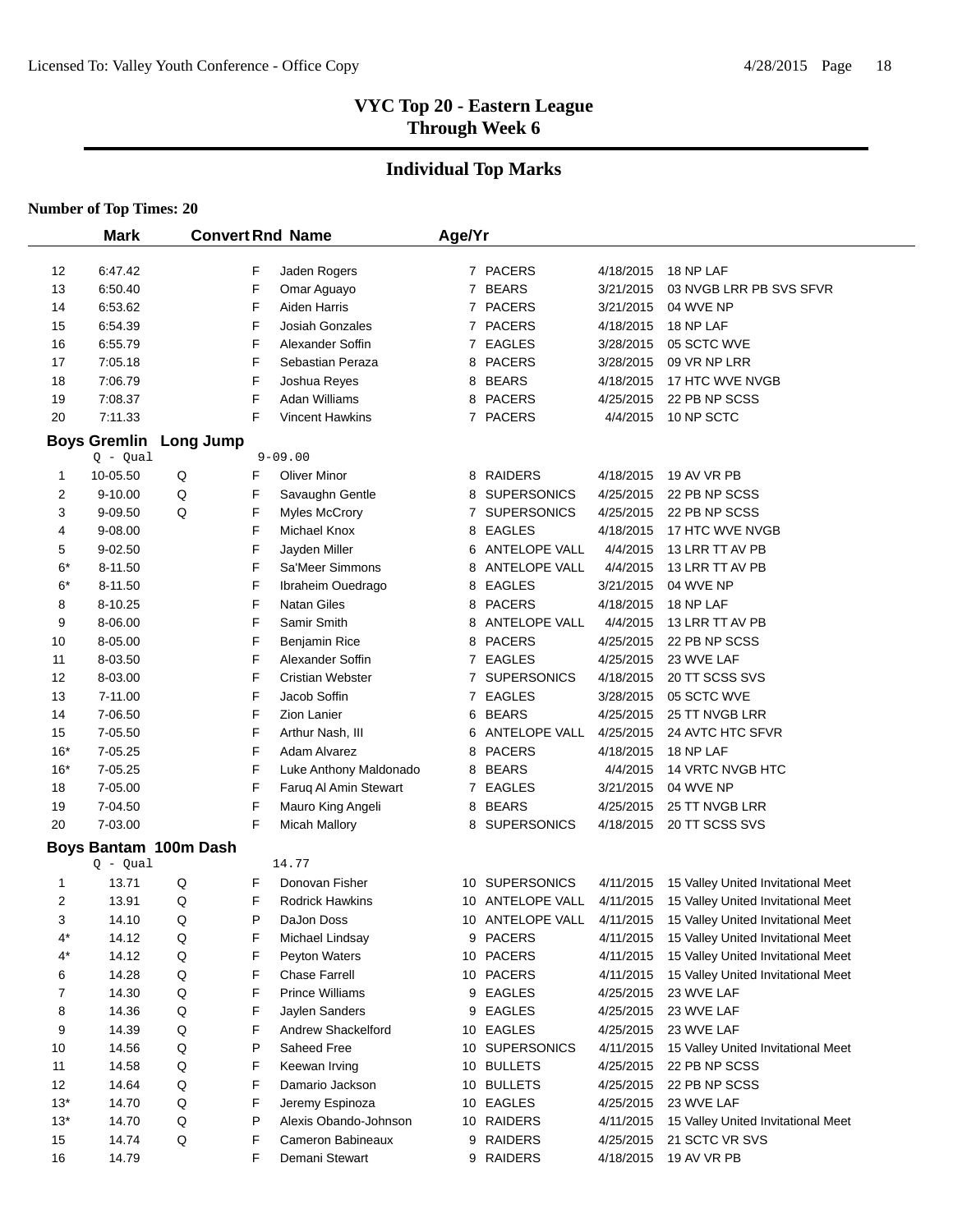#### **Individual Top Marks**

**Number of Top Times: 20**

 $\overline{a}$ 

|          | <b>Mark</b>    |                       |        | <b>Convert Rnd Name</b>   | Age/Yr |                               |                        |                                                   |
|----------|----------------|-----------------------|--------|---------------------------|--------|-------------------------------|------------------------|---------------------------------------------------|
|          |                |                       |        |                           |        |                               |                        |                                                   |
| $17*$    | 14.94          |                       | F      | Parker King               |        | 10 EAGLES                     | 4/25/2015              | 23 WVE LAF                                        |
| $17*$    | 14.94          |                       | F      | Ethan Kodama              |        | 10 EAGLES                     | 4/25/2015              | 23 WVE LAF                                        |
| 19       | 14.97          |                       | F      | Jasir Long                |        | 10 EAGLES                     | 4/25/2015              | 23 WVE LAF                                        |
| 20       | 14.98          |                       | F      | Jordan Coleman            |        | 10 RAIDERS                    | 4/25/2015              | 21 SCTC VR SVS                                    |
|          |                | Boys Bantam 200m Dash |        |                           |        |                               |                        |                                                   |
|          | $Q - Qual$     |                       |        | 30.65                     |        |                               |                        |                                                   |
| 1        | 29.27          | $\mathsf Q$           | F      | Andrew Shackelford        |        | 10 EAGLES                     | 4/4/2015               | 12 SVS WVE SFVR                                   |
| 2        | 29.69          | Q                     | F      | <b>Prince Williams</b>    | 9      | <b>EAGLES</b>                 | 4/25/2015              | 23 WVE LAF                                        |
| 3        | 29.84          | Q                     | F      | Donovan Fisher            |        | 10 SUPERSONICS                | 4/4/2015               | 11 LAF SCSS                                       |
| 4        | 30.36          | Q                     | F      | Demani Stewart            |        | 9 RAIDERS                     | 4/18/2015              | 19 AV VR PB                                       |
| 5        | 30.44          | Q                     | F      | Jaylen Sanders            |        | 9 EAGLES                      | 4/25/2015              | 23 WVE LAF                                        |
| 6        | 30.63          | Q                     | F      | <b>Chase Farrell</b>      |        | 10 PACERS                     | 4/11/2015              | 15 Valley United Invitational Meet                |
| 7        | 30.69          |                       | F      | Cameron Babineaux         |        | 9 RAIDERS                     | 4/25/2015              | 21 SCTC VR SVS                                    |
| 8        | 30.71          |                       | F      | DaJon Doss                |        | 10 ANTELOPE VALL<br>10 EAGLES | 4/11/2015              | 15 Valley United Invitational Meet                |
| 9        | 30.98<br>31.02 |                       | F<br>F | Jeremy Espinoza           |        | 10 BULLETS                    | 4/18/2015<br>4/11/2015 | 17 HTC WVE NVGB                                   |
| 10<br>11 | 31.19          |                       | F      | Damario Jackson           |        | 10 EAGLES                     | 3/28/2015              | 15 Valley United Invitational Meet<br>05 SCTC WVE |
| $12*$    | 31.25          |                       | F      | Parker King<br>Jasir Long |        | 10 EAGLES                     | 4/18/2015              | 17 HTC WVE NVGB                                   |
| $12*$    | 31.25          |                       | F      | Keewan Irving             |        | 10 BULLETS                    | 3/28/2015              | 08 TT AV PB SVS                                   |
| 14       | 31.39          |                       | F      | Darrick Jacob             | 9      | <b>EAGLES</b>                 | 4/18/2015              | 17 HTC WVE NVGB                                   |
| $15*$    | 31.42          |                       | F      | <b>Rodrick Hawkins</b>    |        | 10 ANTELOPE VALL              | 4/11/2015              | 15 Valley United Invitational Meet                |
| $15*$    | 31.42          |                       | F      | <b>Stacy Gentle</b>       | 9      | <b>SUPERSONICS</b>            | 4/4/2015               | 11 LAF SCSS                                       |
| 17       | 31.47          |                       | F      | <b>Alexander Bowens</b>   | 9      | <b>EAGLES</b>                 | 3/28/2015              | 05 SCTC WVE                                       |
| 18       | 31.52          |                       | F      | <b>Justin Hart</b>        |        | 9 PACERS                      | 4/18/2015              | 18 NP LAF                                         |
| 19       | 31.56          |                       | F      | Darius Freeman            |        | 10 SUPERSONICS                | 4/18/2015              | 20 TT SCSS SVS                                    |
| 20       | 31.60          |                       | F      | Saheed Free               |        | 10 SUPERSONICS                | 4/18/2015              | 20 TT SCSS SVS                                    |
|          |                | Boys Bantam 400m Dash |        |                           |        |                               |                        |                                                   |
|          | Q - Qual       |                       |        | 1:12.00                   |        |                               |                        |                                                   |
| 1        | 1:06.42        | Q                     | F      | <b>Prince Williams</b>    |        | 9 EAGLES                      | 3/28/2015              | 05 SCTC WVE                                       |
| 2        | 1:06.52        | Q                     | F      | Andrew Shackelford        |        | 10 EAGLES                     | 3/28/2015              | 05 SCTC WVE                                       |
| 3        | 1:09.07        | Q                     | F      | <b>Chase Farrell</b>      |        | 10 PACERS                     | 4/25/2015              | 22 PB NP SCSS                                     |
| 4        | 1:09.29        | Q                     | F      | Dj Richmond               |        | 10 PACERS                     | 4/11/2015              | 15 Valley United Invitational Meet                |
| 5        | 1:09.51        | Q                     | F      | Aaron Cantu               |        | 10 EAGLES                     | 4/4/2015               | 12 SVS WVE SFVR                                   |
| 6        | 1:09.70        | Q                     | F      | Dylan Williams            |        | 10 SUPERSONICS                | 4/25/2015              | 22 PB NP SCSS                                     |
| 7        | 1:10.12        | Q                     | F      | <b>Micah Rice</b>         | 9      | <b>PACERS</b>                 | 4/4/2015               | 10 NP SCTC                                        |
| 8        | 1:10.28        | Q                     | F      | Keewan Irving             |        | 10 BULLETS                    | 4/18/2015              | 19 AV VR PB                                       |
| 9        | 1:10.96        | Q                     | F      | Alexander Bowens          |        | 9 EAGLES                      | 4/25/2015              | 23 WVE LAF                                        |
| 10       | 1:11.07        | Q                     | F      | Cameron Babineaux         |        | 9 RAIDERS                     | 4/18/2015              | 19 AV VR PB                                       |
| 11       | 1:11.16        | Q                     | F      | Jasir Long                |        | 10 EAGLES                     | 4/25/2015              | 23 WVE LAF                                        |
| 12       | 1:11.27        | $\sf Q$               | F      | Darrick Jacob             |        | 9 EAGLES                      | 3/28/2015              | 05 SCTC WVE                                       |
| 13       | 1:11.32        | $\sf Q$               | F      | Parker King               |        | 10 EAGLES                     | 4/4/2015               | 12 SVS WVE SFVR                                   |
| 14       | 1:11.70        | Q                     | F      | Jeremy Espinoza           |        | 10 EAGLES                     | 4/4/2015               | 12 SVS WVE SFVR                                   |
| 15       | 1:12.35        |                       | F      | <b>Tyler Hatley</b>       |        | 10 ANTELOPE VALL              | 4/18/2015              | 19 AV VR PB                                       |
| 16       | 1:12.83        |                       | F      | Xavarien Perkins          |        | 9 EAGLES                      | 4/4/2015               | 12 SVS WVE SFVR                                   |
| 17       | 1:13.87        |                       | F      | Ethan Smith               |        | 10 EAGLES                     | 4/4/2015               | 12 SVS WVE SFVR                                   |
| 18       | 1:13.91        |                       | F      | Joseph Vargas             |        | 9 PACERS                      | 4/18/2015              | 18 NP LAF                                         |
| 19       | 1:13.93        |                       | F      | Michael Lindsay           | 9      | <b>PACERS</b>                 | 4/18/2015              | 18 NP LAF                                         |
| 20       | 1:14.14        |                       | F      | Ryan Abughazaleh          |        | 10 BEARS                      | 4/4/2015               | 14 VRTC NVGB HTC                                  |

**Boys Bantam 800m Run**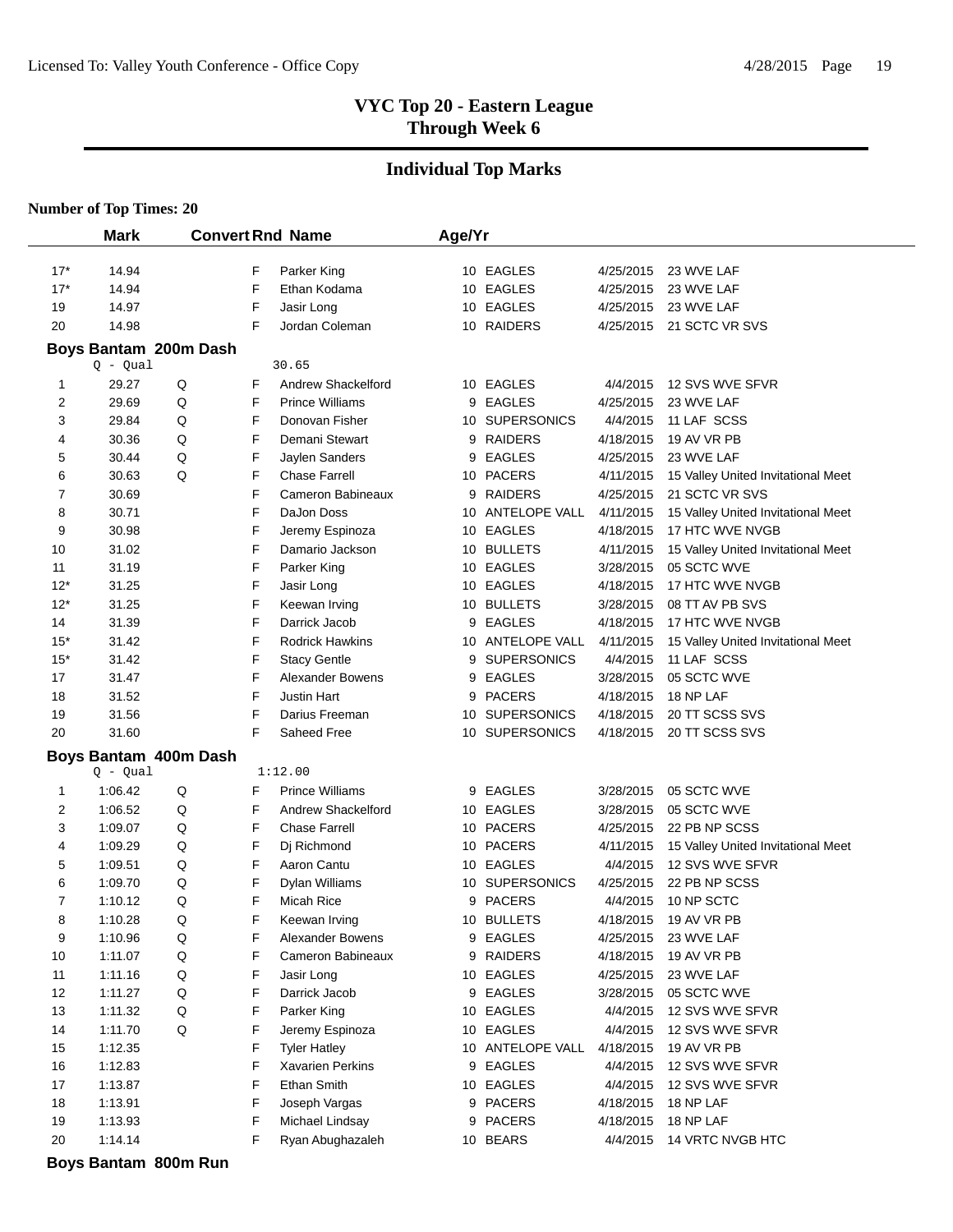# **Individual Top Marks**

|       | <b>Mark</b>        |                       | <b>Convert Rnd Name</b> |                          | Age/Yr |               |           |                                    |
|-------|--------------------|-----------------------|-------------------------|--------------------------|--------|---------------|-----------|------------------------------------|
|       | $Q - Qual$         |                       |                         | 2:52.00                  |        |               |           |                                    |
| 1     | 2:35.58            | Q                     | F                       | Aaron Cantu              |        | 10 EAGLES     | 3/28/2015 | 05 SCTC WVE                        |
| 2     | 2:36.63            | Q                     | F                       | <b>Prince Williams</b>   |        | 9 EAGLES      | 3/28/2015 | 05 SCTC WVE                        |
| 3     | 2:37.30            | Q                     | F                       | Jeremy Espinoza          |        | 10 EAGLES     | 3/21/2015 | 04 WVE NP                          |
| 4     | 2:38.60            | Q                     | F                       | Micah Rice               | 9      | <b>PACERS</b> | 3/21/2015 | 04 WVE NP                          |
| 5     | 2:38.71            | Q                     | F                       | <b>Ethan Smith</b>       |        | 10 EAGLES     | 4/18/2015 | 17 HTC WVE NVGB                    |
| 6     | 2:38.80            | Q                     | F                       | Sebastian Diaz           |        | 10 BEARS      | 4/18/2015 | 17 HTC WVE NVGB                    |
| 7     | 2:46.25            | Q                     | F                       | Ethan Diaz               | 9      | <b>PACERS</b> | 4/18/2015 | 18 NP LAF                          |
| 8     | 2:47.75            | Q                     | F                       | Di Richmond              |        | 10 PACERS     | 4/18/2015 | 18 NP LAF                          |
| 9     | 2:49.23            | Q                     | F                       | Michael Galvan           |        | 10 BEARS      | 3/28/2015 | 07 NVGB SCSS                       |
| 10    | 2:49.95            | Q                     | F                       | Joseph Vargas            | 9      | <b>PACERS</b> | 4/11/2015 | 15 Valley United Invitational Meet |
| 11    | 2:50.03            | Q                     | F                       | Andrew Shackelford       |        | 10 EAGLES     | 3/28/2015 | 05 SCTC WVE                        |
| 12    | 2:50.48            | Q                     | F                       | Darrick Jacob            | 9      | <b>EAGLES</b> | 4/25/2015 | 23 WVE LAF                         |
| 13    | 2:52.65            |                       | F                       | Yami Harris              | 9      | ANTELOPE VALL | 4/11/2015 | 15 Valley United Invitational Meet |
| 14    | 2:53.25            |                       | F                       | <b>Ishan Dubal</b>       | 10     | <b>EAGLES</b> | 4/4/2015  | 12 SVS WVE SFVR                    |
| 15    | 2:53.79            |                       | F                       | <b>Sebastian Fuentes</b> | 10     | <b>PACERS</b> | 3/28/2015 | 09 VR NP LRR                       |
| 16    | 2:54.00            |                       | F                       | Lucas Geyer              |        | 10 EAGLES     | 4/18/2015 | 17 HTC WVE NVGB                    |
| 17    | 2:54.60            |                       | F                       | Jon Burns                |        | 10 EAGLES     | 3/21/2015 | 04 WVE NP                          |
| 18    | 2:55.06            |                       | F                       | <b>Tyson Carew</b>       |        | 10 EAGLES     | 4/18/2015 | 17 HTC WVE NVGB                    |
| 19    | 2:55.57            |                       | F                       | Alex Acevedo             |        | 10 RAIDERS    | 4/4/2015  | 14 VRTC NVGB HTC                   |
| 20    | 2:55.62            |                       | F                       | Olaitan Egberongbe       | 9      | <b>EAGLES</b> | 3/28/2015 | 05 SCTC WVE                        |
|       |                    | Boys Bantam 1500m Run |                         |                          |        |               |           |                                    |
|       | $Q - Qual$         |                       |                         | 5:48.00                  |        |               |           |                                    |
| 1     | 5:13.70            | $\sf Q$               | F                       | Aaron Cantu              |        | 10 EAGLES     | 4/25/2015 | 23 WVE LAF                         |
| 2     | 5:14.25            | Q                     | F                       | <b>Ethan Smith</b>       | 10     | EAGLES        | 4/25/2015 | 23 WVE LAF                         |
| 3     | 5:25.44            | Q                     | F                       | Joseph Vargas            | 9      | <b>PACERS</b> | 3/28/2015 | 09 VR NP LRR                       |
| 4     | 5:27.49            | Q                     | F                       | Jeremy Espinoza          |        | 10 EAGLES     | 3/28/2015 | 05 SCTC WVE                        |
| 5     | 5:28.94            | Q                     | F                       | Ethan Diaz               | 9      | <b>PACERS</b> | 3/28/2015 | 09 VR NP LRR                       |
| 6     | 5:35.73            | Q                     | F                       | Sebastian Diaz           |        | 10 BEARS      | 4/11/2015 | 15 Valley United Invitational Meet |
| 7     | 5:38.20            | Q                     | F                       | <b>Tyson Carew</b>       |        | 10 EAGLES     | 3/28/2015 | 05 SCTC WVE                        |
| 8     | 5:41.81            | Q                     | F                       | Ishan Dubal              |        | 10 EAGLES     | 4/25/2015 | 23 WVE LAF                         |
| 9     | 5:43.84            | Q                     | F                       | Olaitan Egberongbe       | 9      | EAGLES        | 4/18/2015 | 17 HTC WVE NVGB                    |
| 10    | 5:43.91            | Q                     | F                       | Alex Acevedo             |        | 10 RAIDERS    | 3/28/2015 | 09 VR NP LRR                       |
| 11    | 5:44.15            | Q                     | F                       | Michael Galvan           | 10     | <b>BEARS</b>  | 4/4/2015  | 14 VRTC NVGB HTC                   |
| 12    | 5:45.71            | Q                     | F                       | Lucas Geyer              | 10     | EAGLES        | 4/11/2015 | 15 Valley United Invitational Meet |
| 13    | 5:46.08            | Q                     | F                       | James Bates              |        | 10 EAGLES     | 3/28/2015 | 05 SCTC WVE                        |
| 14    | 5:47.41            | Q                     | F                       | Corey Lewis              |        | 10 PACERS     | 3/28/2015 | 09 VR NP LRR                       |
| 15    | 5:53.25            |                       | F                       | Finley Hanson            |        | 10 PACERS     | 4/11/2015 | 15 Valley United Invitational Meet |
| 16    | 5:53.51            |                       | F                       | Jon Burns                |        | 10 EAGLES     | 4/25/2015 | 23 WVE LAF                         |
| 17    | 6:00.10            |                       | F                       | Ryan Abughazaleh         |        | 10 BEARS      | 4/11/2015 | 15 Valley United Invitational Meet |
| 18    | 6:00.65            |                       | F                       | Sebastian Fuentes        |        | 10 PACERS     | 3/28/2015 | 09 VR NP LRR                       |
| 19    | 6:02.09            |                       | F                       | Ryan Dudley              |        | 9 PACERS      | 4/11/2015 | 15 Valley United Invitational Meet |
| 20    | 6:04.30            |                       | F                       | King Burns               |        | 9 EAGLES      | 3/21/2015 | 04 WVE NP                          |
|       | <b>Boys Bantam</b> | <b>High Jump</b>      |                         |                          |        |               |           |                                    |
|       | $Q - Qual$         |                       |                         | $3 - 08.00$              |        |               |           |                                    |
| $1^*$ | 3-10.00            | Q                     | F                       | Lucas Geyer              |        | 10 EAGLES     | 3/21/2015 | 04 WVE NP                          |
| $1^*$ | 3-10.00            | Q                     | F                       | <b>Alexander Bowens</b>  |        | 9 EAGLES      | 3/21/2015 | 04 WVE NP                          |
| 3*    | 3-08.00            | Q                     | F                       | Xavarien Perkins         |        | 9 EAGLES      | 4/18/2015 | 17 HTC WVE NVGB                    |
| 3*    | 3-08.00            | Q                     | F                       | Alexis Obando-Johnson    |        | 10 RAIDERS    | 4/25/2015 | 21 SCTC VR SVS                     |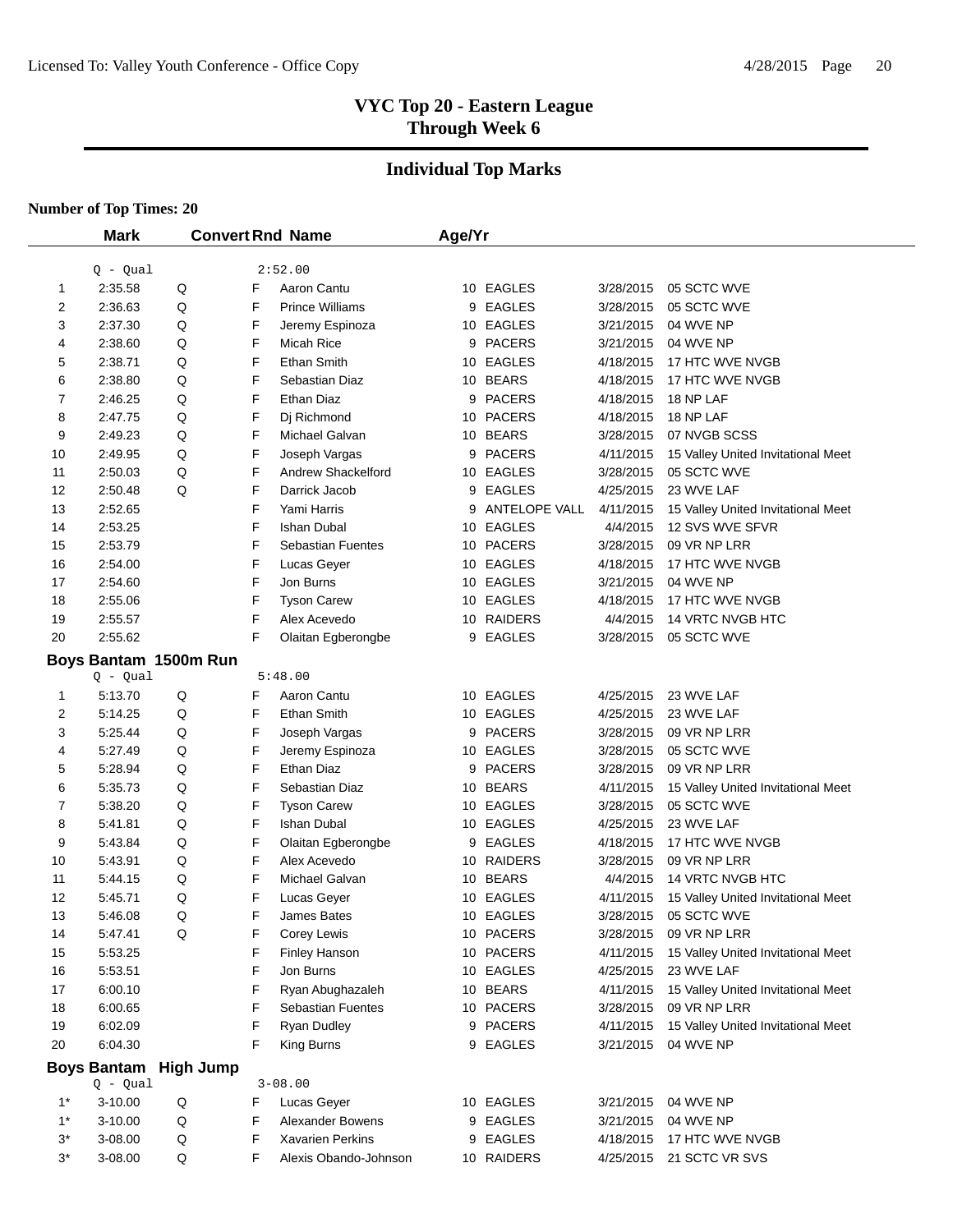# **Individual Top Marks**

|                | <b>Mark</b>                |           | <b>Convert Rnd Name</b> |                           | Age/Yr |                  |           |                                             |
|----------------|----------------------------|-----------|-------------------------|---------------------------|--------|------------------|-----------|---------------------------------------------|
|                |                            |           |                         |                           |        |                  |           |                                             |
| $5^*$          | 3-06.00                    |           | F                       | Ryan Abughazaleh          |        | 10 BEARS         | 4/4/2015  | 14 VRTC NVGB HTC                            |
| $5*$           | 3-06.00                    |           | F                       | Dayon Coulter             |        | 9 EAGLES         | 4/18/2015 | 17 HTC WVE NVGB                             |
| $5^*$          | 3-06.00                    |           | F                       | Mikki Wulfsohn            |        | 10 RAIDERS       | 3/21/2015 | 02 LAF AV TT VR                             |
| $5^*$          | 3-06.00                    |           | F                       | Steven Yonhka             | 9      | <b>PACERS</b>    | 4/18/2015 | 18 NP LAF                                   |
| 5*             | 3-06.00                    |           | F                       | Salameh Dugum             |        | 10 PACERS        | 4/18/2015 | 18 NP LAF                                   |
| $10*$          | 3-04.00                    |           | F                       | Garrett Yonhka            |        | 9 PACERS         | 4/18/2015 | 18 NP LAF                                   |
| $10*$          | 3-04.00                    |           | F                       | Sebastian Diaz            |        | 10 BEARS         | 4/18/2015 | 17 HTC WVE NVGB                             |
| $12*$          | 3-02.00                    |           | F                       | <b>Aviv Gold</b>          | 9      | <b>RAIDERS</b>   | 4/25/2015 | 21 SCTC VR SVS                              |
| $12*$          | 3-02.00                    |           | F                       | Asher Osterman            | 9      | <b>EAGLES</b>    | 4/4/2015  | 12 SVS WVE SFVR                             |
| $12*$          | 3-02.00                    |           | F                       | Jaylen Sanders            | 9      | <b>EAGLES</b>    | 4/18/2015 | 17 HTC WVE NVGB                             |
| $12*$          | 3-02.00                    |           | F                       | Daniel Carrillo           |        | 10 RAIDERS       | 4/25/2015 | 21 SCTC VR SVS                              |
| 16             | 3-01.00                    |           | F                       | <b>Christian Marchand</b> | 9      | <b>PACERS</b>    | 4/4/2015  | 10 NP SCTC                                  |
| $17*$          | 3-00.00                    |           | F                       | Axel Rebolledo-Ynostros   | 9      | <b>BEARS</b>     | 3/28/2015 | 07 NVGB SCSS                                |
| $17*$          | 3-00.00                    |           | F                       | Diego Sevilla             | 9      | <b>BEARS</b>     | 4/4/2015  | 14 VRTC NVGB HTC                            |
| 19             | 2-11.00                    |           | F                       | Jake Fanella              |        | 10 RAIDERS       | 3/28/2015 | 09 VR NP LRR                                |
|                | <b>Boys Bantam</b>         | Long Jump |                         |                           |        |                  |           |                                             |
|                | $Q - Qual$                 |           |                         | $11 - 06.00$              |        |                  |           |                                             |
| 1              | 15-05.00                   | Q         | F                       | Peyton Waters             |        | 10 PACERS        | 3/21/2015 | 04 WVE NP                                   |
| $\overline{2}$ | 13-03.25                   | Q         | F                       | Michael Lindsay           |        | 9 PACERS         | 4/11/2015 | 15 Valley United Invitational Meet          |
| 3              | 13-03.00                   | Q         | F                       | <b>Xavarien Perkins</b>   | 9      | <b>EAGLES</b>    | 4/18/2015 | 17 HTC WVE NVGB                             |
| 4              | 12-11.50                   | Q         | F                       | Saheed Free               |        | 10 SUPERSONICS   | 3/28/2015 | 07 NVGB SCSS                                |
| 5              | 12-09.50                   | Q         | F                       | Darius Freeman            |        | 10 SUPERSONICS   | 4/18/2015 | 20 TT SCSS SVS                              |
| 6              | 12-08.75                   | Q         | F                       | Dylan Williams            |        | 10 SUPERSONICS   | 3/28/2015 | 07 NVGB SCSS                                |
| 7              | 12-07.25                   | Q         | F                       | <b>Rodrick Hawkins</b>    |        | 10 ANTELOPE VALL | 4/18/2015 | 19 AV VR PB                                 |
| 8              | 12-05.00                   | Q         | F                       | Lucas Geyer               |        | 10 EAGLES        | 4/4/2015  | 12 SVS WVE SFVR                             |
| 9              | 12-04.75                   | Q         | F                       | Ethan Kodama              |        | 10 EAGLES        | 4/25/2015 | 23 WVE LAF                                  |
| 10             | 12-04.00                   | Q         | F                       | Michael Galvan            |        | 10 BEARS         | 4/4/2015  | 14 VRTC NVGB HTC                            |
| 11             | 12-01.00                   | Q         | F                       | <b>Tyler Hatley</b>       |        | 10 ANTELOPE VALL | 4/25/2015 | 24 AVTC HTC SFVR                            |
| 12             | 12-00.50                   | Q         | F                       | Simeon Smith              |        | 10 ANTELOPE VALL | 4/25/2015 | 24 AVTC HTC SFVR                            |
| $13*$          | 12-00.00                   | Q         | F                       | Demani Stewart            | 9      | RAIDERS          | 4/18/2015 | 19 AV VR PB                                 |
| $13*$          | 12-00.00                   | Q         | F                       | <b>Tajh Carter</b>        |        | 10 PACERS        | 4/4/2015  | 10 NP SCTC                                  |
| 15             | 11-10.00                   | Q         | F                       | <b>Sebastian Fuentes</b>  |        | 10 PACERS        | 3/28/2015 | 09 VR NP LRR                                |
| 16             | 11-09.50                   | Q         | F                       | Cameron Babineaux         |        | 9 RAIDERS        | 4/18/2015 | 19 AV VR PB                                 |
| 17             | 11-09.00                   | Q         | F                       | <b>Andrew Shackelford</b> |        | 10 EAGLES        | 4/18/2015 | 17 HTC WVE NVGB                             |
| 18             | 11-08.25                   | Q         | F                       | Jordan Coleman            |        | 10 RAIDERS       | 4/25/2015 | 21 SCTC VR SVS                              |
| 19             | 11-07.00                   | Q         | F                       | Samuel Rapier             |        | 9 RAIDERS        | 4/4/2015  | 14 VRTC NVGB HTC                            |
| 20             | 11-06.00                   | Q         | F                       | <b>Bobby Rodriguez</b>    |        |                  |           | 10 ANTELOPE VALL 4/25/2015 24 AVTC HTC SFVR |
|                | Boys Bantam Shot Put 6 lb. |           |                         |                           |        |                  |           |                                             |
|                | $Q - Qual$                 |           |                         | 20-00.00 15               |        |                  |           |                                             |
| 1              | 27-06.00                   | Q         | F                       | Carmel Crunk              |        | 10 ANTELOPE VALL | 3/21/2015 | 02 LAF AV TT VR                             |
| 2              | 25-06.50                   | Q         | F                       | DaJon Doss                |        | 10 ANTELOPE VALL | 4/25/2015 | 24 AVTC HTC SFVR                            |
| 3              | 22-03.50                   | Q         | F                       | Andre Saravia             |        | 10 EAGLES        | 3/28/2015 | 05 SCTC WVE                                 |
| 4              | 21-05.00                   | Q         | F                       | Juan Sanchez              |        | 10 EAGLES        | 3/28/2015 | 05 SCTC WVE                                 |
| 5              | 21-02.00                   | Q         | F                       | Daniel Carrillo           |        | 10 RAIDERS       | 3/28/2015 | 09 VR NP LRR                                |
| 6              | 20-01.00                   | Q         | F                       | <b>DeAndre Estell</b>     |        | 10 ANTELOPE VALL | 3/28/2015 | 08 TT AV PB SVS                             |
| 7              | 19-11.50                   |           | F                       | Nathaniel Vasquez         |        | 10 PACERS        | 4/4/2015  | 10 NP SCTC                                  |
| 8              | 19-06.50                   |           | F                       | David Abajian             |        | 9 EAGLES         | 4/11/2015 | 15 Valley United Invitational Meet          |
| 9              | 19-04.00                   |           | F                       | Samuel Fisherman          |        | 10 EAGLES        | 4/25/2015 | 23 WVE LAF                                  |
| 10             | 18-10.00                   |           | F                       | <b>Xavarien Perkins</b>   |        | 9 EAGLES         | 4/4/2015  | 12 SVS WVE SFVR                             |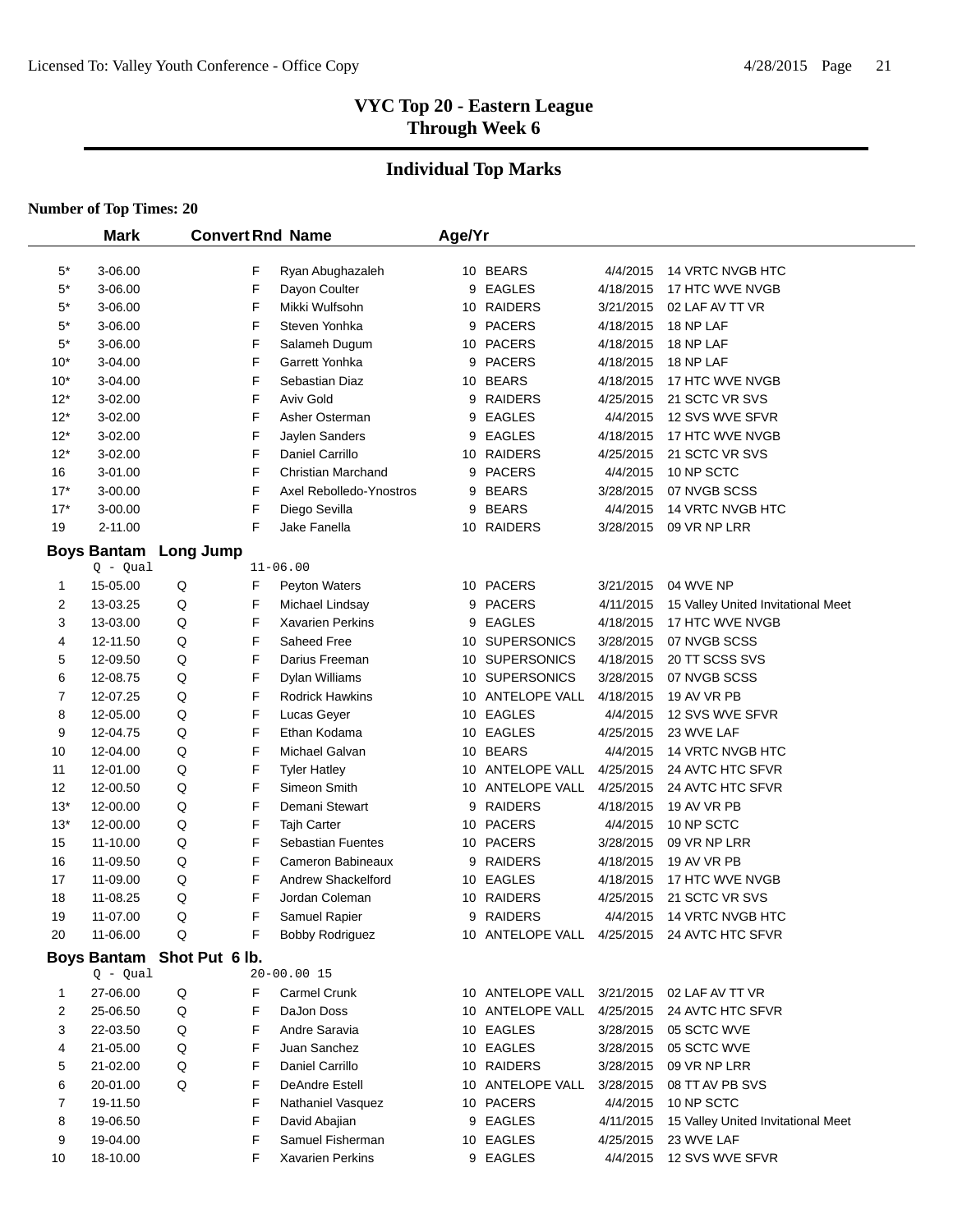# **Individual Top Marks**

|                | <b>Mark</b>                         |         |        | <b>Convert Rnd Name</b>           | Age/Yr |                           |                        |                                                    |
|----------------|-------------------------------------|---------|--------|-----------------------------------|--------|---------------------------|------------------------|----------------------------------------------------|
|                |                                     |         |        |                                   |        |                           |                        |                                                    |
| 11             | 18-09.00                            |         | F      | Daimian DeFour                    |        | 9 PACERS                  | 4/4/2015               | 10 NP SCTC                                         |
| 12             | 18-05.50                            |         | F      | George Stansell                   | 9      | <b>SUPERSONICS</b>        | 3/21/2015              | 01 SCTC SCSS HTC                                   |
| 13             | 17-08.50                            |         | F      | Cody Franck                       |        | 10 PACERS                 | 4/4/2015               | 10 NP SCTC                                         |
| 14             | 17-07.00                            |         | F      | Ryan Abughazaleh<br>Donte Jenkins |        | 10 BEARS                  | 4/18/2015              | 17 HTC WVE NVGB                                    |
| 15             | 17-01.50                            |         | F<br>F | Alexander Kirchner                |        | 10 BEARS<br><b>PACERS</b> | 4/18/2015              | 17 HTC WVE NVGB                                    |
| 16             | 17-00.50                            |         | F      | Esteban Franco Plata              | 9      | 10 BEARS                  | 4/11/2015              | 15 Valley United Invitational Meet<br>07 NVGB SCSS |
| 17<br>18       | 16-06.25<br>16-06.00                |         | F      | <b>Marcos Mancillas</b>           |        | 10 BEARS                  | 3/28/2015<br>4/18/2015 | 17 HTC WVE NVGB                                    |
| 19             | 15-11.50                            |         | F      | Corey Lewis                       | 10     | <b>PACERS</b>             | 4/18/2015              | 18 NP LAF                                          |
| 20             | 15-08.00                            |         | F      | Tajh Carter                       | 10     | <b>PACERS</b>             | 4/25/2015              | 22 PB NP SCSS                                      |
|                |                                     |         |        |                                   |        |                           |                        |                                                    |
|                | Boys Midget 100m Dash<br>$Q - Qual$ |         |        | 13.60                             |        |                           |                        |                                                    |
| 1              | 13.05                               | $\sf Q$ | F      | <b>Jalen Davis</b>                |        | 12 SUPERSONICS            | 3/21/2015              | 01 SCTC SCSS HTC                                   |
| 2              | 13.08                               | Q       | F      | Rayshawn Culver                   |        | 12 ANTELOPE VALL          | 3/21/2015              | 02 LAF AV TT VR                                    |
| 3              | 13.23                               | Q       | F      | Jaden Jones                       |        | 12 EAGLES                 | 3/28/2015              | 05 SCTC WVE                                        |
| 4              | 13.33                               | Q       | F      | Arlis Boardingham                 |        | 11 EAGLES                 | 4/25/2015              | 23 WVE LAF                                         |
| 5              | 13.44                               | Q       | F      | Christian Middleton               |        | 12 EAGLES                 | 3/28/2015              | 05 SCTC WVE                                        |
| 6              | 13.52                               | Q       | P      | Colin Hong                        |        | 12 PACERS                 | 4/11/2015              | 15 Valley United Invitational Meet                 |
| 7              | 13.66                               |         | F      | <b>Ahmad Hankins</b>              |        | 11 EAGLES                 | 4/18/2015              | 17 HTC WVE NVGB                                    |
| 8              | 13.68                               |         | P      | Jordan Kennon                     |        | 12 SUPERSONICS            | 4/11/2015              | 15 Valley United Invitational Meet                 |
| 9              | 13.84                               |         | P      | <b>Israel Morales</b>             |        | 12 BULLETS                | 4/11/2015              | 15 Valley United Invitational Meet                 |
| 10             | 13.95                               |         | P      | Elijah Gipson                     | 11     | <b>PACERS</b>             | 4/11/2015              | 15 Valley United Invitational Meet                 |
| 11             | 13.97                               |         | F      | <b>Matthew Heath</b>              | 11     | <b>PACERS</b>             | 3/21/2015              | 04 WVE NP                                          |
| 12             | 14.02                               |         | F      | Zamondre Merriweather             | 11     | <b>BULLETS</b>            | 4/18/2015              | 19 AV VR PB                                        |
| 13             | 14.09                               |         | F      | Anthony Woods                     |        | 11 ANTELOPE VALL          | 3/21/2015              | 02 LAF AV TT VR                                    |
| 14             | 14.10                               |         | F      | Zahri Cassimire                   |        | 12 EAGLES                 | 4/18/2015              | 17 HTC WVE NVGB                                    |
| $15*$          | 14.23                               |         | F      | Justin Gilbert                    |        | 12 EAGLES                 | 3/28/2015              | 05 SCTC WVE                                        |
| $15*$          | 14.23                               |         | F      | Donavin Abair                     |        | 12 EAGLES                 | 3/28/2015              | 05 SCTC WVE                                        |
| 17             | 14.24                               |         | F      | Kaleb Alexander                   |        | 11 SUPERSONICS            | 4/18/2015              | 20 TT SCSS SVS                                     |
| 18             | 14.25                               |         | P      | <b>Quillan Newsome</b>            |        | 11 BULLETS                | 4/11/2015              | 15 Valley United Invitational Meet                 |
| 19             | 14.40                               |         | F      | <b>Wyatt Babcock</b>              |        | 12 EAGLES                 | 3/28/2015              | 05 SCTC WVE                                        |
| 20             | 14.42                               |         | F      | <b>Tony Smith</b>                 |        | 12 SUPERSONICS            | 3/21/2015              | 01 SCTC SCSS HTC                                   |
|                | Boys Midget 200m Dash               |         |        |                                   |        |                           |                        |                                                    |
|                | $Q - Qual$                          |         |        | 28.70                             |        |                           |                        |                                                    |
| 1              | 26.67                               | Q       | F      | Jaden Jones                       |        | 12 EAGLES                 | 4/4/2015               | 12 SVS WVE SFVR                                    |
| $\overline{2}$ | 26.69                               | Q       | F      | Christian Middleton               |        | 12 EAGLES                 | 4/11/2015              | 15 Valley United Invitational Meet                 |
| 3              | 26.70                               | Q       | F      | Jalen Davis                       |        | 12 SUPERSONICS            | 4/18/2015              | 20 TT SCSS SVS                                     |
| 4              | 27.62                               | Q       | F      | Rayshawn Culver                   |        | 12 ANTELOPE VALL          | 4/4/2015               | 13 LRR TT AV PB                                    |
| 5              | 27.83                               | Q       | F      | Jordan Kennon                     |        | 12 SUPERSONICS            | 4/18/2015              | 20 TT SCSS SVS                                     |
| 6              | 27.91                               | Q       | F      | Zamondre Merriweather             |        | 11 BULLETS                | 3/28/2015              | 08 TT AV PB SVS                                    |
| 7              | 28.42                               | Q       | F      | Donavin Abair                     |        | 12 EAGLES                 | 4/25/2015              | 23 WVE LAF                                         |
| 8              | 28.43                               | Q       | F      | Arlis Boardingham                 |        | 11 EAGLES                 | 4/25/2015              | 23 WVE LAF                                         |
| 9              | 28.44                               | Q       | F      | <b>Israel Morales</b>             |        | 12 BULLETS                | 4/4/2015               | 13 LRR TT AV PB                                    |
| 10             | 28.93                               |         | F      | Daryl Patterson                   |        | 12 ANTELOPE VALL          | 4/18/2015              | 19 AV VR PB                                        |
| 11             | 29.28                               |         | F      | Jaden DaCosta                     |        | 11 EAGLES                 | 4/11/2015              | 15 Valley United Invitational Meet                 |
| 12             | 29.34                               |         | F      | Zahri Cassimire                   |        | 12 EAGLES                 | 4/4/2015               | 12 SVS WVE SFVR                                    |
| 13             | 29.37                               |         | F      | Matthew Heath                     |        | 11 PACERS                 | 4/11/2015              | 15 Valley United Invitational Meet                 |
| 14             | 29.41                               |         | F      | Justin Gilbert                    |        | 12 EAGLES                 | 4/25/2015              | 23 WVE LAF                                         |
| 15             | 29.52                               |         | F      | Anthony Woods                     |        | 11 ANTELOPE VALL          | 4/18/2015              | 19 AV VR PB                                        |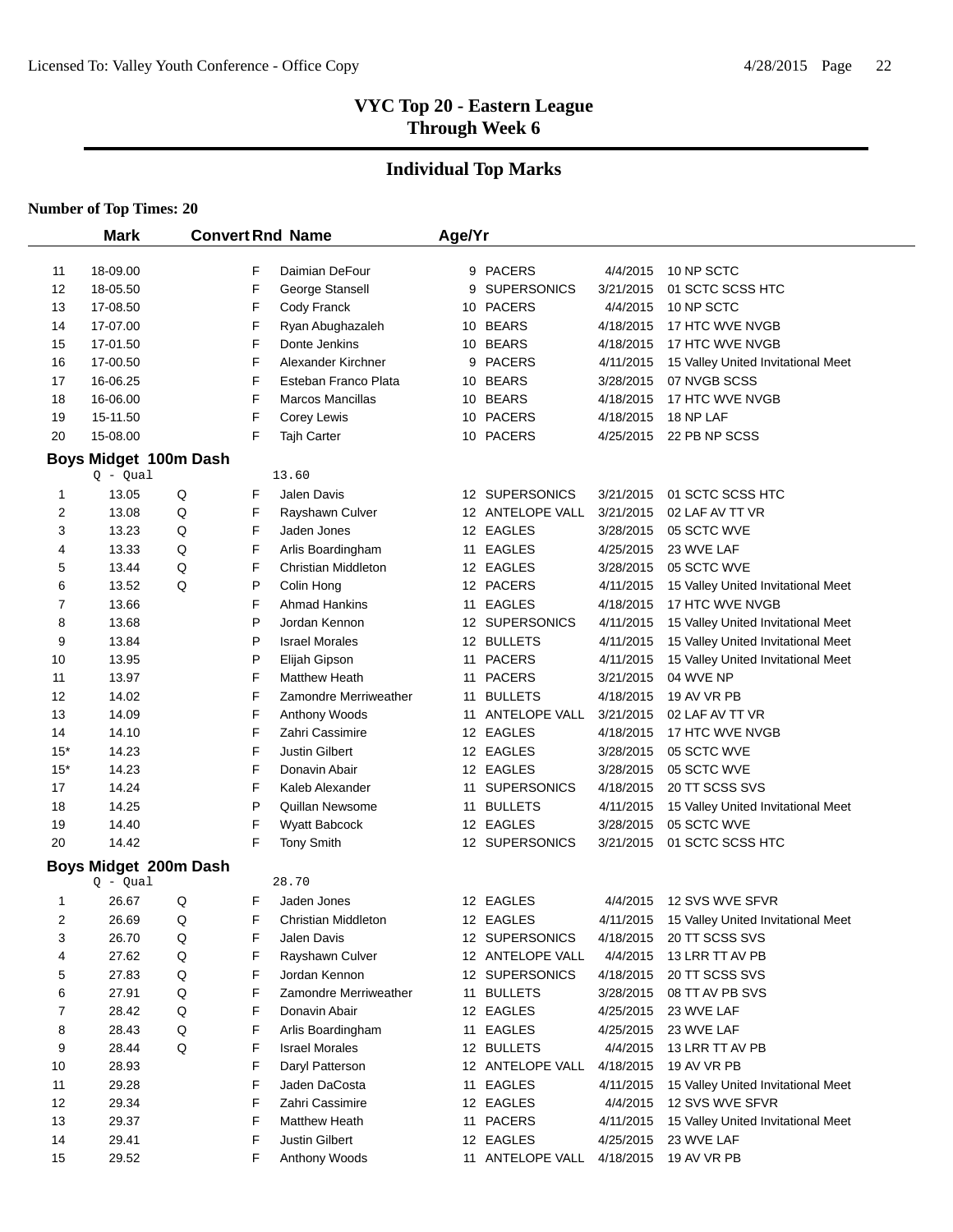# **Individual Top Marks**

|                | <b>Mark</b>           |   |   | <b>Convert Rnd Name</b>    | Age/Yr |                  |           |                                    |
|----------------|-----------------------|---|---|----------------------------|--------|------------------|-----------|------------------------------------|
|                |                       |   |   |                            |        |                  |           |                                    |
| 16             | 29.69                 |   | F | Xayvion Perkins            |        | 12 EAGLES        | 4/4/2015  | 12 SVS WVE SFVR                    |
| 17             | 29.78                 |   | F | Elijah Gipson              |        | 11 PACERS        | 3/21/2015 | 04 WVE NP                          |
| 18             | 29.87                 |   | F | <b>Ahmad Hankins</b>       |        | 11 EAGLES        | 4/18/2015 | 17 HTC WVE NVGB                    |
| 19             | 30.00                 |   | F | Layne Buck                 |        | 12 PACERS        | 4/4/2015  | 10 NP SCTC                         |
| 20             | 30.09                 |   | F | Colin Hong                 |        | 12 PACERS        | 4/4/2015  | 10 NP SCTC                         |
|                | Boys Midget 400m Dash |   |   |                            |        |                  |           |                                    |
|                | $Q - Qual$            |   |   | 1:04.75                    |        |                  |           |                                    |
| 1              | 58.54                 | Q | F | Christian Middleton        |        | 12 EAGLES        | 4/11/2015 | 15 Valley United Invitational Meet |
| 2              | 58.59                 | Q | F | Jaden Jones                |        | 12 EAGLES        | 4/11/2015 | 15 Valley United Invitational Meet |
| 3              | 1:00.74               | Q | F | Zamondre Merriweather      |        | 11 BULLETS       | 4/11/2015 | 15 Valley United Invitational Meet |
| 4              | 1:02.10               | Q | F | <b>Jalen Davis</b>         |        | 12 SUPERSONICS   | 4/18/2015 | 20 TT SCSS SVS                     |
| 5              | 1:03.44               | Q | F | Donavin Abair              |        | 12 EAGLES        | 4/11/2015 | 15 Valley United Invitational Meet |
| 6              | 1:04.10               | Q | F | Rayshawn Culver            |        | 12 ANTELOPE VALL | 4/18/2015 | 19 AV VR PB                        |
| 7              | 1:04.12               | Q | F | Daryl Patterson            |        | 12 ANTELOPE VALL | 4/4/2015  | 13 LRR TT AV PB                    |
| 8              | 1:04.33               | Q | F | Cyrus Molina               |        | 12 RAIDERS       | 3/21/2015 | 02 LAF AV TT VR                    |
| 9              | 1:04.88               |   | F | Jordan Kennon              |        | 12 SUPERSONICS   | 4/4/2015  | 11 LAF SCSS                        |
| 10             | 1:05.70               |   | F | Justin Gilbert             |        | 12 EAGLES        | 4/4/2015  | 12 SVS WVE SFVR                    |
| 11             | 1:06.05               |   | F | Paul Holyfield             |        | 12 PACERS        | 4/25/2015 | 22 PB NP SCSS                      |
| 12             | 1:06.45               |   | F | Jaden DaCosta              |        | 11 EAGLES        | 4/11/2015 | 15 Valley United Invitational Meet |
| 13             | 1:06.70               |   | F | Andres Leon                |        | 12 RAIDERS       | 4/18/2015 | 19 AV VR PB                        |
| 14             | 1:06.91               |   | F | Joshua Sims                |        | 12 SUPERSONICS   | 4/4/2015  | 11 LAF SCSS                        |
| 15             | 1:07.21               |   | F | Matthew Abajian            |        | 12 EAGLES        | 4/25/2015 | 23 WVE LAF                         |
| 16             | 1:07.46               |   | F | Xayvion Perkins            |        | 12 EAGLES        | 3/21/2015 | 04 WVE NP                          |
| 17             | 1:08.44               |   | F | <b>Israel Morales</b>      |        | 12 BULLETS       | 4/11/2015 | 15 Valley United Invitational Meet |
| 18             | 1:08.60               |   | F | Zahri Cassimire            |        | 12 EAGLES        | 3/21/2015 | 04 WVE NP                          |
| 19             | 1:09.48               |   | F | Diego Barretto             |        | 12 EAGLES        | 4/4/2015  | 12 SVS WVE SFVR                    |
| 20             | 1:09.50               |   | F | London Mitchell            |        | 11 PACERS        | 4/11/2015 | 15 Valley United Invitational Meet |
|                | Boys Midget 800m Run  |   |   |                            |        |                  |           |                                    |
|                | $Q - Qual$            |   |   | 2:38.40                    |        |                  |           |                                    |
| 1              | 2:22.73               | Q | F | Paul Holyfield             |        | 12 PACERS        | 3/28/2015 | 09 VR NP LRR                       |
| 2              | 2:26.23               | Q | F | Jaden Jones                |        | 12 EAGLES        | 4/18/2015 | 17 HTC WVE NVGB                    |
| 3              | 2:27.10               | Q | F | <b>Christian Middleton</b> |        | 12 EAGLES        | 3/28/2015 | 05 SCTC WVE                        |
| 4              | 2:29.99               | Q | F | Zamondre Merriweather      |        | 11 BULLETS       | 4/18/2015 | 19 AV VR PB                        |
| 5              | 2:31.90               | Q | F | Donavin Abair              |        | 12 EAGLES        | 4/11/2015 | 15 Valley United Invitational Meet |
| 6              | 2:32.13               | Q | F | Jesse Kesling              |        | 12 RAIDERS       | 4/25/2015 | 21 SCTC VR SVS                     |
| $\overline{7}$ | 2:33.33               | Q | F | Andres Leon                |        | 12 RAIDERS       | 4/25/2015 | 21 SCTC VR SVS                     |
| 8              | 2:35.23               | Q | F | <b>Ezra Olivares</b>       |        | 12 SUPERSONICS   | 3/21/2015 | 01 SCTC SCSS HTC                   |
| 9              | 2:35.52               | Q | F | Jalen Davis                |        | 12 SUPERSONICS   | 3/21/2015 | 01 SCTC SCSS HTC                   |
| 10             | 2:35.92               | Q | F | Justin Gilbert             |        | 12 EAGLES        | 4/11/2015 | 15 Valley United Invitational Meet |
| 11             | 2:35.98               | Q | F | <b>Hector Martinez</b>     |        | 11 PACERS        | 4/25/2015 | 22 PB NP SCSS                      |
| 12             | 2:37.23               | Q | F | Xayvion Perkins            |        | 12 EAGLES        | 4/18/2015 | 17 HTC WVE NVGB                    |
| 13             | 2:37.52               | Q | F | Ethan Godsey               |        | 11 EAGLES        | 4/18/2015 | 17 HTC WVE NVGB                    |
| 14             | 2:37.97               | Q | F | Zackary Childers           |        | 12 PACERS        | 4/4/2015  | 10 NP SCTC                         |
| 15             | 2:39.75               |   | F | London Mitchell            |        | 11 PACERS        | 4/18/2015 | 18 NP LAF                          |
| 16             | 2:40.92               |   | F | Matthew Abajian            |        | 12 EAGLES        | 3/28/2015 | 05 SCTC WVE                        |
| 17             | 2:46.74               |   | F | Dariel Rivas               |        | 12 EAGLES        | 4/11/2015 | 15 Valley United Invitational Meet |
| 18             | 2:48.65               |   | F | Jaden Keshishyan           |        | 12 BEARS         | 4/11/2015 | 15 Valley United Invitational Meet |
| 19             | 2:48.89               |   | F | <b>Cytres Vives</b>        |        | 12 PACERS        | 4/25/2015 | 22 PB NP SCSS                      |
| 20             | 2:49.54               |   | F | Kyle Wynn                  |        | 12 PACERS        | 4/18/2015 | 18 NP LAF                          |
|                |                       |   |   |                            |        |                  |           |                                    |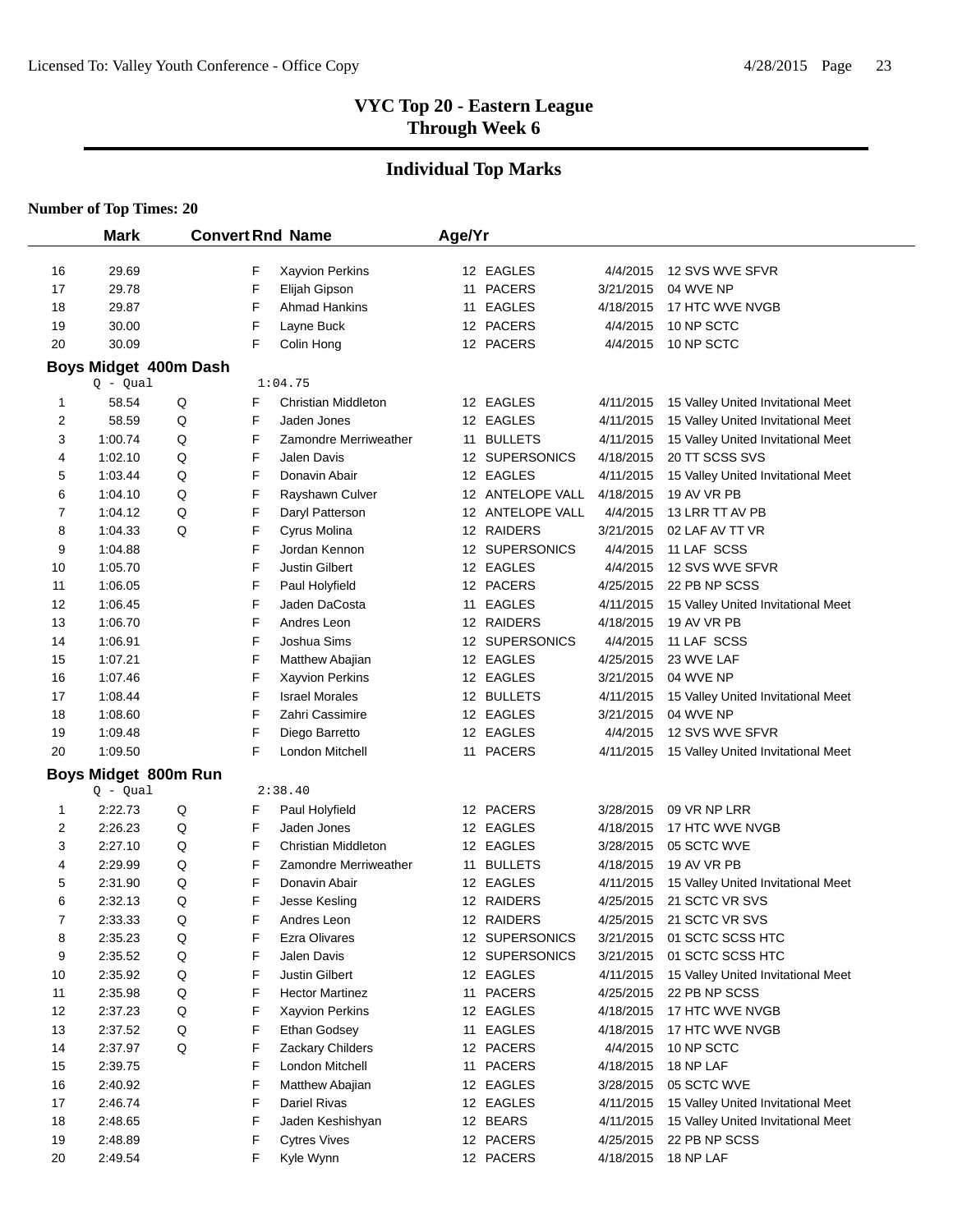# **Individual Top Marks**

**Number of Top Times: 20**

 $\overline{\phantom{0}}$ 

|       | <b>Mark</b>           |                             |   | <b>Convert Rnd Name</b>       | Age/Yr |                  |           |                                              |
|-------|-----------------------|-----------------------------|---|-------------------------------|--------|------------------|-----------|----------------------------------------------|
|       |                       |                             |   |                               |        |                  |           |                                              |
|       | Boys Midget 1500m Run |                             |   |                               |        |                  |           |                                              |
|       | $Q - Qual$            |                             |   | 5:22.00                       |        |                  |           |                                              |
| 1     | 4:52.66               | Q                           | F | Paul Holyfield                |        | 12 PACERS        | 3/28/2015 | 09 VR NP LRR                                 |
| $2^*$ | 5:03.06               | Q                           | F | Jesse Kesling                 |        | 12 RAIDERS       | 4/25/2015 | 21 SCTC VR SVS                               |
| $2^*$ | 5:03.06               | Q                           | F | Zackary Childers              |        | 12 PACERS        | 4/18/2015 | 18 NP LAF                                    |
| 4     | 5:03.87               | Q                           | F | <b>Hector Martinez</b>        | 11     | <b>PACERS</b>    | 4/11/2015 | 15 Valley United Invitational Meet           |
| 5     | 5:08.93               | Q                           | F | <b>Ethan Godsey</b>           | 11     | <b>EAGLES</b>    | 4/11/2015 | 15 Valley United Invitational Meet           |
| 6     | 5:12.21               | Q                           | F | <b>Ezra Olivares</b>          |        | 12 SUPERSONICS   | 3/21/2015 | 01 SCTC SCSS HTC                             |
| 7     | 5:23.81               |                             | F | <b>Cytres Vives</b>           |        | 12 PACERS        | 4/25/2015 | 22 PB NP SCSS                                |
| 8     | 5:24.66               |                             | F | <b>Tristen Pratt</b>          |        | 11 EAGLES        | 3/28/2015 | 05 SCTC WVE                                  |
| 9     | 5:24.75               |                             | F | Andres Leon                   |        | 12 RAIDERS       | 4/11/2015 | 15 Valley United Invitational Meet           |
| 10    | 5:32.66               |                             | F | London Mitchell               |        | 11 PACERS        | 3/28/2015 | 09 VR NP LRR                                 |
| 11    | 5:37.74               |                             | F | <b>Elliot Fleck</b>           |        | 12 PACERS        | 4/18/2015 | 18 NP LAF                                    |
| 12    | 5:41.71               |                             | F | <b>Erick Martinez</b>         |        | 12 PACERS        | 4/25/2015 | 22 PB NP SCSS                                |
| 13    | 5:41.83               |                             | F | Wyatt Babcock                 |        | 12 EAGLES        | 4/4/2015  | 12 SVS WVE SFVR                              |
| 14    | 5:44.14               |                             | F | Austin Ledgerwood             |        | 11 EAGLES        | 4/25/2015 | 23 WVE LAF                                   |
| 15    | 5:44.68               |                             | F | Jaden Grashel                 |        | 12 PACERS        | 4/11/2015 | 15 Valley United Invitational Meet           |
| 16    | 5:49.30               |                             | F | Adeola Egberongbe             |        | 11 EAGLES        | 4/18/2015 | 17 HTC WVE NVGB                              |
| 17    | 6:01.50               |                             | F | Markus Garrido                |        | 11 BEARS         | 4/4/2015  | 14 VRTC NVGB HTC                             |
| 18    | 6:01.51               |                             | F | <b>Maxwell Knightly Weiss</b> |        | 11 EAGLES        | 4/18/2015 | 17 HTC WVE NVGB                              |
| 19    | 6:02.10               |                             | F | Kyle Wynn                     |        | 12 PACERS        | 3/21/2015 | 04 WVE NP                                    |
| 20    | 6:10.01               |                             | F | Oriola Egberongbe             | 11     | <b>EAGLES</b>    | 4/4/2015  | 12 SVS WVE SFVR                              |
|       | Boys Midget 3000m Run |                             |   |                               |        |                  |           |                                              |
|       | $Q - Qual$            |                             |   | 11:30.00                      |        |                  |           |                                              |
| 1     | 10:23.34              | Q                           | F | Zackary Childers              |        | 12 PACERS        | 3/28/2015 | 09 VR NP LRR                                 |
| 2     | 10:26.76              | Q                           | F | Paul Holyfield                |        | 12 PACERS        | 4/4/2015  | 10 NP SCTC                                   |
| 3     | 10:49.00              | Q                           | F | <b>Hector Martinez</b>        |        | 11 PACERS        | 3/21/2015 | 04 WVE NP                                    |
| 4     | 10:50.40              | Q                           | F | <b>Ethan Godsey</b>           |        | 11 EAGLES        | 3/21/2015 | 04 WVE NP                                    |
| 5     | 10:57.81              | Q                           | F | Jesse Kesling                 |        | 12 RAIDERS       | 4/11/2015 | 15 Valley United Invitational Meet           |
| 6     | 11:58.50              |                             | F | Andres Leon                   |        | 12 RAIDERS       | 4/11/2015 | 15 Valley United Invitational Meet           |
| 7     | 11:58.73              |                             | F | <b>Tristen Pratt</b>          |        | 11 EAGLES        | 4/11/2015 | 15 Valley United Invitational Meet           |
| 8     | 12:12.57              |                             | F | <b>Erick Martinez</b>         |        | 12 PACERS        | 4/11/2015 | 15 Valley United Invitational Meet           |
| 9     | 12:32.75              |                             | F | Markus Garrido                |        | 11 BEARS         | 4/25/2015 | 25 TT NVGB LRR                               |
| 10    | 12:44.10              |                             | F | Jaden Grashel                 |        | 12 PACERS        | 3/21/2015 | 04 WVE NP                                    |
| 11    | 13:18.43              |                             | F | Will Angarola                 | 11     | <b>RAIDERS</b>   | 4/11/2015 | 15 Valley United Invitational Meet           |
| 12    | 13:28.21              |                             | F | James Lopez                   | 11     | <b>PACERS</b>    | 4/25/2015 | 22 PB NP SCSS                                |
| 13    | 14:15.77              |                             | F | Joseph Morris                 |        | 12 PACERS        |           | 4/11/2015 15 Valley United Invitational Meet |
|       |                       | Boys Midget 80m Hurdles 30" |   |                               |        |                  |           |                                              |
|       | $Q - Qual$            |                             |   | 15.00 15                      |        |                  |           |                                              |
| 1     | 13.66                 | Q                           | F | Rayshawn Culver               |        | 12 ANTELOPE VALL | 4/11/2015 | 15 Valley United Invitational Meet           |
| 2     | 13.79                 | Q                           | F | Anthony Woods                 |        | 11 ANTELOPE VALL | 4/11/2015 | 15 Valley United Invitational Meet           |
| 3     | 13.86                 | Q                           | F | Xayvion Perkins               |        | 12 EAGLES        | 4/11/2015 | 15 Valley United Invitational Meet           |
| 4     | 14.60                 | Q                           | F | <b>Ephesians Prysock</b>      |        | 12 PACERS        | 4/11/2015 | 15 Valley United Invitational Meet           |
| 5     | 15.18                 |                             | F | Daryl Patterson               |        | 12 ANTELOPE VALL | 3/28/2015 | 08 TT AV PB SVS                              |
| 6     | 15.69                 |                             | F | Kadin Newton                  |        | 11 ANTELOPE VALL | 4/25/2015 | 24 AVTC HTC SFVR                             |
| 7     | 16.52                 |                             | F | Jai Bell                      |        | 11 EAGLES        | 4/11/2015 | 15 Valley United Invitational Meet           |
| 8     | 16.53                 |                             | F | Jaden Grashel                 |        | 12 PACERS        | 4/18/2015 | 18 NP LAF                                    |
| 9     | 16.82                 |                             | F | Don-Ray Hall                  |        | 11 PACERS        | 4/25/2015 | 22 PB NP SCSS                                |
| 10    | 16.90                 |                             | F | Elijah Gipson                 |        | 11 PACERS        | 4/25/2015 | 22 PB NP SCSS                                |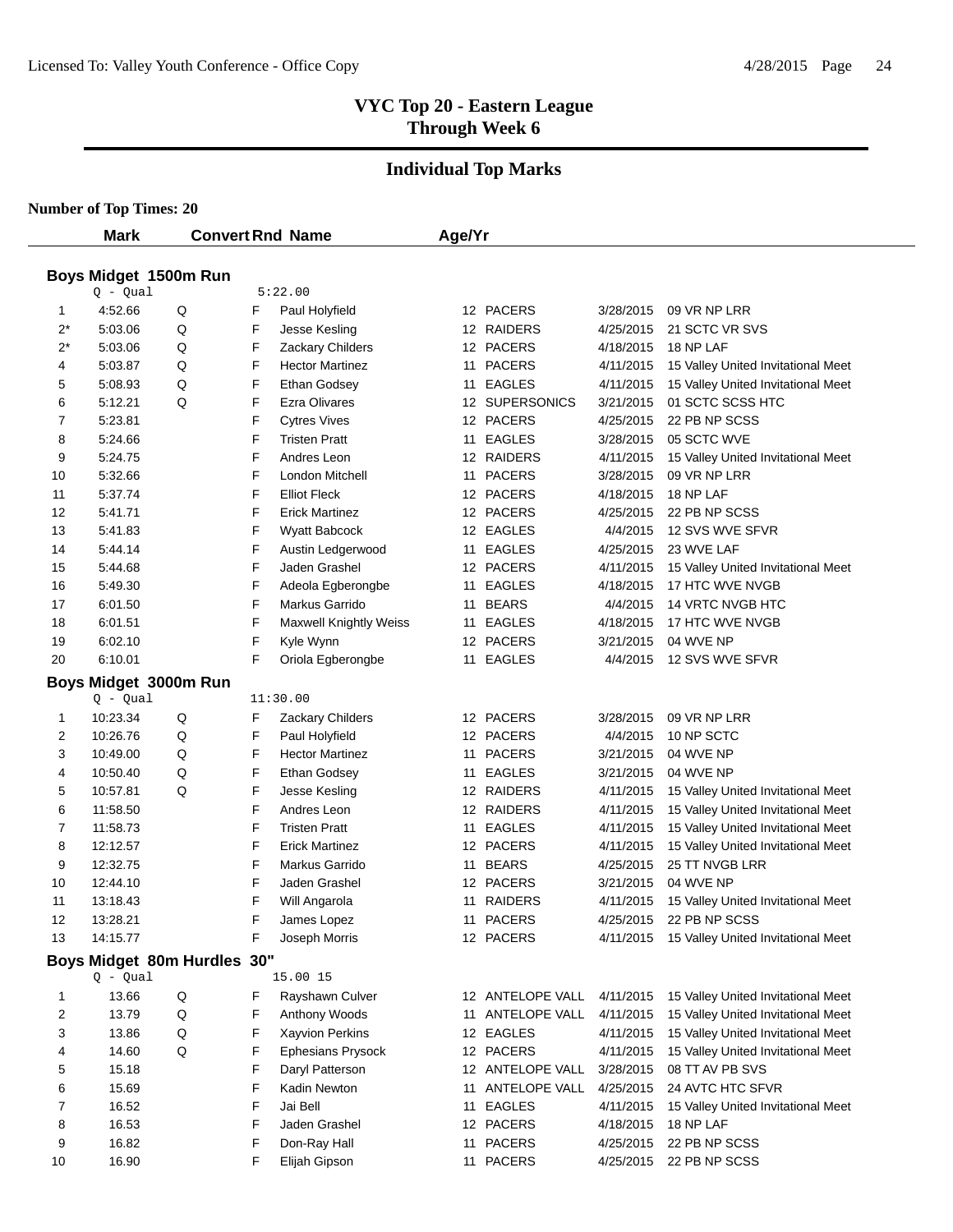# **Individual Top Marks**

|          | <b>Mark</b>          |                              |        | <b>Convert Rnd Name</b>                | Age/Yr |                               |                        |                                                 |
|----------|----------------------|------------------------------|--------|----------------------------------------|--------|-------------------------------|------------------------|-------------------------------------------------|
|          |                      |                              |        |                                        |        |                               |                        |                                                 |
| 11       | 17.49                |                              | F      | Bryan Harrison                         |        | 12 ANTELOPE VALL              | 3/28/2015              | 08 TT AV PB SVS                                 |
| 12       | 17.55                |                              | F      | Alexander Aslanian                     |        | 12 RAIDERS                    | 4/25/2015              | 21 SCTC VR SVS                                  |
| 13       | 17.59                |                              | F      | Cooper Hobmeier                        |        | 11 EAGLES                     | 3/28/2015              | 05 SCTC WVE                                     |
| 14       | 18.33                |                              | F      | Darryl Hall                            |        | 12 ANTELOPE VALL              | 4/18/2015              | 19 AV VR PB                                     |
| 15       | 18.34                |                              | F      | Kamone Robinson                        |        | 12 ANTELOPE VALL              | 4/18/2015              | 19 AV VR PB                                     |
|          |                      | <b>Boys Midget High Jump</b> |        |                                        |        |                               |                        |                                                 |
|          | $Q - Qual$           |                              |        | $4 - 04.00$                            |        |                               |                        |                                                 |
| 1        | 4-08.00              | Q                            | F      | Xayvion Perkins                        |        | 12 EAGLES                     | 4/11/2015              | 15 Valley United Invitational Meet              |
| $2^*$    | 4-04.00              | Q                            | F      | Jai Bell                               |        | 11 EAGLES                     | 4/25/2015              | 23 WVE LAF                                      |
| $2^*$    | 4-04.00              | Q                            | F      | <b>Cytres Vives</b>                    |        | 12 PACERS                     | 4/18/2015              | 18 NP LAF                                       |
| $4^*$    | 4-02.00              |                              | F      | Landon Bell                            |        | 11 EAGLES                     | 4/11/2015              | 15 Valley United Invitational Meet              |
| 4*       | 4-02.00              |                              | F      | Layne Buck                             |        | 12 PACERS                     | 3/21/2015              | 04 WVE NP                                       |
| 6        | 4-00.00              |                              | F      | Lennox White                           |        | 12 EAGLES                     | 4/25/2015              | 23 WVE LAF                                      |
| 7        | 3-08.00              |                              | F      | Javionn Hester                         |        | 11 PACERS                     | 3/21/2015              | 04 WVE NP                                       |
| 8        | 3-07.00              |                              | F      | Jordan Pickett                         |        | 12 PACERS                     | 4/4/2015               | 10 NP SCTC                                      |
| 9        | 3-06.00              |                              | F      | <b>Walter Dumas</b>                    |        | 12 PACERS                     | 3/28/2015              | 09 VR NP LRR                                    |
| $10*$    | 3-04.00              |                              | F      | Justin Jackson-Juniel                  |        | 11 PACERS                     | 3/21/2015              | 04 WVE NP                                       |
| $10*$    | 3-04.00              |                              | F      | Douglas Williams                       |        | 11 PACERS                     | 4/11/2015              | 15 Valley United Invitational Meet              |
| $10*$    | 3-04.00              |                              | F      | Henry Zitsow                           |        | 11 PACERS                     | 3/28/2015              | 09 VR NP LRR                                    |
|          |                      | <b>Boys Midget Long Jump</b> |        |                                        |        |                               |                        |                                                 |
|          | $Q - Qual$           |                              |        | $13 - 01.00$                           |        |                               |                        |                                                 |
| 1        | 16-03.00             | Q                            | F      | Rayshawn Culver                        |        | 12 ANTELOPE VALL              | 3/21/2015              | 02 LAF AV TT VR                                 |
| 2        | 16-00.75             | Q                            | F      | Jordan Kennon                          |        | 12 SUPERSONICS                | 4/4/2015               | 11 LAF SCSS                                     |
| 3        | 15-02.00             | Q                            | F      | <b>Ephesians Prysock</b>               |        | 12 PACERS                     | 4/4/2015               | 10 NP SCTC                                      |
| 4*       | 14-10.00             | Q                            | F      | Anthony Woods                          |        | 11 ANTELOPE VALL              | 3/21/2015              | 02 LAF AV TT VR                                 |
| $4^*$    | 14-10.00             | Q                            | F      | Arlis Boardingham                      |        | 11 EAGLES                     | 4/25/2015              | 23 WVE LAF                                      |
| 6        | 14-09.00             | Q                            | F      | Khamani Newton                         |        | 11 ANTELOPE VALL              | 4/25/2015              | 24 AVTC HTC SFVR                                |
| 7        | 14-03.50             | Q                            | F      | Jalen Davis                            |        | 12 SUPERSONICS                | 4/4/2015               | 11 LAF SCSS                                     |
| 8        | 14-03.00             | Q                            | F      | Xayvion Perkins                        |        | 12 EAGLES                     | 3/28/2015              | 05 SCTC WVE                                     |
| 9        | 13-10.50             | Q                            | F      | <b>Elliot Fleck</b>                    |        | 12 PACERS                     | 3/21/2015              | 04 WVE NP                                       |
| 10       | 13-10.00             | Q                            | F      | Daryl Patterson                        |        | 12 ANTELOPE VALL              | 4/11/2015              | 15 Valley United Invitational Meet              |
| 11       | 13-05.25             | Q                            | F      | Alexander Aslanian                     |        | 12 RAIDERS                    | 4/25/2015              | 21 SCTC VR SVS                                  |
| 12       | 13-00.50             |                              | F      | Jai Bell                               | 11     | <b>EAGLES</b>                 | 3/21/2015              | 04 WVE NP                                       |
| 13       | 13-00.00             |                              | F      | Jakai Brock                            | 11     | <b>PACERS</b>                 | 4/4/2015               | 10 NP SCTC                                      |
| 14       | 12-11.00             |                              | F      | Kaleb Alexander                        | 11     | <b>SUPERSONICS</b>            | 3/21/2015              | 01 SCTC SCSS HTC                                |
| 15       | 12-06.50             |                              | F      | Jack Coscolluela                       |        | 12 PACERS                     | 4/18/2015              | 18 NP LAF                                       |
| $16*$    | 12-06.00             |                              | F      | Wyatt Babcock                          |        | 12 EAGLES                     | 4/4/2015               | 12 SVS WVE SFVR                                 |
| $16*$    | 12-06.00             |                              | F      | Landon Bell                            |        | 11 EAGLES                     | 3/28/2015              | 05 SCTC WVE                                     |
| 18       | 12-03.00             |                              | F<br>F | Kadin Newton                           |        | 11 ANTELOPE VALL<br>12 EAGLES | 3/28/2015              | 08 TT AV PB SVS                                 |
| 19<br>20 | 12-00.75<br>11-09.00 |                              | F      | Jason Imwiko<br>Nabil Stewart          |        |                               | 4/18/2015              | 17 HTC WVE NVGB<br>17 HTC WVE NVGB              |
|          |                      |                              |        |                                        |        | 11 EAGLES                     | 4/18/2015              |                                                 |
|          | $Q - Qual$           | Boys Midget Shot Put 6 lb.   |        | 27-00.00 15                            |        |                               |                        |                                                 |
|          |                      |                              |        |                                        |        |                               |                        |                                                 |
| 1        | 28-01.00<br>27-06.75 | Q<br>Q                       | F<br>F | <b>Xayvion Perkins</b><br>Omari Dawson |        | 12 EAGLES                     | 4/25/2015              | 23 WVE LAF                                      |
| 2<br>3   | 26-06.00             |                              | F      | Gabriel Vasquez                        |        | 12 EAGLES<br>12 PACERS        | 4/11/2015<br>4/18/2015 | 15 Valley United Invitational Meet<br>18 NP LAF |
| 4        | 25-06.00             |                              | F      | <b>Gilbert Cisneros</b>                |        | 11 BEARS                      |                        | 03 NVGB LRR PB SVS SFVR                         |
| 5        | 25-05.00             |                              | F      | Anthony Woods                          |        | 11 ANTELOPE VALL              | 3/21/2015<br>4/25/2015 | 24 AVTC HTC SFVR                                |
| $6*$     | 25-04.50             |                              | F      | Dominic Cannon                         |        | 11 BULLETS                    | 4/18/2015              | 19 AV VR PB                                     |
|          |                      |                              |        |                                        |        |                               |                        |                                                 |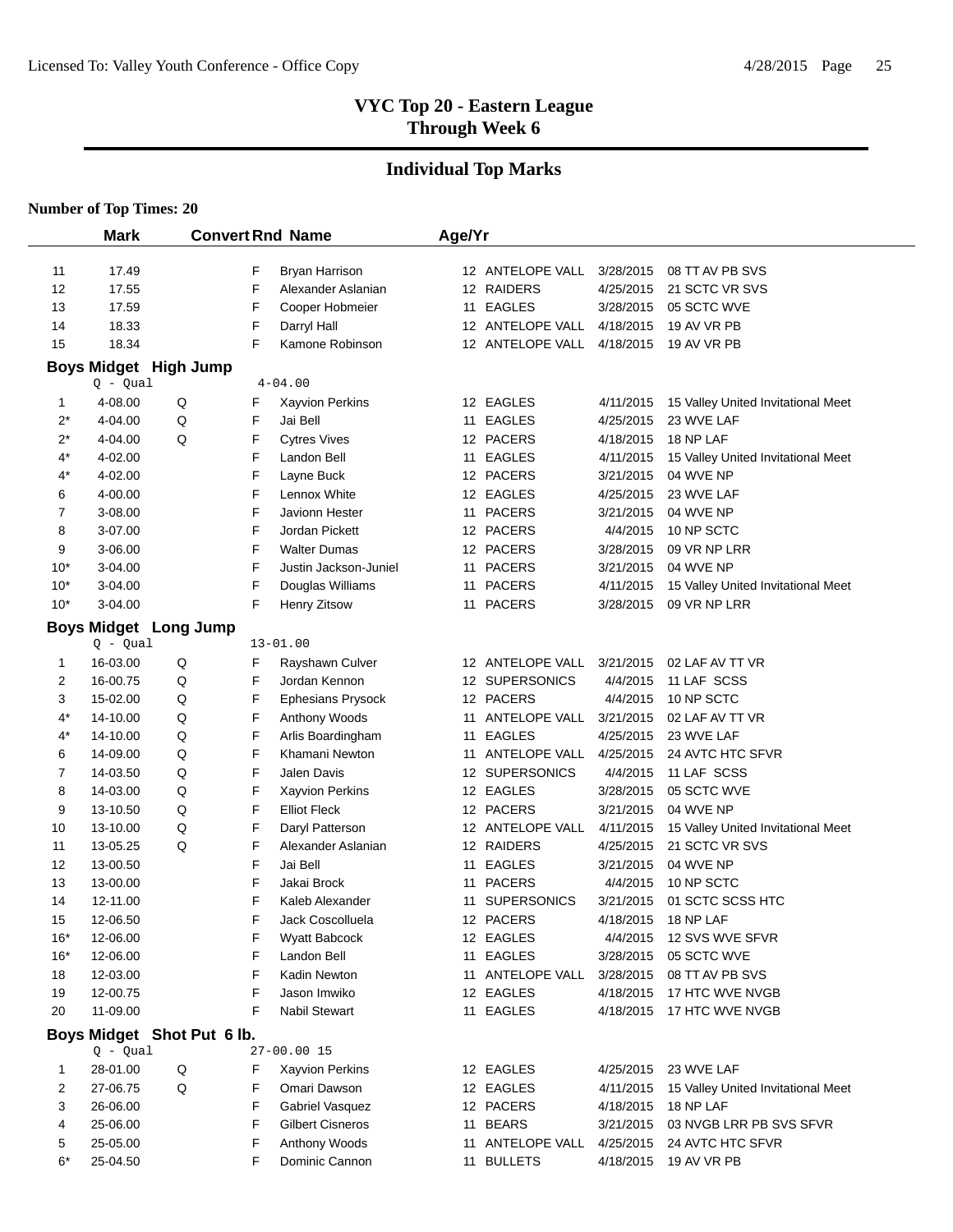# **Individual Top Marks**

|          | <b>Mark</b>          |                      |        | <b>Convert Rnd Name</b>            | Age/Yr |                          |                        |                                    |
|----------|----------------------|----------------------|--------|------------------------------------|--------|--------------------------|------------------------|------------------------------------|
|          |                      |                      |        |                                    |        |                          |                        |                                    |
| 6*<br>8  | 25-04.50<br>24-08.00 |                      | F<br>F | Rueben White                       |        | 11 BULLETS<br>12 RAIDERS | 4/18/2015<br>4/25/2015 | 19 AV VR PB<br>21 SCTC VR SVS      |
|          |                      |                      | F      | Quincy Smith                       |        |                          |                        |                                    |
| 9<br>10  | 24-06.00<br>24-05.00 |                      | F      | Jaden Ruiz<br><b>Marcus Arthur</b> |        | 11 PACERS<br>11 EAGLES   | 3/21/2015<br>4/25/2015 | 04 WVE NP<br>23 WVE LAF            |
|          | 24-01.00             |                      | F      |                                    |        | 12 ANTELOPE VALL         | 4/18/2015              | 19 AV VR PB                        |
| 11<br>12 | 23-05.50             |                      | F      | Jaylen Dickens<br>Kamone Robinson  |        | 12 ANTELOPE VALL         | 4/25/2015              | 24 AVTC HTC SFVR                   |
| 13       | 23-04.00             |                      | F      | Marc Bouyett                       |        | 12 EAGLES                | 4/25/2015              | 23 WVE LAF                         |
| 14       | 23-03.00             |                      | F      | Joseph Bello                       |        | 12 BEARS                 | 4/18/2015              | 17 HTC WVE NVGB                    |
| 15       | 21-01.00             |                      | F      | Markus Garrido                     |        | 11 BEARS                 | 4/25/2015              | 25 TT NVGB LRR                     |
| 16       | 21-00.00             |                      | F      | Elias Toscano                      |        | 12 BEARS                 | 4/18/2015              | 17 HTC WVE NVGB                    |
| 17       | 20-00.00             |                      | F      | Alexander Hernandez                |        | 12 RAIDERS               | 4/4/2015               | 14 VRTC NVGB HTC                   |
| 18       | 19-09.00             |                      | F      | Adam Asfoury                       |        | 12 EAGLES                | 4/25/2015              | 23 WVE LAF                         |
| 19       | 18-09.50             |                      | F      | Daniel Jacob Navarro               |        | 12 BEARS                 | 4/25/2015              | 25 TT NVGB LRR                     |
| 20       | 17-06.75             |                      | F      | Jonte Smith                        | 11     | ANTELOPE VALL            | 4/18/2015              | 19 AV VR PB                        |
|          |                      |                      |        |                                    |        |                          |                        |                                    |
|          | $Q - Qual$           | Boys Youth 100m Dash |        | 12.60                              |        |                          |                        |                                    |
| 1        | 11.63                | Q                    | P      | <b>Bryce Farrell</b>               |        | 14 PACERS                | 4/11/2015              | 15 Valley United Invitational Meet |
| 2        | 12.27                | Q                    | P      | Keyjon Wooten                      |        | 14 SUPERSONICS           | 4/11/2015              | 15 Valley United Invitational Meet |
| 3        | 12.37                | Q                    | F      | Ryan Coates                        |        | 14 PACERS                | 4/25/2015              | 22 PB NP SCSS                      |
| 4        | 12.54                | Q                    | F      | Joshua Orisarayi                   |        | 13 EAGLES                | 4/4/2015               | 12 SVS WVE SFVR                    |
| 5        | 12.55                | Q                    | F      | Jaylen Sargent                     |        | 14 SUPERSONICS           | 4/4/2015               | 11 LAF SCSS                        |
| 6        | 12.58                | Q                    | P      | Anthony Stewart Jr.                |        | 14 ANTELOPE VALL         | 4/11/2015              | 15 Valley United Invitational Meet |
| 7        | 12.59                | Q                    | P      | Ruben Valenzuela                   |        | 14 PACERS                | 4/11/2015              | 15 Valley United Invitational Meet |
| 8        | 12.61                |                      | F      | Romario Pizano                     |        | 14 PACERS                | 4/18/2015              | 18 NP LAF                          |
| 9        | 12.64                |                      | F      | Kevin Armstead                     |        | 13 PACERS                | 4/25/2015              | 22 PB NP SCSS                      |
| 10       | 12.65                |                      | F      | Jaylin Evans                       |        | 13 EAGLES                | 4/4/2015               | 12 SVS WVE SFVR                    |
| 11       | 12.76                |                      | F      | Jordan Smith                       |        | 14 RAIDERS               | 4/18/2015              | 19 AV VR PB                        |
| 12       | 12.80                |                      | F      | Amir Bankhead                      |        | 13 ANTELOPE VALL         | 4/18/2015              | 19 AV VR PB                        |
| 13       | 12.90                |                      | F      | George Baker                       |        | 14 SUPERSONICS           | 4/18/2015              | 20 TT SCSS SVS                     |
| 14       | 12.91                |                      | F      | Andrew Roland                      |        | 14 SUPERSONICS           | 3/21/2015              | 01 SCTC SCSS HTC                   |
| 15       | 12.97                |                      | F      | Don Chapman                        |        | 14 ANTELOPE VALL         | 3/21/2015              | 02 LAF AV TT VR                    |
| 16       | 12.99                |                      | F      | DeVonn Johnson                     |        | 13 SUPERSONICS           | 4/4/2015               | 11 LAF SCSS                        |
| 17       | 13.01                |                      | P      | Nicholas Wyatt                     |        | 13 SUPERSONICS           | 4/11/2015              | 15 Valley United Invitational Meet |
| $18*$    | 13.08                |                      | F      | Jahshua Cross                      |        | 14 SUPERSONICS           | 4/4/2015               | 11 LAF SCSS                        |
| $18*$    | 13.08                |                      | F      | Johnathan Hawkins                  |        | 14 PACERS                | 4/25/2015              | 22 PB NP SCSS                      |
| 20       | 13.09                |                      | F      | Jonathan Wilson                    |        | 14 PACERS                | 4/4/2015               | 10 NP SCTC                         |
|          |                      | Boys Youth 200m Dash |        |                                    |        |                          |                        |                                    |
|          | $Q - Qual$           |                      |        | 26.00                              |        |                          |                        |                                    |
| 1        | 23.65                | Q                    | F      | <b>Bryce Farrell</b>               |        | 14 PACERS                | 4/4/2015               | 10 NP SCTC                         |
| 2        | 25.72                | Q                    | F      | Ruben Valenzuela                   |        | 14 PACERS                | 4/11/2015              | 15 Valley United Invitational Meet |
| 3        | 25.76                | Q                    | F      | Andrew Roland                      |        | 14 SUPERSONICS           | 4/18/2015              | 20 TT SCSS SVS                     |
| 4        | 25.85                | Q                    | F      | Romario Pizano                     |        | 14 PACERS                | 4/18/2015              | 18 NP LAF                          |
| 5        | 26.10                |                      | F      | Keyjon Wooten                      |        | 14 SUPERSONICS           | 4/11/2015              | 15 Valley United Invitational Meet |
| 6        | 26.20                |                      | F      | Anthony Stewart Jr.                |        | 14 ANTELOPE VALL         | 4/11/2015              | 15 Valley United Invitational Meet |
| 7        | 26.34                |                      | F      | Jaylen Sargent                     |        | 14 SUPERSONICS           | 4/11/2015              | 15 Valley United Invitational Meet |
| 8        | 26.36                |                      | F      | Amir Bankhead                      |        | 13 ANTELOPE VALL         | 3/28/2015              | 08 TT AV PB SVS                    |
| 9        | 26.51                |                      | F      | Joshua Brownlee                    |        | 13 BULLETS               | 3/28/2015              | 08 TT AV PB SVS                    |
| 10       | 26.56                |                      | F      | Jonathan Wilson                    |        | 14 PACERS                | 4/11/2015              | 15 Valley United Invitational Meet |
| 11       | 26.61                |                      | F      | Don Chapman                        |        | 14 ANTELOPE VALL         | 3/21/2015              | 02 LAF AV TT VR                    |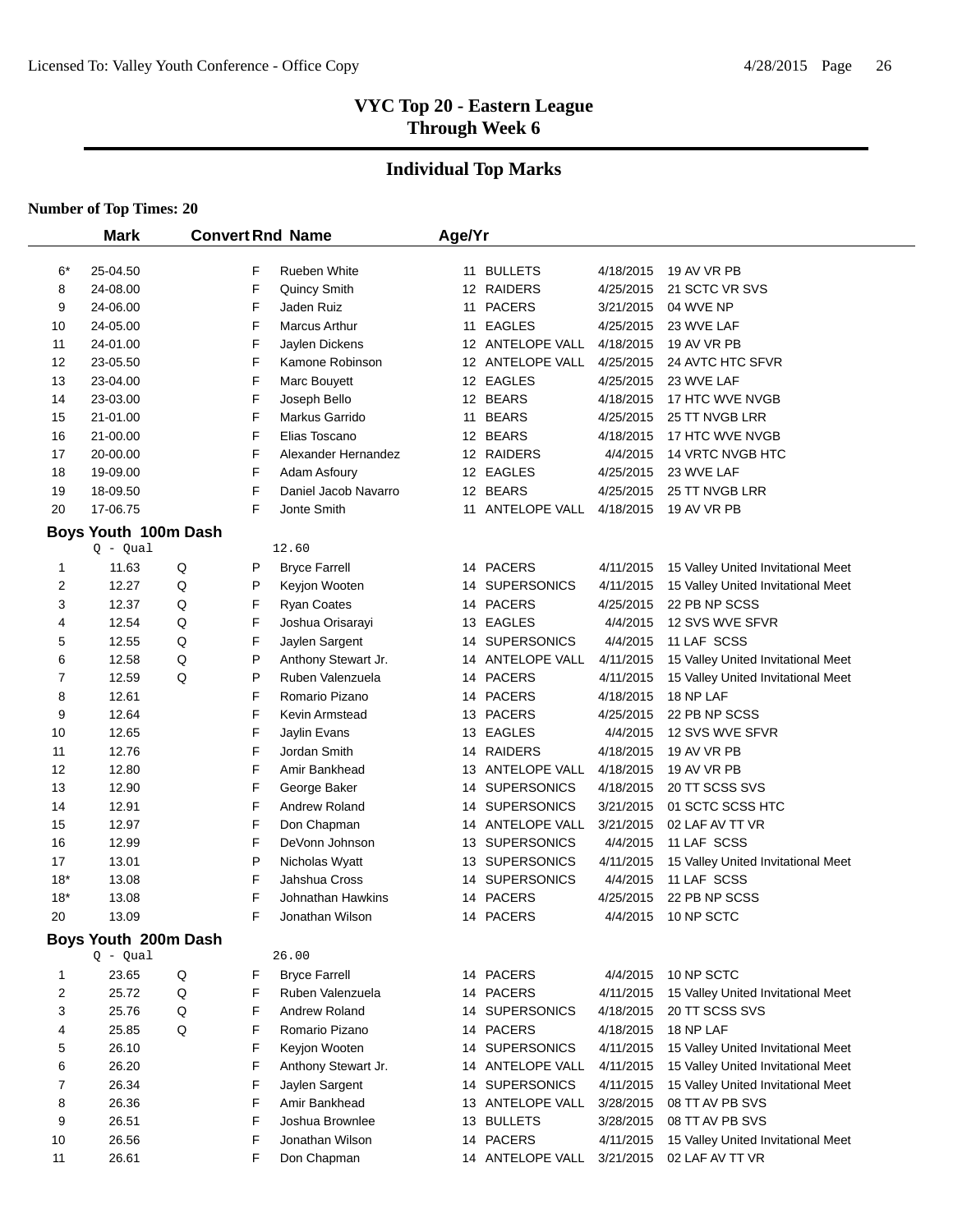# **Individual Top Marks**

|       | <b>Mark</b>                        |   |   | <b>Convert Rnd Name</b> | Age/Yr |                  |           |                                    |
|-------|------------------------------------|---|---|-------------------------|--------|------------------|-----------|------------------------------------|
| 12    | 26.66                              |   | F | Jahshua Cross           |        | 14 SUPERSONICS   | 4/4/2015  | 11 LAF SCSS                        |
| 13    | 26.70                              |   | F | Chayce Edwards-Morgan   |        | 14 PACERS        | 3/21/2015 | 04 WVE NP                          |
| 14    | 26.80                              |   | F | Nicholas Wyatt          |        | 13 SUPERSONICS   | 4/11/2015 | 15 Valley United Invitational Meet |
| 15    | 26.88                              |   | F | <b>Kris Fuentes</b>     |        | 14 PACERS        | 4/4/2015  | 10 NP SCTC                         |
| 16    | 26.94                              |   | F | Johnathon Ervin         |        | 14 SUPERSONICS   | 4/18/2015 | 20 TT SCSS SVS                     |
| $17*$ | 26.96                              |   | F | Christian Dafesh        |        | 14 EAGLES        | 4/25/2015 | 23 WVE LAF                         |
| $17*$ | 26.96                              |   | F | <b>Brendan Cahill</b>   |        | 14 PACERS        | 4/4/2015  | 10 NP SCTC                         |
| $17*$ | 26.96                              |   | F | <b>Devion Williams</b>  |        | 14 ANTELOPE VALL | 3/21/2015 | 02 LAF AV TT VR                    |
| 20    | 27.00                              |   | F | Jordan Smith            |        | 14 RAIDERS       | 4/25/2015 | 21 SCTC VR SVS                     |
|       |                                    |   |   |                         |        |                  |           |                                    |
|       | Boys Youth 400m Dash<br>$Q - Qual$ |   |   | 58.80                   |        |                  |           |                                    |
| 1     | 55.20                              | Q | F | <b>Bryce Farrell</b>    |        | 14 PACERS        | 3/21/2015 | 04 WVE NP                          |
| 2     | 55.91                              | Q | F | <b>Ryan Coates</b>      |        | 14 PACERS        | 4/11/2015 | 15 Valley United Invitational Meet |
| 3     | 57.20                              | Q | F | Jaylin Evans            |        | 13 EAGLES        | 4/4/2015  | 12 SVS WVE SFVR                    |
| 4*    | 58.51                              | Q | F | Johnathon Ervin         |        | 14 SUPERSONICS   | 4/11/2015 | 15 Valley United Invitational Meet |
| 4*    | 58.51                              | Q | F | Andrew Roland           |        | 14 SUPERSONICS   | 4/11/2015 | 15 Valley United Invitational Meet |
| 6     | 58.68                              | Q | F | Kevin Armstead          |        | 13 PACERS        | 4/11/2015 | 15 Valley United Invitational Meet |
| 7     | 58.75                              | Q | F | <b>Kris Fuentes</b>     |        | 14 PACERS        | 4/11/2015 | 15 Valley United Invitational Meet |
| 8     | 59.03                              |   | F | <b>Matthew Montano</b>  |        | 14 RAIDERS       | 4/18/2015 | 19 AV VR PB                        |
| 9     | 59.57                              |   | F | Chayce Edwards-Morgan   |        | 14 PACERS        | 4/4/2015  | 10 NP SCTC                         |
| 10    | 1:00.31                            |   | F | Devion Williams         |        | 14 ANTELOPE VALL | 4/18/2015 | 19 AV VR PB                        |
| 11    | 1:00.67                            |   | F | Dione Megertoumian      |        | 14 PACERS        | 4/18/2015 | 18 NP LAF                          |
| 12    | 1:00.74                            |   | F | Jahshua Cross           |        | 14 SUPERSONICS   | 3/28/2015 | 07 NVGB SCSS                       |
| 13    | 1:00.97                            |   | F | Joshua Gatlin           |        | 13 SUPERSONICS   | 4/4/2015  | 11 LAF SCSS                        |
| 14    | 1:01.24                            |   | F | Amir Bankhead           |        | 13 ANTELOPE VALL | 4/18/2015 | 19 AV VR PB                        |
| 15    | 1:01.56                            |   | F | Jesse Pacheco           |        | 14 PACERS        | 4/4/2015  | 10 NP SCTC                         |
| 16    | 1:01.63                            |   | F | Demetrius Freeman       |        | 14 SUPERSONICS   | 4/4/2015  | 11 LAF SCSS                        |
| 17    | 1:01.83                            |   | F | Mareks Kojalovics       |        | 14 PACERS        | 4/11/2015 | 15 Valley United Invitational Meet |
| 18    | 1:01.87                            |   | F | David Salazar           |        | 14 PACERS        | 4/18/2015 | 18 NP LAF                          |
| 19    | 1:01.97                            |   | F | <b>Forrest Brock</b>    |        | 13 EAGLES        | 4/11/2015 | 15 Valley United Invitational Meet |
| 20    | 1:02.28                            |   | F | Brendan Cahill          |        | 14 PACERS        | 4/4/2015  | 10 NP SCTC                         |
|       | Boys Youth 800m Run                |   |   |                         |        |                  |           |                                    |
|       | $Q - Qual$                         |   |   | 2:25.70                 |        |                  |           |                                    |
| 1     | 2:16.25                            | Q | F | David Salazar           |        | 14 PACERS        | 4/11/2015 | 15 Valley United Invitational Meet |
| 2     | 2:20.38                            | Q | F | Antonio Andraus         |        | 13 EAGLES        | 4/18/2015 | 17 HTC WVE NVGB                    |
| 3     | 2:22.47                            | Q | F | Joshua Gatlin           |        | 13 SUPERSONICS   | 4/11/2015 | 15 Valley United Invitational Meet |
| 4     | 2:22.80                            | Q | F | <b>Bryce Farrell</b>    |        | 14 PACERS        |           | 3/21/2015  04 WVE NP               |
| 5     | 2:25.16                            | Q | F | Jaden Olivares          |        | 14 SUPERSONICS   | 3/21/2015 | 01 SCTC SCSS HTC                   |
| 6     | 2:25.77                            |   | F | Enrique Ochoa           |        | 13 EAGLES        | 4/25/2015 | 23 WVE LAF                         |
| 7     | 2:25.78                            |   | F | Yanni Harris            |        | 14 ANTELOPE VALL | 4/11/2015 | 15 Valley United Invitational Meet |
| 8     | 2:26.03                            |   | F | Johnathan Hawkins       |        | 14 PACERS        | 3/21/2015 | 04 WVE NP                          |
| 9     | 2:27.21                            |   | F | <b>Basilio Vives</b>    |        | 15 PACERS        | 3/21/2015 | 04 WVE NP                          |
| 10    | 2:29.40                            |   | F | Zachariah Hawkins       |        | 14 PACERS        | 4/11/2015 | 15 Valley United Invitational Meet |
| 11    | 2:30.04                            |   | F | Anthony Stewart Jr.     |        | 14 ANTELOPE VALL | 4/18/2015 | 19 AV VR PB                        |
| 12    | 2:30.31                            |   | F | <b>Forrest Brock</b>    |        | 13 EAGLES        | 3/21/2015 | 04 WVE NP                          |
| 13    | 2:30.70                            |   | F | Sharukh Lal             |        | 14 EAGLES        | 3/21/2015 | 04 WVE NP                          |
| 14    | 2:31.35                            |   | F | Alonzo Fontenette       |        | 13 PACERS        | 4/25/2015 | 22 PB NP SCSS                      |
| 15    | 2:31.36                            |   | F | <b>Andrew Cantu</b>     |        | 14 EAGLES        | 4/25/2015 | 23 WVE LAF                         |
| 16    | 2:33.20                            |   | F | Kevin Armstead          |        | 13 PACERS        | 3/21/2015 | 04 WVE NP                          |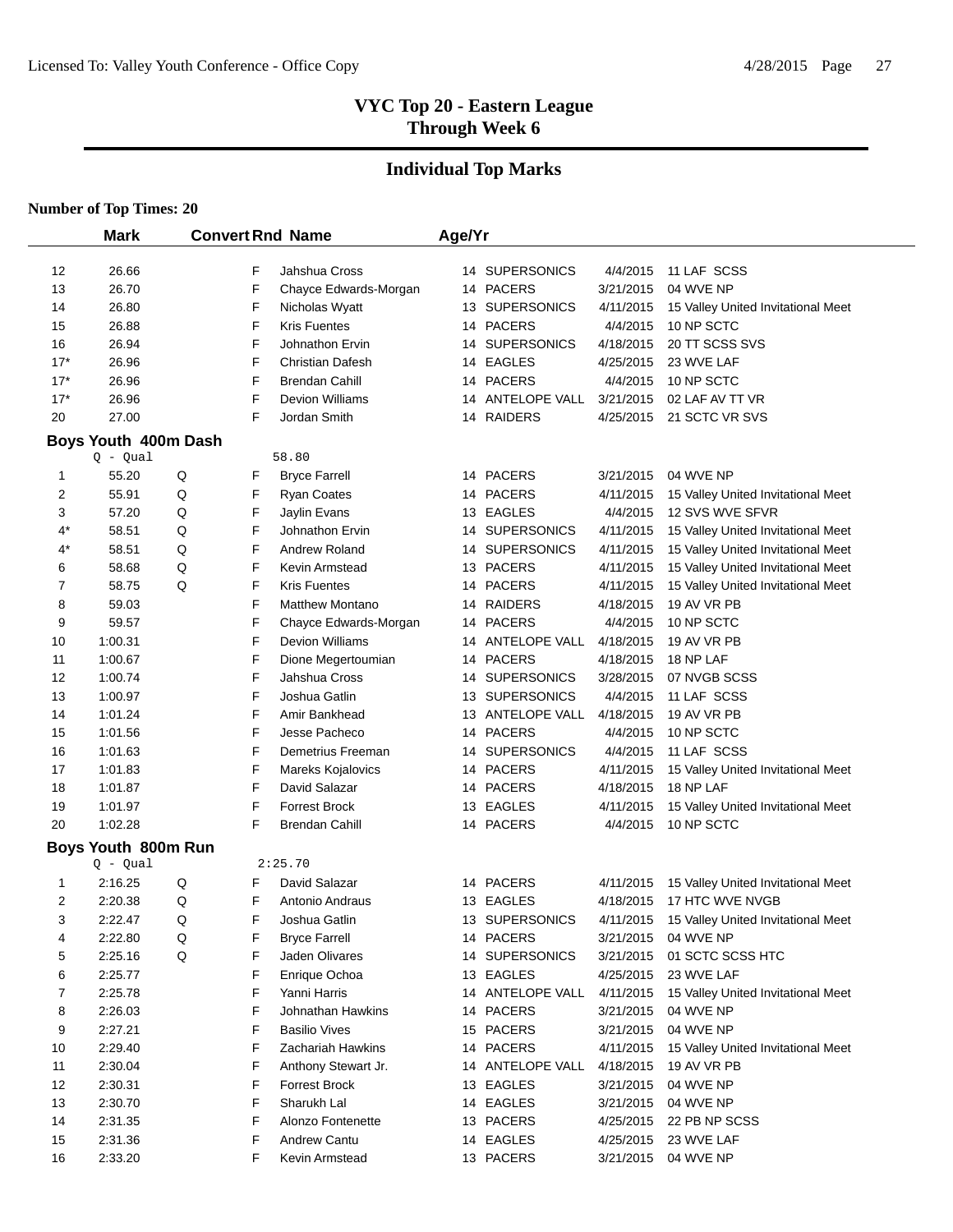# **Individual Top Marks**

|          | <b>Mark</b>                 |   |        | <b>Convert Rnd Name</b>             | Age/Yr |                                 |                        |                                                        |
|----------|-----------------------------|---|--------|-------------------------------------|--------|---------------------------------|------------------------|--------------------------------------------------------|
|          |                             |   |        |                                     |        |                                 |                        |                                                        |
| 17       | 2:33.63                     |   | F<br>F | Chayce Edwards-Morgan               |        | 14 PACERS                       | 3/21/2015              | 04 WVE NP                                              |
| 18       | 2:33.65                     |   | F      | Andrew Roland                       | 14     | <b>SUPERSONICS</b>              | 3/21/2015              | 01 SCTC SCSS HTC                                       |
| 19<br>20 | 2:35.71<br>2:35.72          |   | F      | <b>Malik Hunt</b>                   | 14     | <b>SUPERSONICS</b><br>14 PACERS | 4/4/2015<br>4/18/2015  | 11 LAF SCSS<br>18 NP LAF                               |
|          |                             |   |        | Johnny Orocio                       |        |                                 |                        |                                                        |
|          | Boys Youth 1500m Run        |   |        |                                     |        |                                 |                        |                                                        |
| 1        | $Q - Qual$<br>4:39.34       | Q | F      | 4:56.20<br>Jaden Olivares           |        | 14 SUPERSONICS                  | 3/21/2015              | 01 SCTC SCSS HTC                                       |
| 2        | 4:39.85                     | Q | F      | David Salazar                       |        | 14 PACERS                       | 4/4/2015               | 10 NP SCTC                                             |
| 3        | 4:49.13                     | Q | F      | Enrique Ochoa                       |        | 13 EAGLES                       | 4/25/2015              | 23 WVE LAF                                             |
| 4        | 5:01.03                     |   | F      | <b>Andrew Cantu</b>                 |        | 14 EAGLES                       | 4/25/2015              | 23 WVE LAF                                             |
| 5        | 5:05.00                     |   | F      | <b>Kris Fuentes</b>                 |        | 14 PACERS                       | 3/28/2015              | 09 VR NP LRR                                           |
| 6        | 5:07.21                     |   | F      | <b>Quinn Garity</b>                 |        | 13 PACERS                       | 4/11/2015              | 15 Valley United Invitational Meet                     |
| 7        | 5:08.27                     |   | F      | <b>Shane Greene</b>                 |        | 14 RAIDERS                      | 4/25/2015              | 21 SCTC VR SVS                                         |
| 8        | 5:09.67                     |   | F      | Antonio Andraus                     |        | 13 EAGLES                       | 3/28/2015              | 05 SCTC WVE                                            |
| 9        | 5:13.31                     |   | F      | Johnny Orocio                       |        | 14 PACERS                       | 3/28/2015              | 09 VR NP LRR                                           |
| 10       | 5:14.38                     |   | F      | <b>Malik Hunt</b>                   | 14     | <b>SUPERSONICS</b>              | 4/18/2015              | 20 TT SCSS SVS                                         |
| 11       | 5:15.86                     |   | F      | <b>Richard Morales</b>              |        | 14 EAGLES                       | 3/28/2015              | 05 SCTC WVE                                            |
| 12       | 5:15.95                     |   | F      | Alonzo Fontenette                   |        | 13 PACERS                       | 4/25/2015              | 22 PB NP SCSS                                          |
| 13       | 5:18.46                     |   | F      | Miguel Marvilla                     |        | 13 EAGLES                       | 3/28/2015              | 05 SCTC WVE                                            |
| 14       | 5:20.81                     |   | F      | <b>Bruce Meza</b>                   | 3      | <b>BEARS</b>                    | 4/18/2015              | 17 HTC WVE NVGB                                        |
| 15       | 5:24.00                     |   | F      | <b>Vincent Mancillas</b>            |        | 14 BEARS                        | 4/25/2015              | 25 TT NVGB LRR                                         |
| 16       | 5:25.97                     |   | F      | Kai Cooper                          | 14     | <b>SUPERSONICS</b>              | 4/11/2015              | 15 Valley United Invitational Meet                     |
| 17       | 5:29.14                     |   | F      | Anthony Garcia                      |        | 13 PACERS                       | 3/28/2015              | 09 VR NP LRR                                           |
| 18       | 5:29.65                     |   | F      | D'Sean Foster                       | 14     | <b>SUPERSONICS</b>              | 4/11/2015              | 15 Valley United Invitational Meet                     |
| 19       | 5:30.01                     |   | F      | Daniel Guerrero                     |        | 13 PACERS                       | 4/4/2015               | 10 NP SCTC                                             |
| 20       | 5:31.21                     |   | F      | Anthony Stewart Jr.                 | 14     | ANTELOPE VALL                   | 4/18/2015              | 19 AV VR PB                                            |
|          | Boys Youth 3000m Run        |   |        |                                     |        |                                 |                        |                                                        |
|          | $Q - Qual$                  |   |        | 11:12.00                            |        |                                 |                        |                                                        |
| 1        | 10:23.10                    | Q | F      | David Salazar                       |        | 14 PACERS                       | 4/18/2015              | 18 NP LAF                                              |
| 2        | 10:26.44                    | Q | F      | Jaden Olivares                      | 14     | <b>SUPERSONICS</b>              | 4/11/2015              | 15 Valley United Invitational Meet                     |
| 3        | 10:46.70                    | Q | F      | Enrique Ochoa                       |        | 13 EAGLES                       | 3/21/2015              | 04 WVE NP                                              |
| 4        | 10:51.23                    | Q | F      | Andrew Cantu                        |        | 14 EAGLES                       | 3/28/2015              | 05 SCTC WVE                                            |
| 5        | 10:53.60                    | Q | F      | Antonio Andraus                     |        | 13 EAGLES                       | 3/21/2015              | 04 WVE NP                                              |
| 6        | 11:04.50                    | Q | F      | Johnathan Hawkins                   |        | 14 PACERS                       | 3/21/2015              | 04 WVE NP                                              |
| 7        | 11:10.30                    | Q | F      | <b>Quinn Garity</b>                 | 13     | <b>PACERS</b>                   | 3/28/2015              | 09 VR NP LRR                                           |
| 8        | 11:18.95                    |   | F      | <b>Anthony Garcia</b>               |        | 13 PACERS                       | 4/18/2015              | 18 NP LAF                                              |
| 9        | 11:19.44                    |   | F      | Daniel Mercado                      |        | 13 BEARS                        | 4/25/2015              | 25 TT NVGB LRR                                         |
| 10       | 11:31.66                    |   | F      | Vincent Mancillas                   |        | 14 BEARS                        | 4/4/2015               | 14 VRTC NVGB HTC                                       |
| 11       | 11:46.81                    |   | F      | Joseph Valencia                     |        | 13 BEARS                        | 4/11/2015              | 15 Valley United Invitational Meet                     |
| 12       | 12:00.82                    |   | F      | Daniel Guerrero                     |        | 13 PACERS                       | 4/18/2015              | 18 NP LAF                                              |
| 13       | 12:23.14                    |   | F      | Edan Gold                           |        | 13 RAIDERS                      | 4/25/2015              | 21 SCTC VR SVS                                         |
| 14       | 12:36.63                    |   | F      | <b>Bruce Meza</b>                   |        | 3 BEARS                         | 4/4/2015               | 14 VRTC NVGB HTC                                       |
| 15       | 12:46.67                    |   | F      | David Rangel                        |        | 13 BEARS                        | 4/4/2015               | 14 VRTC NVGB HTC                                       |
| 16<br>17 | 13:45.90<br>13:57.29        |   | F<br>F | Joe Karpinski<br>George Liakopoulos |        | 13 RAIDERS                      | 4/11/2015<br>3/21/2015 | 15 Valley United Invitational Meet<br>01 SCTC SCSS HTC |
|          |                             |   |        |                                     |        | 13 SUPERSONICS                  |                        |                                                        |
|          | Boys Youth 100m Hurdles 33" |   |        |                                     |        |                                 |                        |                                                        |
|          | Q - Qual                    |   |        | 18.40 15                            |        |                                 |                        |                                                        |
| 1        | 15.94                       | Q | F      | Don Chapman                         |        | 14 ANTELOPE VALL                | 4/11/2015              | 15 Valley United Invitational Meet                     |
| 2        | 16.22                       | Q | F      | Kobe Lincoln                        |        | 14 PACERS                       | 4/11/2015              | 15 Valley United Invitational Meet                     |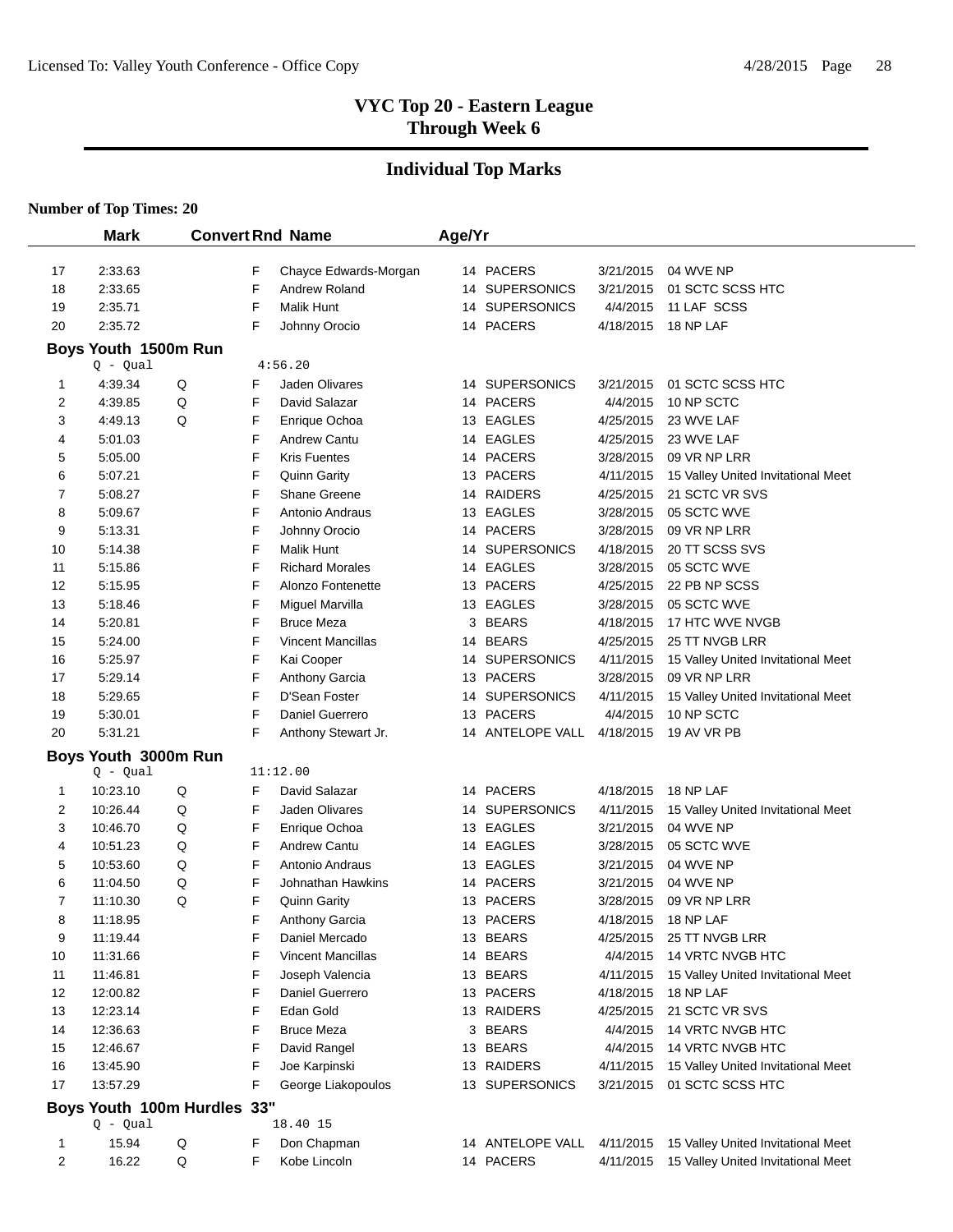# **Individual Top Marks**

|          | <b>Mark</b>                 |                           |        | <b>Convert Rnd Name</b>        | Age/Yr |                                    |                       |                                              |
|----------|-----------------------------|---------------------------|--------|--------------------------------|--------|------------------------------------|-----------------------|----------------------------------------------|
| 3        | 18.72                       |                           | F      | Johnathan Hawkins              |        | 14 PACERS                          | 4/11/2015             | 15 Valley United Invitational Meet           |
| 4        | 19.79                       |                           | F      | Yanni Harris                   |        | 14 ANTELOPE VALL                   | 4/4/2015              | 13 LRR TT AV PB                              |
| 5        | 20.20                       |                           | F      | Amir Bankhead                  |        | 13 ANTELOPE VALL                   | 3/28/2015             | 08 TT AV PB SVS                              |
| 6        | 21.61                       |                           | F      | David Rangel                   |        | 13 BEARS                           | 4/11/2015             | 15 Valley United Invitational Meet           |
| 7        | 22.95                       |                           | F      | Joseph Valencia                |        | 13 BEARS                           | 4/18/2015             | 17 HTC WVE NVGB                              |
| 8        | 23.17                       |                           | F      | <b>Quinn Garity</b>            |        | 13 PACERS                          | 4/4/2015              | 10 NP SCTC                                   |
|          | <b>Boys Youth High Jump</b> |                           |        |                                |        |                                    |                       |                                              |
|          | $Q - Qual$                  |                           |        | $5 - 00.00$                    |        |                                    |                       |                                              |
| 1        | 5-06.00                     | Q                         | F      | Ezekial Bishop                 |        | 15 EAGLES                          | 4/4/2015              | 12 SVS WVE SFVR                              |
| 2        | 5-04.00                     | Q                         | F      | Don Chapman                    |        | 14 ANTELOPE VALL                   | 3/28/2015             | 08 TT AV PB SVS                              |
| $3^*$    | 5-00.00                     | Q                         | F      | Kobe Lincoln                   |        | 14 PACERS                          | 4/18/2015             | 18 NP LAF                                    |
| $3^*$    | 5-00.00                     | Q                         | F      | Clyde Wilson                   |        | 14 PACERS                          | 4/18/2015             | 18 NP LAF                                    |
| 5        | 4-10.00                     |                           | F      | Maurice McFarquhan             |        | 13 EAGLES                          | 4/18/2015             | 17 HTC WVE NVGB                              |
| 6        | 4-06.00                     |                           | F      | Quintin Lyons                  |        | 13 PACERS                          | 4/18/2015             | 18 NP LAF                                    |
| 7        | 4-05.00                     |                           | F      | Jesse Pacheco                  |        | 14 PACERS                          | 4/4/2015              | 10 NP SCTC                                   |
| 8        | 4-04.00                     |                           | F      | David Rangel                   |        | 13 BEARS                           | 3/28/2015             | 07 NVGB SCSS                                 |
| 9        | 4-03.00                     |                           | F      | <b>Bradley Pierce</b>          |        | 13 EAGLES                          | 4/25/2015             | 23 WVE LAF                                   |
| 10       | 4-02.00                     |                           | F      | Daniel Plata                   |        | 12 BEARS                           | 3/21/2015             | 03 NVGB LRR PB SVS SFVR                      |
| 11       | 4-00.00                     |                           | F      | Luke Hollestelle               |        | 13 PACERS                          | 3/21/2015             | 04 WVE NP                                    |
| 12       | 3-10.00                     |                           | F      | Joseph Valencia                |        | 13 BEARS                           | 3/28/2015             | 07 NVGB SCSS                                 |
| 13       | 3-09.00                     |                           | F      | Owen Jennings                  |        | 14 PACERS                          | 4/4/2015              | 10 NP SCTC                                   |
| 14       | 3-08.00                     |                           | F      | Jacob LaTouf                   |        | 13 RAIDERS                         | 3/21/2015             | 02 LAF AV TT VR                              |
|          | <b>Boys Youth Long Jump</b> |                           |        |                                |        |                                    |                       |                                              |
|          | $Q - Qual$                  |                           |        | $15 - 11.00$                   |        |                                    |                       |                                              |
| 1        | 19-00.75                    | Q                         | F      | Kobe Lincoln                   |        | 14 PACERS                          | 3/21/2015             | 04 WVE NP                                    |
| 2        | 17-08.25                    | Q                         | F      | Jonathan Wilson                |        | 14 PACERS                          | 4/4/2015              | 10 NP SCTC                                   |
| 3        | 16-04.00                    | Q                         | F      | Joshua Orisarayi               |        | 13 EAGLES                          | 4/18/2015             | 17 HTC WVE NVGB                              |
| 4        | 15-07.50                    |                           | F      | <b>Christian Dafesh</b>        |        | 14 EAGLES                          | 4/11/2015             | 15 Valley United Invitational Meet           |
| 5        | 15-06.00                    |                           | F      | <b>Justin Carver</b>           |        | 13 PACERS                          | 4/18/2015             | 18 NP LAF                                    |
| 6        | 15-03.50                    |                           | F      | Demaruis Jamison               |        | 13 SUPERSONICS                     | 4/4/2015              | 11 LAF SCSS                                  |
| 7        | 15-03.00                    |                           | F      | Demani Jamison                 |        | 14 SUPERSONICS                     | 4/4/2015              | 11 LAF SCSS                                  |
| 8        | 15-02.00                    |                           | F      | Robert Rosebaugh               |        | 13 PACERS                          | 4/25/2015             | 22 PB NP SCSS                                |
| 9        | 14-07.00                    |                           | F      | <b>Micah Adams</b>             |        | 14 SUPERSONICS                     | 4/18/2015             | 20 TT SCSS SVS                               |
| 10       | 14-06.00                    |                           | F      | Yanni Harris                   |        | 14 ANTELOPE VALL                   | 4/4/2015              | 13 LRR TT AV PB                              |
| 11       | 14-04.25                    |                           | F      | Mareks Kojalovics              |        | 14 PACERS                          | 4/4/2015              | 10 NP SCTC                                   |
| 12       | 14-03.00                    |                           | F      | David Rangel                   |        | 13 BEARS                           | 4/18/2015             | 17 HTC WVE NVGB                              |
| 13       | 14-01.00                    |                           | F      | Kai Cooper                     |        | 14 SUPERSONICS                     | 4/25/2015             | 22 PB NP SCSS                                |
| 14       | 13-05.00                    |                           | F      | Devin Butts                    |        | 14 PACERS                          | 4/4/2015              | 10 NP SCTC                                   |
| 15       | 13-02.50                    |                           | F      | Clyde Wilson                   |        | 14 PACERS                          | 3/21/2015             | 04 WVE NP                                    |
| 16       | 13-00.00                    |                           | F      | Daniel Mercado                 |        | 13 BEARS                           | 4/18/2015             | 17 HTC WVE NVGB                              |
| 17       | 12-11.00                    |                           | F      | Devean Adams                   |        | 13 SUPERSONICS                     | 4/4/2015<br>4/25/2015 | 11 LAF SCSS                                  |
| 18       | 12-09.25<br>12-09.00        |                           | F<br>F | Jose Cacho                     |        | 13 SUPERSONICS<br>14 ANTELOPE VALL | 4/4/2015              | 22 PB NP SCSS<br>13 LRR TT AV PB             |
| 19<br>20 | 12-07.50                    |                           | F      | Anthony Guzman<br>Daniel Plata |        | 13 BEARS                           | 4/25/2015             | 25 TT NVGB LRR                               |
|          |                             |                           |        |                                |        |                                    |                       |                                              |
|          |                             | Boys Youth Shot Put 4 kg. |        |                                |        |                                    |                       |                                              |
|          | $Q - Qual$                  |                           |        | $30 - 06.00$ 15                |        |                                    |                       |                                              |
| 1        | 42-04.00                    | Q                         | F      | Quintin Lyons                  |        | 13 PACERS                          | 3/21/2015             | 04 WVE NP                                    |
| 2        | 39-07.00                    | Q                         | F      | Devion Williams                |        | 14 ANTELOPE VALL                   | 4/11/2015             | 15 Valley United Invitational Meet           |
| 3        | 38-10.50                    | Q                         | F      | <b>Mister Williams</b>         |        | 13 EAGLES                          |                       | 4/11/2015 15 Valley United Invitational Meet |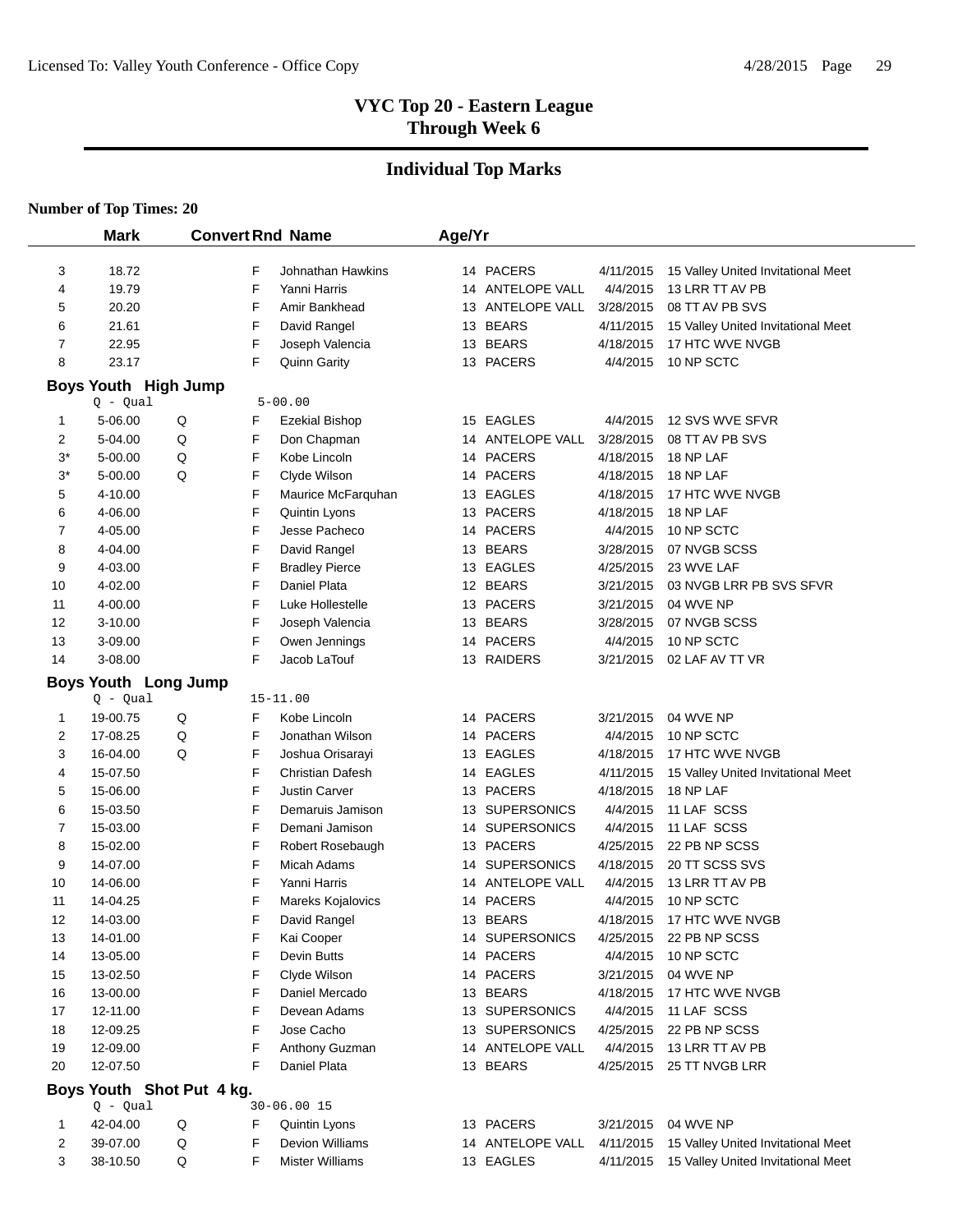# **Individual Top Marks**

|          | <b>Mark</b>                 |   |             | <b>Convert Rnd Name</b>                     | Age/Yr |                                  |                        |                                                       |
|----------|-----------------------------|---|-------------|---------------------------------------------|--------|----------------------------------|------------------------|-------------------------------------------------------|
|          |                             |   |             |                                             |        |                                  |                        |                                                       |
| 4        | 37-11.00                    | Q | F           | Justice Brown                               |        | 14 SUPERSONICS                   | 4/25/2015              | 22 PB NP SCSS                                         |
| 5        | 32-04.50                    | Q | F           | Jesus Gaytan                                |        | 13 BEARS                         | 4/18/2015              | 17 HTC WVE NVGB                                       |
| 6        | 29-08.00                    |   | F<br>F      | Anthony Guzman                              |        | 14 ANTELOPE VALL                 | 3/28/2015              | 08 TT AV PB SVS                                       |
| 7        | 28-08.00                    |   |             | Leshaun Bell Jr                             |        | 13 EAGLES                        | 4/18/2015              | 17 HTC WVE NVGB                                       |
| 8        | 26-09.00                    |   | F<br>F      | Nahshawn Keith                              |        | 13 EAGLES                        | 4/25/2015              | 23 WVE LAF                                            |
| 9        | 26-07.00                    |   | F           | Johnathon Ervin                             |        | 14 SUPERSONICS<br>14 SUPERSONICS | 4/18/2015              | 20 TT SCSS SVS                                        |
| 10       | 26-05.00<br>24-10.00        |   | F           | Michael Maine                               |        | 12 BEARS                         | 4/18/2015<br>3/21/2015 | 20 TT SCSS SVS<br>03 NVGB LRR PB SVS SFVR             |
| 11<br>12 | 22-08.50                    |   | F           | David Rangel                                |        | 13 SUPERSONICS                   | 3/21/2015              | 01 SCTC SCSS HTC                                      |
| 13       | 22-07.00                    |   | F           | Andrew Lopez<br>Luke Russell                |        | 13 RAIDERS                       | 4/18/2015              | 19 AV VR PB                                           |
| 14       | 22-05.00                    |   | F           | <b>Brandon Farnetti</b>                     |        | 13 SUPERSONICS                   | 4/4/2015               | 11 LAF SCSS                                           |
| 15       | 18-07.00                    |   | F           | Johnny Wainwright                           |        | 13 SUPERSONICS                   | 3/28/2015              | 07 NVGB SCSS                                          |
| 16       | 18-05.50                    |   | F           | Chandler Lyon                               |        | 13 RAIDERS                       | 4/4/2015               | 14 VRTC NVGB HTC                                      |
| 17       | 18-00.50                    |   | F           | George Liakopoulos                          |        | 13 SUPERSONICS                   | 4/11/2015              | 15 Valley United Invitational Meet                    |
| 18       | 17-11.00                    |   | F           | <b>Austin Pilarta</b>                       |        | 13 BEARS                         | 3/28/2015              | 07 NVGB SCSS                                          |
| 19       | 17-08.00                    |   | F           | Kaevaan Mackay                              |        | 14 RAIDERS                       | 3/21/2015              | 02 LAF AV TT VR                                       |
| 20       | 12-09.50                    |   | F           | Jude Rahe-Martinez                          |        | 13 RAIDERS                       | 4/4/2015               | 14 VRTC NVGB HTC                                      |
|          |                             |   |             |                                             |        |                                  |                        |                                                       |
|          | Boys Intermediate 100m Dash |   |             | <b>Trenton Gill</b>                         |        |                                  |                        |                                                       |
| 1        | 11.82                       |   | P           | <b>Trevor Gill</b>                          |        | 15 PACERS<br>15 PACERS           | 4/11/2015              | 15 Valley United Invitational Meet<br>22 PB NP SCSS   |
| 2        | 11.85                       |   | F<br>F      |                                             |        |                                  | 4/25/2015              |                                                       |
| 3<br>4   | 12.27<br>12.42              |   | F           | Gabriel Guardado                            |        | 15 BULLETS<br>15 EAGLES          | 4/11/2015<br>4/4/2015  | 15 Valley United Invitational Meet<br>12 SVS WVE SFVR |
| 5        | 12.47                       |   | P           | <b>Ezekial Bishop</b><br>Alexander Michalas |        | 15 BULLETS                       | 4/11/2015              | 15 Valley United Invitational Meet                    |
| 6        | 12.65                       |   | $\mathsf F$ | Jordan Jackson-Juniel                       |        | 16 PACERS                        | 4/18/2015              | 18 NP LAF                                             |
| 7        | 12.81                       |   | F           | Jalen Fisher                                |        | 15 EAGLES                        | 4/4/2015               | 12 SVS WVE SFVR                                       |
| 8        | 12.90                       |   | F           | <b>Isaiah Calvin</b>                        |        | 15 SUPERSONICS                   | 3/21/2015              | 01 SCTC SCSS HTC                                      |
| 9        | 12.91                       |   | F           | Michael Jackson                             |        | 15 EAGLES                        | 3/28/2015              | 05 SCTC WVE                                           |
| 10       | 13.00                       |   | F           | <b>Brandon Rouzan</b>                       |        | 15 SUPERSONICS                   | 3/21/2015              | 01 SCTC SCSS HTC                                      |
| 11       | 13.08                       |   | F           | Cameron McDaniel                            |        | 16 BULLETS                       | 4/4/2015               | 13 LRR TT AV PB                                       |
| 12       | 13.13                       |   | P           | Jayden Patel                                |        | 16 RAIDERS                       | 4/11/2015              | 15 Valley United Invitational Meet                    |
| 13       | 13.18                       |   | F           | <b>Isreal Thomas</b>                        |        | 15 PACERS                        | 4/18/2015              | 18 NP LAF                                             |
| 14       | 13.21                       |   | F           | Taji Terry                                  |        | 15 EAGLES                        | 4/25/2015              | 23 WVE LAF                                            |
| 15       | 13.80                       |   | F           | Jeffery Barajas                             |        | 15 RAIDERS                       | 4/4/2015               | <b>14 VRTC NVGB HTC</b>                               |
| 16       | 13.83                       |   | F           | <b>Frank Gomez</b>                          |        | 15 RAIDERS                       | 3/21/2015              | 02 LAF AV TT VR                                       |
| 17       | 14.24                       |   | F           | Kaden LeGrande                              |        | 15 EAGLES                        | 4/25/2015              | 23 WVE LAF                                            |
| 18       | 14.46                       |   | P           | <b>Andrew Plata</b>                         |        | 15 BEARS                         | 4/11/2015              | 15 Valley United Invitational Meet                    |
| 19       | 16.26                       |   | F           | David Oliver                                |        | 15 RAIDERS                       |                        | 4/25/2015 21 SCTC VR SVS                              |
|          | Boys Intermediate 200m Dash |   |             |                                             |        |                                  |                        |                                                       |
|          | 24.46                       |   | F           | <b>Trenton Gill</b>                         |        | 15 PACERS                        | 4/4/2015               | 10 NP SCTC                                            |
| 2        | 25.48                       |   | F           | Julian Silva                                |        | 16 BEARS                         | 4/18/2015              | 17 HTC WVE NVGB                                       |
| 3        | 25.69                       |   | F           | Jordan Jackson-Juniel                       |        | 16 PACERS                        | 4/18/2015              | 18 NP LAF                                             |
| 4        | 25.75                       |   | F           | Alexander Michalas                          |        | 15 BULLETS                       | 3/28/2015              | 08 TT AV PB SVS                                       |
| 5        | 26.09                       |   | F           | Cameron McDaniel                            |        | 16 BULLETS                       | 3/28/2015              | 08 TT AV PB SVS                                       |
| 6        | 26.15                       |   | F           | <b>Basilio Vives</b>                        |        | 15 PACERS                        | 4/18/2015              | 18 NP LAF                                             |
| 7        | 26.41                       |   | F           | Gabriel Guardado                            |        | 15 BULLETS                       | 4/11/2015              | 15 Valley United Invitational Meet                    |
| 8        | 26.54                       |   | F           | <b>Isreal Thomas</b>                        |        | 15 PACERS                        | 4/18/2015              | 18 NP LAF                                             |
| 9        | 26.56                       |   | F           | Jalen Fisher                                |        | 15 EAGLES                        | 4/18/2015              | 17 HTC WVE NVGB                                       |
| 10       | 27.04                       |   | F           | Taji Terry                                  |        | 15 EAGLES                        | 4/18/2015              | 17 HTC WVE NVGB                                       |
| 11       | 27.07                       |   | F           | Jayden Patel                                |        | 16 RAIDERS                       | 4/18/2015              | 19 AV VR PB                                           |
|          |                             |   |             |                                             |        |                                  |                        |                                                       |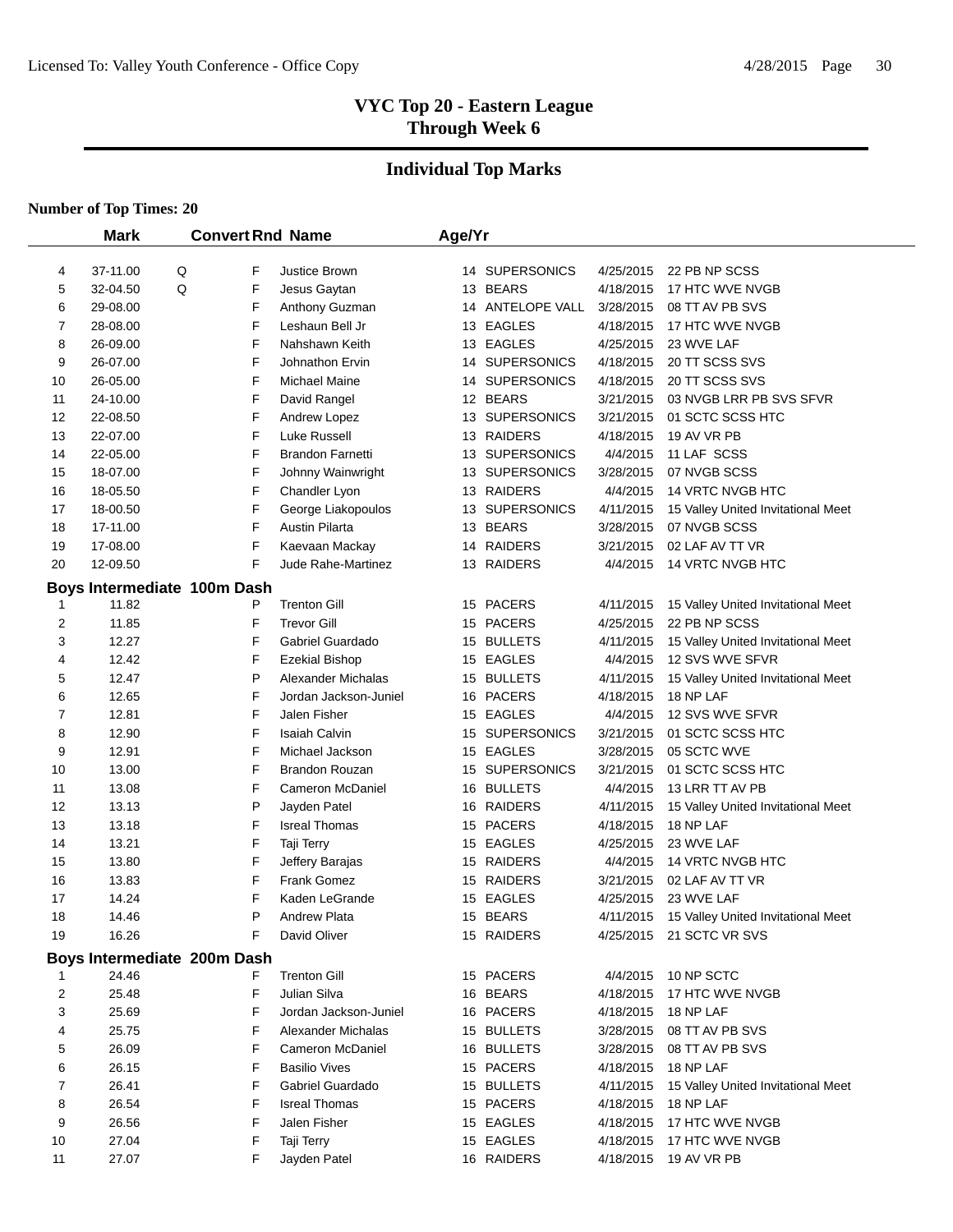# **Individual Top Marks**

|                | <b>Mark</b>                            | <b>Convert Rnd Name</b> |                         | Age/Yr |                |           |                                    |
|----------------|----------------------------------------|-------------------------|-------------------------|--------|----------------|-----------|------------------------------------|
| 12             | 27.26                                  | F                       | Michael Jackson         |        | 15 EAGLES      | 3/28/2015 | 05 SCTC WVE                        |
| 13             | 27.65                                  | F                       | <b>Isaiah Calvin</b>    |        | 15 SUPERSONICS | 3/28/2015 | 07 NVGB SCSS                       |
| 14             | 30.29                                  | F                       | Kaden LeGrande          |        | 15 EAGLES      | 4/4/2015  | 12 SVS WVE SFVR                    |
| 15             | 30.81                                  | F                       | <b>Andrew Plata</b>     |        | 15 BEARS       | 4/11/2015 | 15 Valley United Invitational Meet |
| 16             | 36.89                                  | F                       | David Oliver            |        | 15 RAIDERS     | 3/21/2015 | 02 LAF AV TT VR                    |
|                | Boys Intermediate 400m Dash            |                         |                         |        |                |           |                                    |
|                | 52.23                                  | F                       | <b>Trevor Gill</b>      |        | 15 PACERS      | 4/11/2015 | 15 Valley United Invitational Meet |
| $\overline{2}$ | 53.00                                  | F                       | <b>Trenton Gill</b>     |        | 15 PACERS      | 4/11/2015 | 15 Valley United Invitational Meet |
| 3              | 55.12                                  | F                       | Julian Silva            |        | 16 BEARS       | 4/4/2015  | 14 VRTC NVGB HTC                   |
| 4              | 58.27                                  | F                       | Jordan Jackson-Juniel   |        | 16 PACERS      | 4/18/2015 | 18 NP LAF                          |
| 5              | 58.52                                  | F                       | Gabriel Guardado        |        | 15 BULLETS     | 4/25/2015 | 22 PB NP SCSS                      |
| 6              | 58.67                                  | F                       | <b>Cameron McDaniel</b> |        | 16 BULLETS     | 3/28/2015 | 08 TT AV PB SVS                    |
| 7              | 58.87                                  | F                       | <b>Isreal Thomas</b>    |        | 15 PACERS      | 4/11/2015 | 15 Valley United Invitational Meet |
| 8              | 59.34                                  | F                       | <b>Basilio Vives</b>    |        | 15 PACERS      | 4/18/2015 | 18 NP LAF                          |
| 9              | 59.90                                  | F                       | Jayden Patel            |        | 16 RAIDERS     | 4/4/2015  | 14 VRTC NVGB HTC                   |
| 10             | 1:01.05                                | F                       | <b>Isaiah Calvin</b>    |        | 15 SUPERSONICS | 3/28/2015 | 07 NVGB SCSS                       |
| 11             | 1:01.11                                | F                       | Alexander Michalas      |        | 15 BULLETS     | 3/28/2015 | 08 TT AV PB SVS                    |
| 12             | 1:01.19                                | F                       | Taji Terry              |        | 15 EAGLES      | 4/4/2015  | 12 SVS WVE SFVR                    |
| 13             | 1:01.78                                | F                       | Michael Jackson         |        | 15 EAGLES      | 3/28/2015 | 05 SCTC WVE                        |
| 14             | 1:05.59                                | F                       | Jeffery Barajas         |        | 15 RAIDERS     | 4/4/2015  | <b>14 VRTC NVGB HTC</b>            |
| 15             | 1:11.68                                | F                       | Kaden LeGrande          |        | 15 EAGLES      | 4/4/2015  | 12 SVS WVE SFVR                    |
| 16             | 1:21.97                                | F                       | David Oliver            |        | 15 RAIDERS     | 4/18/2015 | 19 AV VR PB                        |
|                | Boys Intermediate 800m Run             |                         |                         |        |                |           |                                    |
| 1              | 2:09.36                                | F                       | Julian Silva            |        | 16 BEARS       | 4/18/2015 | 17 HTC WVE NVGB                    |
| 2              | 2:20.18                                | F                       | Gabriel Guardado        |        | 15 BULLETS     | 4/18/2015 | 19 AV VR PB                        |
| 3              | 2:25.92                                | F                       | <b>Basilio Vives</b>    |        | 15 PACERS      | 4/4/2015  | 10 NP SCTC                         |
| 4              | 2:35.50                                | F                       | Jeffery Barajas         |        | 15 RAIDERS     | 3/21/2015 | 02 LAF AV TT VR                    |
| 5              | 2:39.14                                | F                       | <b>Isaiah Calvin</b>    |        | 15 SUPERSONICS | 3/21/2015 | 01 SCTC SCSS HTC                   |
| 6              | 2:42.64                                | F                       | Jake Freeman            |        | 15 EAGLES      | 3/28/2015 | 05 SCTC WVE                        |
| 7              | 2:44.90                                | F                       | <b>Brandon Rouzan</b>   |        | 15 SUPERSONICS | 3/21/2015 | 01 SCTC SCSS HTC                   |
| 8              | 2:49.96                                | F                       | <b>Isreal Thomas</b>    |        | 15 PACERS      | 3/28/2015 | 09 VR NP LRR                       |
|                | Boys Intermediate 1500m Run            |                         |                         |        |                |           |                                    |
| 1              | 4:42.30                                | F                       | Julian Silva            |        | 15 BEARS       | 3/21/2015 | 03 NVGB LRR PB SVS SFVR            |
| 2              | 4:48.36                                | F                       | Cameron McDaniel        |        | 16 BULLETS     | 4/11/2015 | 15 Valley United Invitational Meet |
| 3              | 5:27.80                                | F                       | Jake Freeman            |        | 15 EAGLES      | 3/21/2015 | 04 WVE NP                          |
| 4              | 5:35.16                                | F                       | Jeffery Barajas         |        | 15 RAIDERS     |           | 4/18/2015 19 AV VR PB              |
|                | Boys Intermediate 3000m Run            |                         |                         |        |                |           |                                    |
|                | 11:21.64                               | F                       | Jake Freeman            |        | 15 EAGLES      |           | 4/18/2015 17 HTC WVE NVGB          |
| 2              | 12:37.98                               | F                       | Jeffery Barajas         |        | 15 RAIDERS     |           | 4/4/2015 14 VRTC NVGB HTC          |
| 1              | Boys Intermediate High Jump<br>4-04.00 | F                       | Maurice McFarquhan      |        | 13 EAGLES      |           | 4/4/2015 12 SVS WVE SFVR           |
|                | Boys Intermediate Long Jump            |                         |                         |        |                |           |                                    |
| 1              | 17-03.75                               | F                       | <b>Isreal Thomas</b>    |        | 15 PACERS      | 3/28/2015 | 09 VR NP LRR                       |
| 2              | 16-10.75                               | F                       | <b>Trenton Gill</b>     |        | 15 PACERS      | 4/11/2015 | 15 Valley United Invitational Meet |
| 3              | 16-10.00                               | F                       | Jalen Fisher            |        | 15 EAGLES      | 4/18/2015 | 17 HTC WVE NVGB                    |
| 4              | 16-08.50                               | F                       | Michael Jackson         |        | 15 EAGLES      | 4/18/2015 | 17 HTC WVE NVGB                    |
| 5              | 16-04.00                               | F                       | Gabriel Guardado        |        | 15 BULLETS     | 4/18/2015 | 19 AV VR PB                        |
| 6              | 13-07.75                               | F                       | Jeffery Barajas         |        | 15 RAIDERS     | 4/18/2015 | 19 AV VR PB                        |
|                |                                        |                         |                         |        |                |           |                                    |